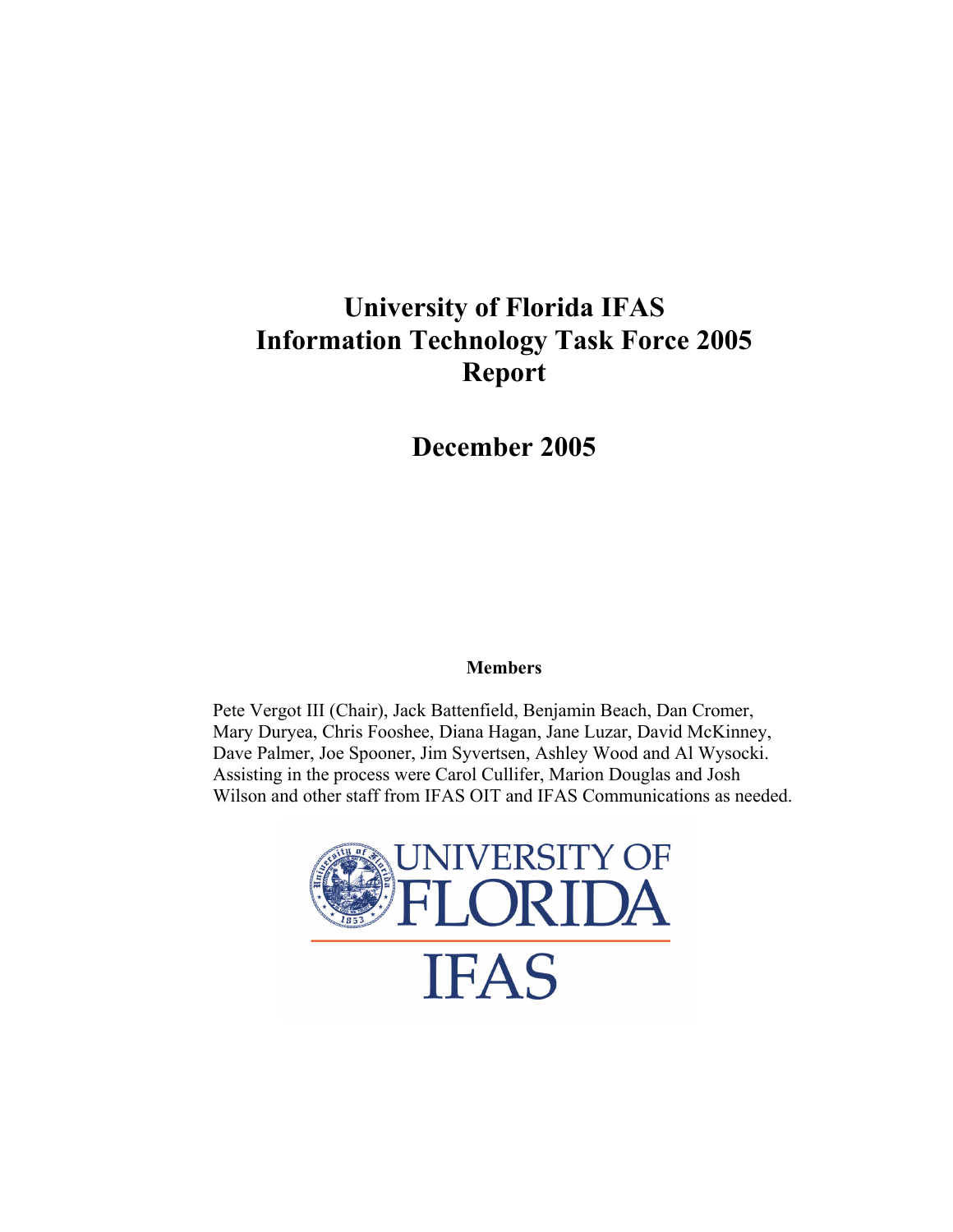Success or failure of IFAS OIT is inextricably linked to, 1) a sustainable, reliable infrastructure, 2) the availability of a competent and stable IT workforce to manage, maintain and update the infrastructure, 3) trained and competent users who can fully utilize the infrastructure to increase productivity, 4) the ability of IFAS OIT to adapt the constantly evolving technology to the changing needs of the users and, most importantly, 5) creation of a recurring long-term planning process to create and coordinate the above. l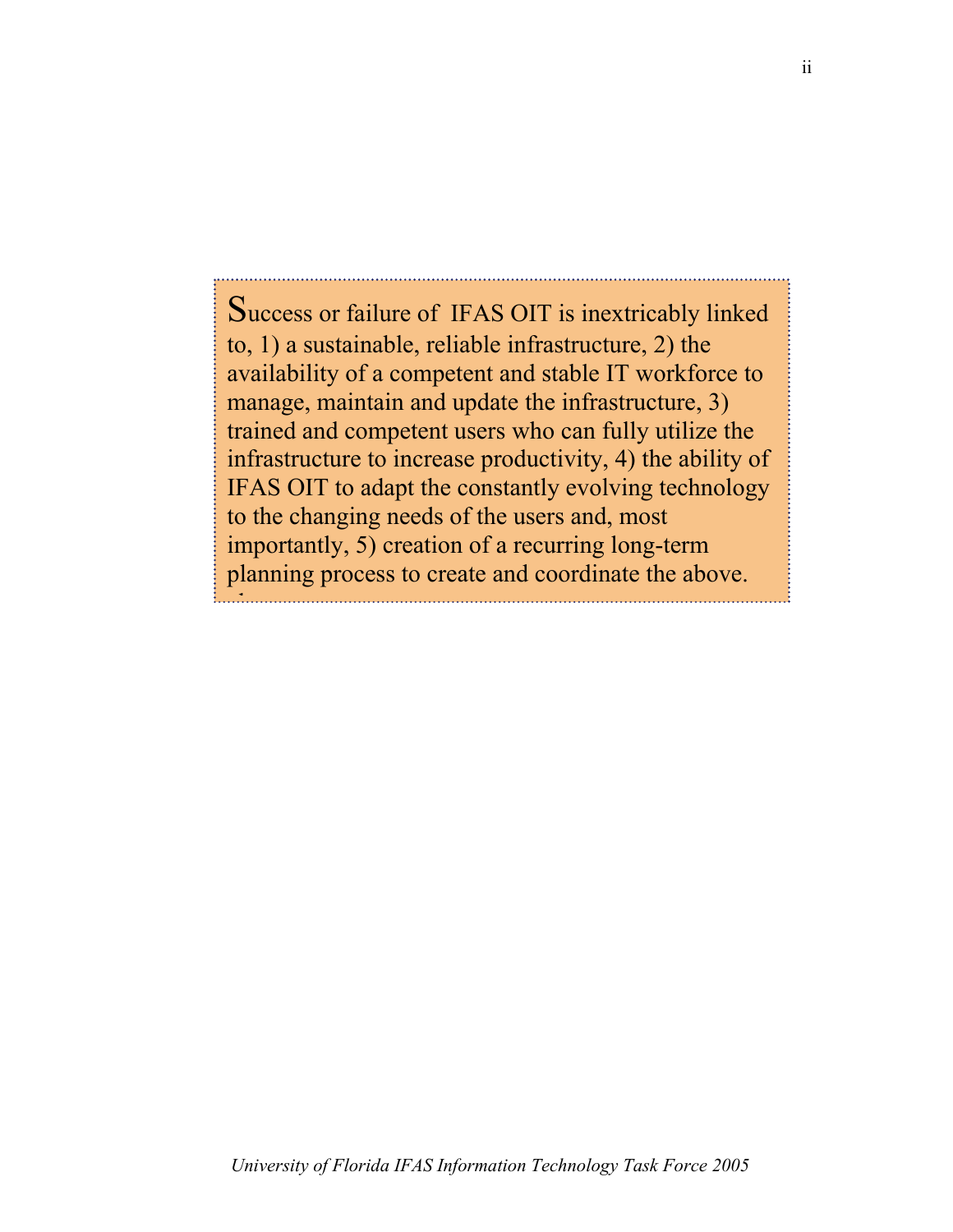## *Executive Summary*

#### **Introduction**

The world has changed dramatically since the first UF/IFAS Information Task Force issued their recommendations in 1997. At that time, information technology (IT) was important, but not critical to the IFAS missions of teaching, research and extension, and the administration of these functions.

By 2005, access to the Internet, strong web presence, e-mail, listservs, MyUFL and many other systems provided by the IFAS Office of Information Technology (OIT), have become essential to the continued productivity of IFAS faculty and staff. The teaching faculty depends on IT to provide students with access to Internet resources, WebCT and various teaching support services. Researchers depend on IT for global research using the Internet, database applications, and reporting functions. Extension relies on IT infrastructure for communication, collaboration, and information delivery. Administration relies on IT for employee reporting, promotion and evaluation, e-mail, listservs, Polycom for statewide interactive video and Peoplesoft for financial and administrative functions. New delivery technologies such as blogs, audio and video podcasting, and RSS, will increase the need for stable and reliant infrastructure and a welltrained, service-oriented OIT workforce.

In short, the systems and services provided by OIT form the core infrastructure around which the success and productivity of all functions of IFAS, including teaching, research, extension and administration.

#### **Members**

The team began their task in May of 2005, members of the taskforce included Pete Vergot III, Chair, Jack Battenfield, Benjamin Beach, Dan Cromer, Mary Duryea, Chris Fooshee, Diana Hagan, Jane Luzar, David McKinney, Dave Palmer, Joe Spooner, Jim Syvertsen, Ashley Wood and Al Wysocki. Assisting in the process was Carol Cullifer, Marion Douglas and Josh Wilson and other staff from IFAS IT and IFAS Communications as needed.

#### **Charges**

The charges included evaluating the current function and organizational structure of the UF IFAS information management, hardware and software support, training needs and how these IT services should be structured for the future. The 2005 Task Force focused on extension, teaching, research and administrative needs for the management and delivery of information to our internal and external clientele. An additional task was to recommend a structure and process for the management and coordination of the IFAS Web presence centrally as well as at the unit level.

## **Recommendations**

## **Administrative Structure**

**Recommendation I:** IFAS leadership should review the basic administrative structure of the Office of Information Technology. Information technology activities should be centralized where possible across IFAS to gain efficiencies and protect security and integrity of servers.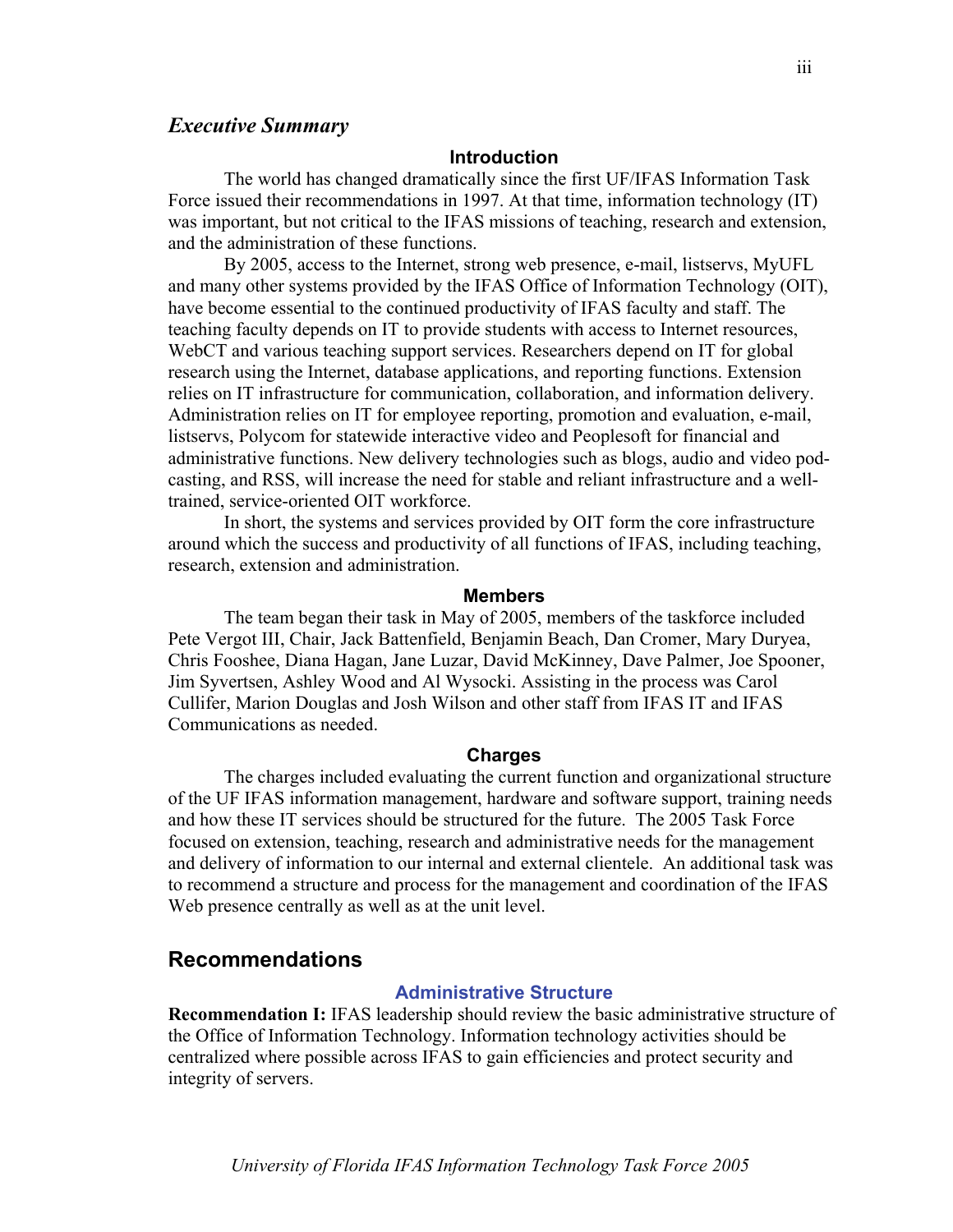Action Items

- 1. Review the basic OIT administrative structure and establish clearly articulated expectations for services and products.
- 2. Implement an industry standard of IT governance framework to improve overall IT operations, policies, and procedures.
- 3. For OIT to build and maintain credibility among all administrative units as a provider of effective, responsive IT services.
- 4. Review the need to centralize IT servers to maintain security and reduce financial equipment and operational costs.
- 5. Increase the current number of coordinated support personnel in the campus units, research and education centers and county offices.
- 6. Formalize increased coordination between IFAS OIT and unit supported IT personnel.
- 7. Increase the number of District Extension IT Support Specialist positions to two IT Specialists per district, which will add support for video conferencing/distance education systems with startup expenses.
- 8. Correct salary inequities between personnel with comparable experience doing the same job
- 9. Designate a Microsoft Technical Account Manager.
- 10. Provide technology training in a variety of formats.
- 11. Develop new training components in the creation and delivery of distance and ondemand education.
- 12. Divest from services that can be adequately provided by the University of Florida.
- 13. Conduct an IFAS wide thorough IT user survey at least every three years.
- 14. Establish that the Information Technology Policy Advisory Committee (ITPAC) review the recommendations of this report, and provide guidance to priorities and timelines.

## **Funding Model**

**Recommendation II:** The IFAS Software Development Team should be revitalized, enhanced and given support and direction with an advisory structure.

## Action Items

- 1. Establish an Innovative Applications Team for IFAS software research and development.
- 2. Review and install a leadership and advisory structure for the IFAS Innovative Applications Team.
- 3. Affirm the continued role of the Innovative Applications Team in working with state and county extension faculty in the selection and development of software tools.
- 4. Ensure that all IFAS software development and testing is conducted in accordance with industry standard practices, procedures and documentation.
- 5. Develop software applications in applied research.
- 6. Assign the Innovative Applications Team the roles of assisting in the development of web interface and database technologies, and investigating new and emerging software information technologies.
- 7. Ensure that future IFAS software development is centrally coordinated.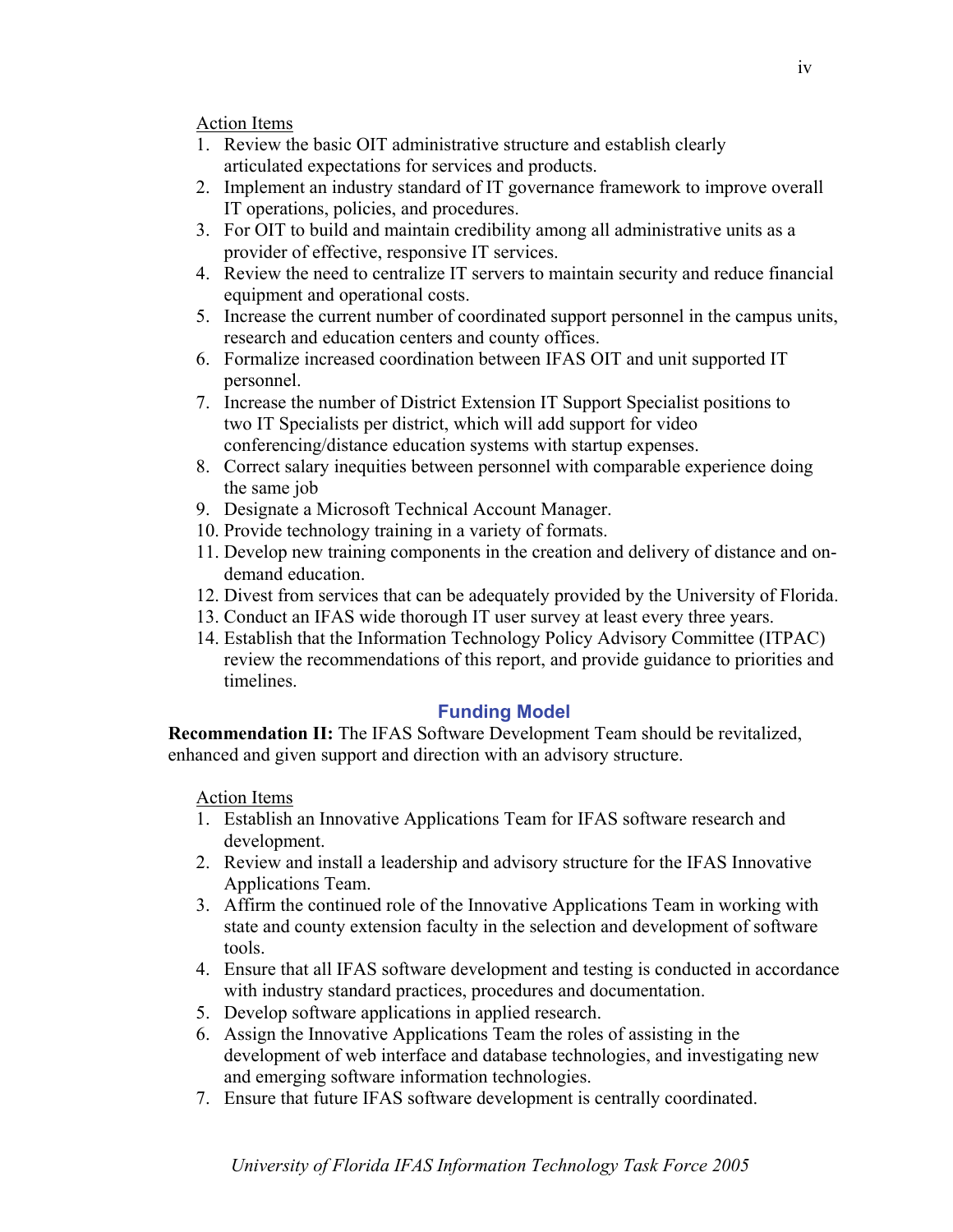8. Increase application development staff as needed to support new applications requested.

**Recommendation III:** IFAS should develop a reoccurring funding model for information technology hardware, software and personnel that provides for advanced planning and spending. The funding model should consider funding for new and proven technologies and appropriate internet bandwidth that expand IFAS' capacity to fulfill its missions in extension, research and teaching.

## Action Items

- 1. Allocate funds for new equipment and the replacement or upgrade of existing equipment, purchase/lease server software, Client Access License (CAL), hardware, and operating expenses, implementing policies of "lease vs. purchase" for future IT servers and software applications. Consider leasing server space as an option of IT operations.
- 2. Allocate funds for the additional hardware necessary for database applications and communications.
- 3. Increase and secure adequate bandwidth to support remote units.
- 4. Allocate funds for the additional software required for robust system services, including e-mail, Web hosting, database hosting, administrative reporting and analysis.
- 5. Hire or redirect staff to support proper backups and archiving, IT training and IFAS Helpdesk support.
- 6. Encourage research faculty to consult with OIT faculty in the IT aspects of grant applications.
- 7. Encourage OIT to seek external grants to support applied research related to IT applications in agriculture and life sciences.
- 8. Assemble a group comprised of members from OIT, ICS and UF/AT to facilitate IFAS faculty adoption of new teaching technology.
- 9. Provide for a replacement for Blue Ribbon, the 4H youth programming data entry system.
- 10. Ensure that all office computing equipment closely associated with the Extension county operations meets the technical requirements for current and anticipated software systems.

## **Bringing People Together with Technology**

**Recommendation IV:** IFAS leadership should create an environment that encourages faculty and staff to use the latest technology for bringing people, places, and experiences together without the traditional restrictions of time or geography.

Action Items

- 1. Expand the number of ports available for use on the interactive video bridge, add multipoint capabilities to select video units across the state, and increase the ease of use with a simplified scheduling program.
- 2. Increase the number of personnel with expertise in operating the interactive video bridge.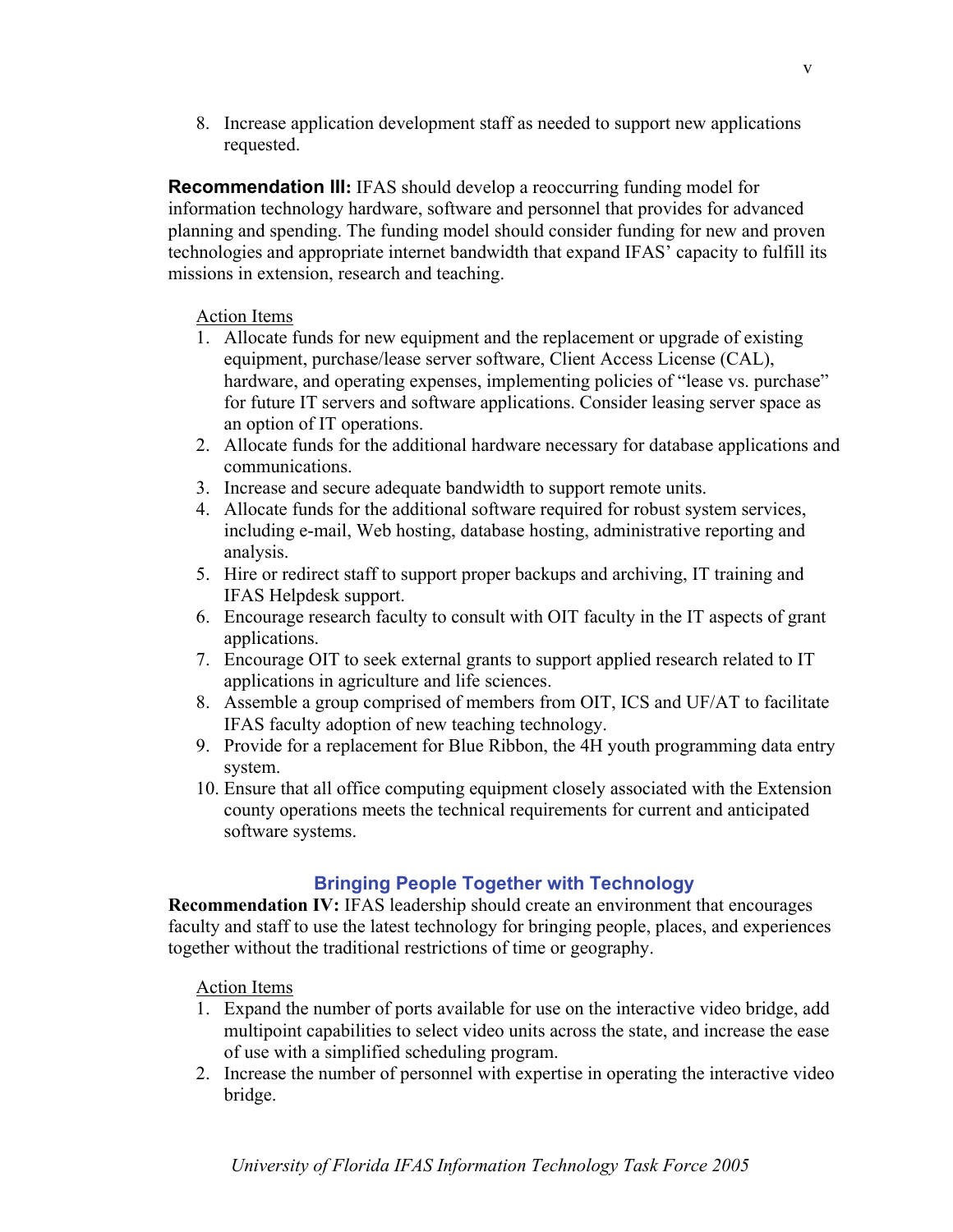- 4. Provision and support adequate network bandwidth, QoS routers, and configuration for departments, RECs and county extension offices.
- 5. Provide an IFAS wide web-based centralized calendar.
- 6. Provide a system for on-line registration and credit card payment for internal and external clientele use at the campus, REC and county extension office level.

## **Web Management**

**Recommendation V:** Policy relating to web development and standards should be developed related to production and management of an IFAS web presence. A Web Management team should be developed within IFAS to support and train faculty and staff on these new standards.

## Action Items

- 1. Establish an IFAS Web Management Committee with representation from across all units within IFAS.
- 2. Form a centralized Web Management Team.
- 3. Ensure that UF IFAS web communications interfaces with eXtension.
- 4. Implement a Content Management System (CMS) for managing web-based content that can handle content from multiple sources.
- 5. Develop policy relating to web development and standards and the production and management of web pages.
- 6. Develop and deliver online web based non-formal "Training and Certificate Programs" to IFAS Extension clientele.

# **Concluding Remarks**

Information Technology is critical to the success of the IFAS mission to develop and deliver objective research-based information to the citizens of Florida. IFAS faculty and staff rely on the Office of Information Technology to provide vital infrastructure and support for statewide internal communications, database and research applications, administrative reporting, and web-based applications.

The future success or failure of IFAS OIT is inextricably linked to, 1) a sustainable, reliable infrastructure, 2) the availability of a competent and stable IT workforce to manage, maintain and update the infrastructure, 3) trained and competent users who can fully utilize the infrastructure to increase productivity, 4) the ability of IFAS OIT to adapt the constantly evolving technology to the changing needs of the users and, most importantly, 5) creation of a recurring long-term planning process to create and coordinate the above elements.

The IFAS Information Task Force 2005 recommends that IFAS allow the Information Technology Policy Advisory Committee (ITPAC) to review the recommendations of this report, and provide guidance to priorities and timelines, which are essential to accomplish the goals of IFAS administration, faculty and staff.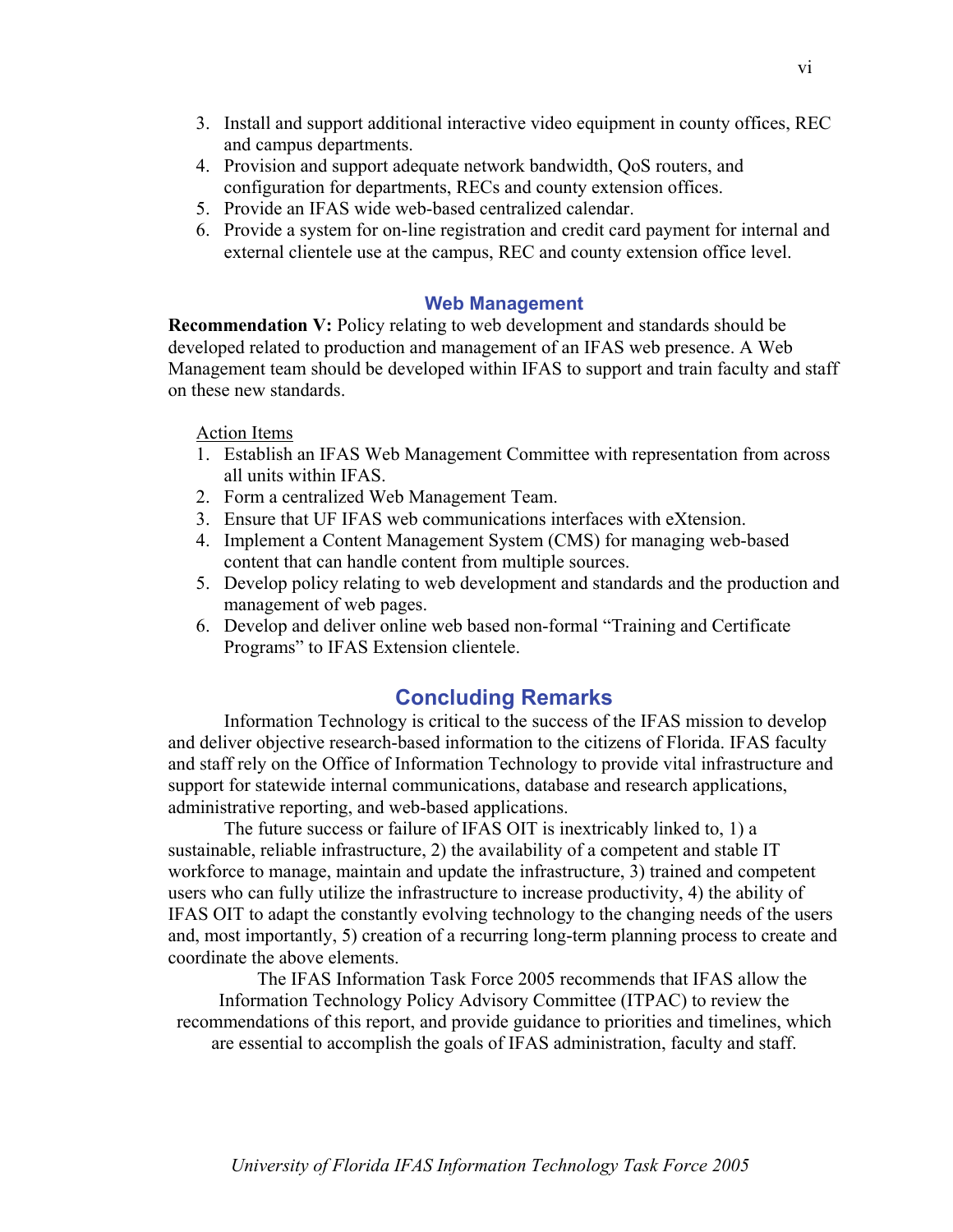# *Table of Contents*

| <b>Members</b>                                    |
|---------------------------------------------------|
| Charges                                           |
| <b>Activities</b>                                 |
| Background - 1997 Infostructure Task Force Report |
|                                                   |
| Recommendation I.                                 |
| <b>Action Items</b>                               |
| .6                                                |
| Recommendations II. & III.                        |
| <b>Action Items</b>                               |
|                                                   |
| Recommendation IV.                                |
| <b>Action Items</b>                               |
| q                                                 |
| Recommendation V.                                 |
| <b>Action Items</b>                               |
|                                                   |
| 14                                                |

# **Appendices**

| Appendix D. Report of the IT Task Force 2005 Subcommittee on Web NeedsD-1 |  |
|---------------------------------------------------------------------------|--|
|                                                                           |  |
|                                                                           |  |
|                                                                           |  |
| Appendix H. IFAS Interactive Video Priorities December 2005H-1            |  |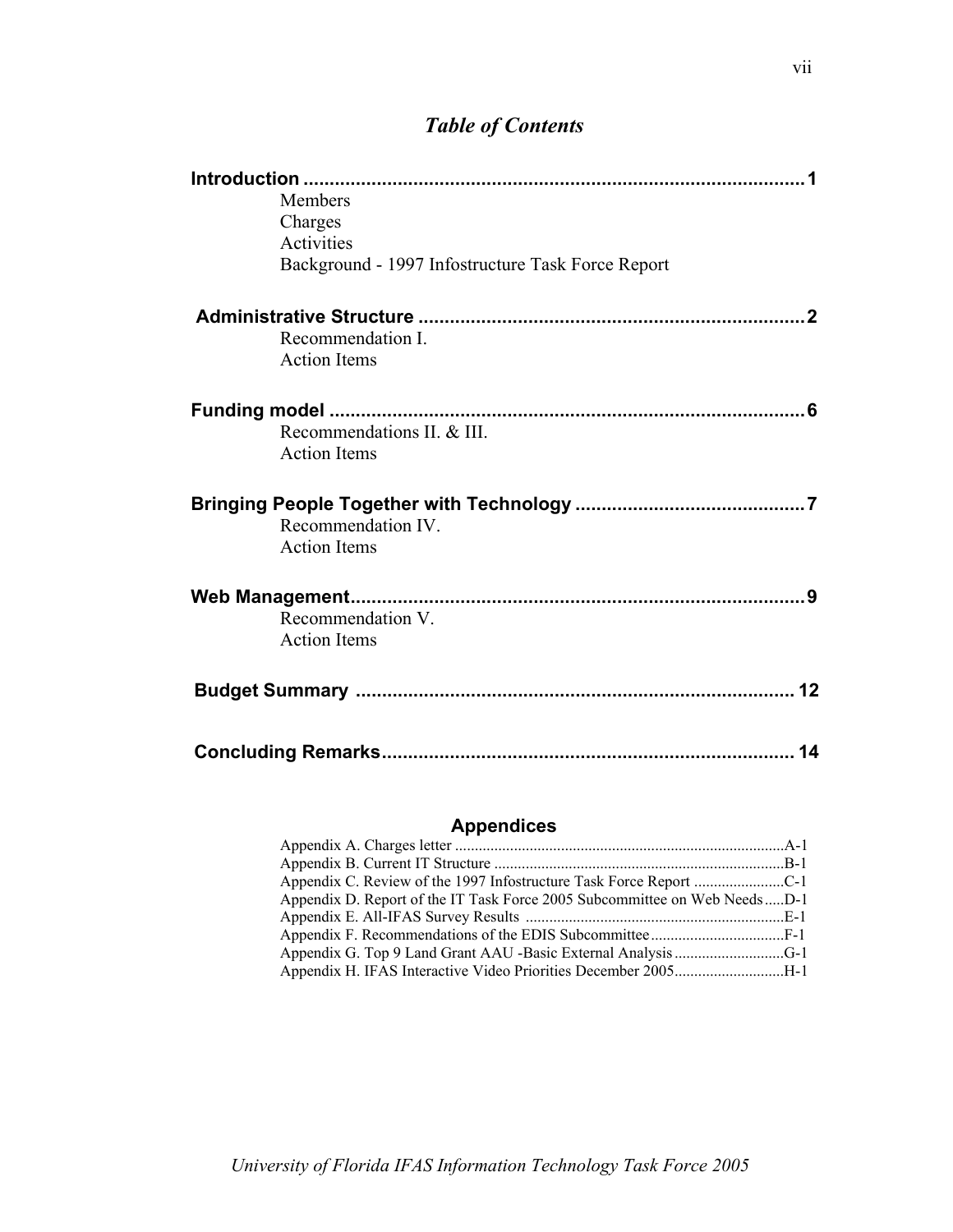## *Introduction*

Information Technology is a key means by which IFAS accomplishes its mission to develop and deliver quality knowledge and objective research-based information and to provide learning opportunities in agriculture, natural resources, and life sciences. This report is a review of the state of IFAS information technology (IT) and recommendations for the future.

There have been many successes in IFAS IT since the completion of the *1997 Infostructure Task Force Report.* This *IFAS Information Technology Taskforce Report 2005* will describe our assessment of the successes and the needs of IT administration as well as recommendations for the applications, processes and equipment needed to help IFAS administrators, faculty, and staff assist their clientele.

#### **Members**

The team began their task in May of 2005, members of the taskforce included Pete Vergot (Chair), Jack Battenfield, Benjamin Beach, Dan Cromer, Mary Duryea, Chris Fooshee, Diana Hagan, Jane Luzar, David McKinney, Dave Palmer, Joe Spooner, Jim Syvertsen, Ashley Wood and Al Wysocki. Assisting in the process were Carol Cullifer, Marion Douglas and Josh Wilson and other staff from IFAS IT and IFAS Communications as needed.

#### **Charges**

In light of changing times and technology, Executive Associate Vice President, Dr. Joe Joyce requested that a new task force provide the IFAS Senior Vice President and IFAS Deans advice on the diverse issues related to information technologies (Appendix A). Specifically the charge of reviewing the *1997 Infostructure Task Force Report* as a basis for recommendations. The charges included evaluating the current function and organizational structure of the UF IFAS information management, hardware and software support, training needs and how they should be structured for the future. The Taskforce was to focus on administrative, extension, teaching and research needs for both management functions and information for our internal and external clientele. An additional task was to recommend a structure and process for the management and coordination of the IFAS Web presence centrally and at the unit level.

#### **Activities**

The team reviewed the recommendations of the *1997 Infostructure Task Force Report,* held discussions with unit leaders and surveyed all IFAS faculty and staff. Information was collected from information technology administrators and experts from other land grant universities on current and future applications, equipment and directions of Information Technologies. The committee met via interactive video from June through December of 2005.

The team divided into subgroups to streamline the tasks. A subgroup reviewed the *1997 Infostructure Task Force Report* and developed a summary report which is included in full as Appendix C. A second subgroup reviewed and reported on the charge for the IFAS Web presence and is reported in full as Appendix D. A third subgroup developed, implemented and reported on a survey to all IFAS personnel and is reported in detail as Appendix E. IFAS Unit leaders and selected IT heads from land grant universities were interviewed. Also included in this report is information from the IFAS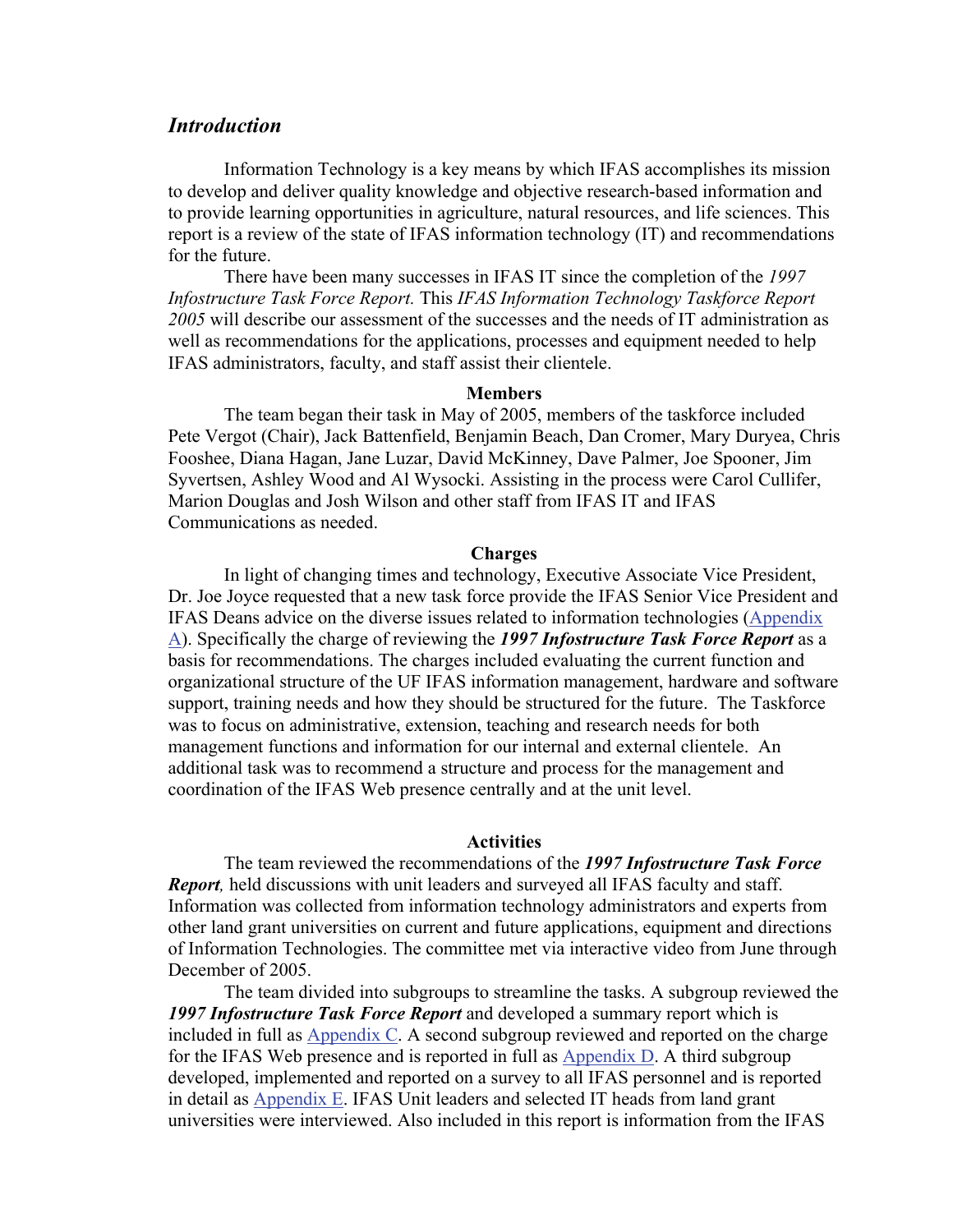Interactive Video Task force (Appendix H) along with budget recommendations. All group information was compiled to form this final report, the IFAS Information Technology Task Force 2005.

## **Background** - *1997 Infostructure Task Force Report* In reviewing the *1997 Infostructure Task Force Report*, the group discovered that there were many accomplishments the most important, a major overhaul moving computer processing from a central mainframe VAX system to a PC based server based system for central IT was accomplished. This evolution allowed for most of the advances we currently have within our IT system. In addition, technical infrastructure for internet and centralized services such as the IFAS IT Help Desk was created. Budget issues across many years within IFAS have held back funding, which has caused less than half of the recommendations to be implemented over the eight-year period. Some of the

recommendations have become irrelevant over time. Recommendations that remain unfulfilled, but are still relevant, are incorporated into the current recommendations. Details of the findings for the1997 report are shared in Appendix C.

## *Recommendations*

Over the next few pages, we will identify the areas of IFAS IT structure, recommendations and action items from the IFAS Information Technology Taskforce 2005, with input from IFAS unit administrators, faculty and staff. Details of individual subcommittee reports are located in the Appendix section of this report.

## **Administrative Structure**

The adequacy of the current structure of the IFAS Office of Information Technology (OIT) has been a great concern. We looked at the hardware, software support and training. The central issue was to find a balance between centralized and decentralized services and hardware so that individual units within IFAS are not recreating or duplicating resources provided adequately at the IFAS or UF level, but are at the same time getting excellent service at the unit level.

## **OIT Organizational Structure and Management**

The mission of the IFAS OIT is to enable faculty and staff to use information technology in support of their teaching, research, extension, and administrative roles. OIT provides tools and support for information delivery to the diverse IFAS family of clients and stakeholders. Its roles include the design, deployment, management, and improvement of information systems, including hardware and software.

The organizational structure of IFAS OIT is displayed in Appendix B. The units within IFAS OIT include Administration, Business Systems, Customer Relations & Help Desk, Network Systems, Server Systems, and Research & Development / Software Systems. There are concerns that the units currently within IFAS OIT are a conjoining of disparate units that may not communicate as one to the IFAS administration, departments, centers and county offices.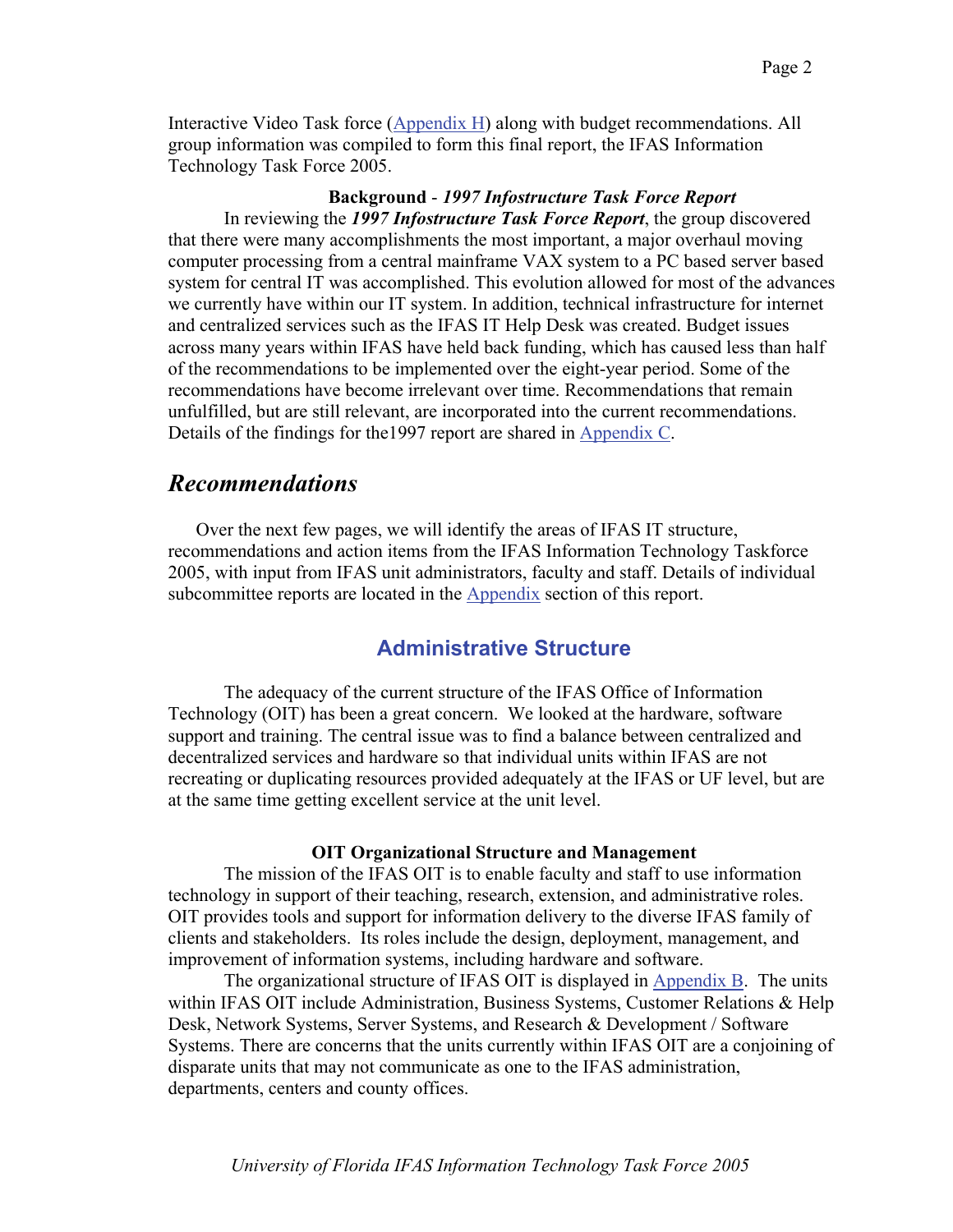In spite of staff shortages, OIT has made noteworthy, significant progress since 1997, with continuing further progress anticipated in the near future. The IFAS Microsoft Active Directory (AD) system, in conjunction with the UF-wide implementation, has added important functionality for network security and access control. Acquiring the hardware necessary for AD, along with Exchange 2003 for e-mail, has provided a network and server environment more stable, more functional, and with better security than ever before.

One challenge IFAS OIT currently faces is the number of administrative units having their own servers. Without centrally operated servers, it is difficult to ensure the security and data integrity of the entire system. Currently IFAS administrative units are encouraged to operate within IT standards needed by UF. Any other academic unit within IFAS would not tolerate this type of operational exposure. As an example, there are three Exchange mail server systems for approximately 3,500 accounts; when only one system is necessary and appropriate a single robust, enterprise-level e-mail server is more costeffective for IFAS as an Institute than multiple servers. Departments spend local funds on servers when the service could best be handled in the central data center. Individual units have contracted for software services with OPS or student developers without OIT coordination. This same situation exists for Web servers, application servers, and to a lesser extent, file servers and print servers. This has resulted in applications designed without adequate documentation for future support, and in some cases, weak design, poor scalability, application redundancy, and inadequate data recovery plans.

The relationship between the IFAS Computer Coordinators (ICC) and IFAS OIT is very good, thanks to the helpful, cooperative attitude of the membership.

#### **Central IT Hardware and Software Needs**

For current operations, many of the central servers necessary for the current environment have been funded or funding is planned. Funding has been provided for a larger data center uninterruptible power source (UPS). A generator for extended power outages is under consideration in light of the importance of information technology for performing essential functions and delivering information to our clients in times of crisis.

#### **IT Support Personnel**

At the time of this report, there are six vacant positions in IFAS OIT staffing (see Appendix B). Some salary resources, such as that of the Assistant Director for Software Systems, have been redirected to pay for needed hardware. Other available salary funds have been used to fund more equitable salaries for existing staff members, and to fund the Web Manager position assigned to IFAS Communications Services. The result is that no departmental funds are available within current budgets to fill vacant positions other than those for the Systems Security position and vacant Extension District IT Support Specialists.

Currently positions that support the Extension Districts are severely understaffed. With the addition of the interactive video components for information delivery into counties, current IT staff cannot meet the expanding needs of the faculty and staff in the 67 offices. Across the Extension Districts, IFAS has over 650 faculty and staff working with PCs and other IT equipment. Each Extension District currently has only one IT Support Specialist traveling from coast to coast. With the changes in the types and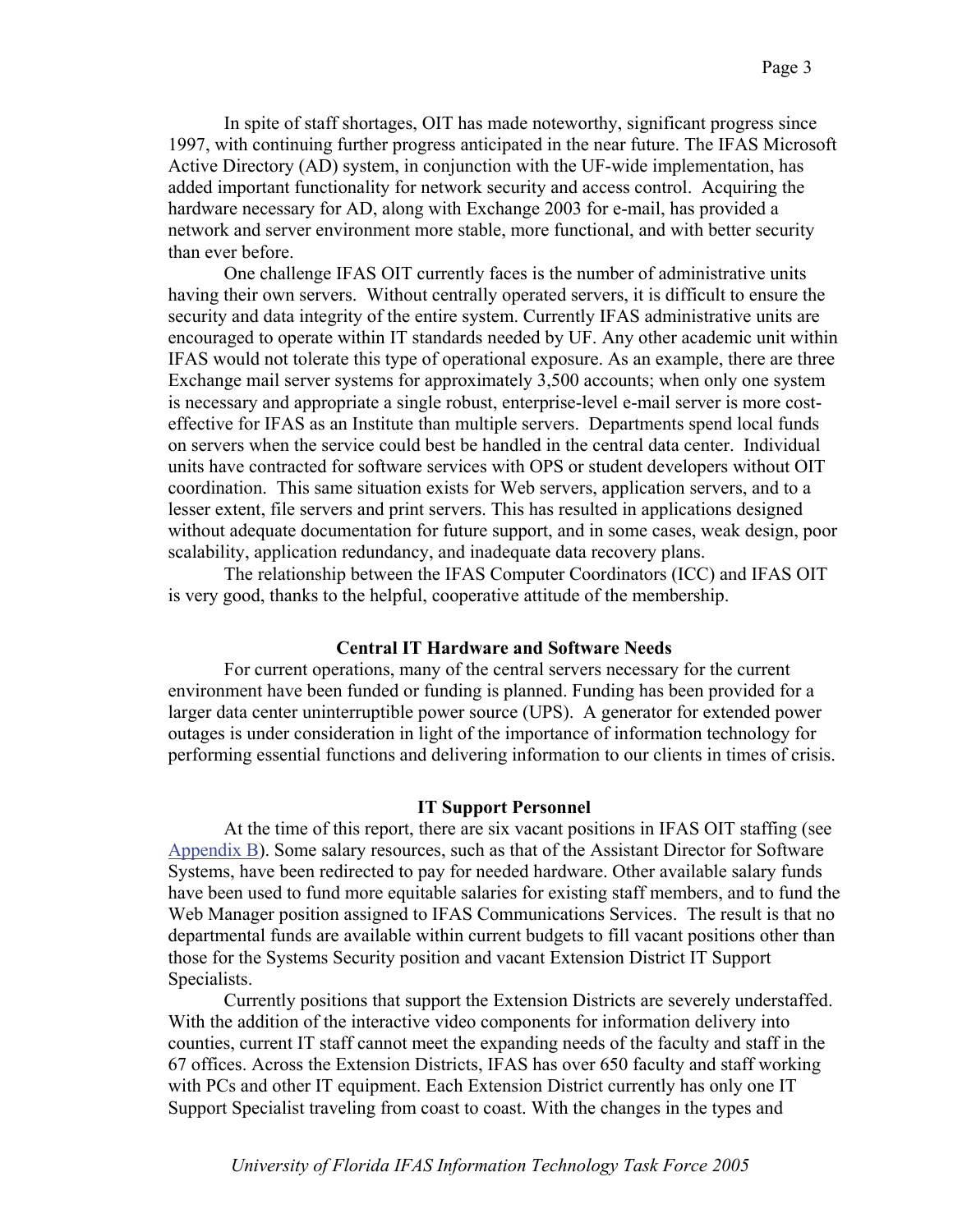amounts of information technology needed, County Extension Directors have asked for both equipment funds and additional personnel to meet the increased demand for technology and web-based assistance for extension activities and education.

In addition, the IFAS Computer Coordinator (ICC) group members have recently expressed their concern, along with IT staff members, that the current staffing levels are inadequate for the expected level of service for campus and REC units are requesting.

## **IT Support and Training**

The IFAS Helpdesk was formed from a recommendation of the *1997 Infostructure Task Force Report* to assist faculty and staff. Currently, web-based ondemand training and on-request live training for IT is offered to faculty and staff. Soon after the *1997 Infostructure Task Force Report* there were a large number of IT trainings offered at the campus and county level, but in the past few years the number of training events has fallen off with more emphasis being placed into on-line training.

IT training is an ongoing need. A survey across IFAS indicates that the greatest perceived needs at present are in web page design and Microsoft Office products. (See Appendix E, Question 17). We should also ensure training in the use of conferencing, presentation and interactive video technologies, as these were identified along with email as technologies which units intend to make use of in the future (Appendix E, Question 30). University of Florida Academic Technologies offers many non-credit on-campus training opportunities are which free to the UF community. These opportunities can be found at the web site: http://oak.circa.ufl.edu/~cittreg/current\_schedule.html

**Recommendation I:** IFAS leadership should review the basic administrative structure of the Office of Information Technology. Information Technology activities should be centralized where possible across IFAS to gain efficiencies and protect security and integrity of servers.

Action Items

- 1. Review the basic OIT administrative structure and establish clearly articulated expectations for services and products.
- 2. Implement an industry standard of IT governance framework to improve overall IT operations, policies, and procedures.
- 3. For OIT to build and maintain credibility among all administrative units as a provider of effective, responsive IT services.
- 4. Review the need to centralize IT servers to maintain security and reduce financial equipment and operational costs.
- 5. Formalize increased coordination between IFAS OIT and unit supported IT personnel.
- 6. Increase the current number of coordinated support personnel in the campus units, research and education centers and county offices. *Budget: These support positions should have a salary \$50K (UF average is \$53K), including benefits would make cost per position at \$65K. We recommend a guideline of one support person per 50 PC units. We now have 4127 computers in Active Directory, 61 IT-positions in IFAS, of which 26 are in OIT. The 50 to 1 ratio would work out to an additional 17 positions needed (additional positions are recommended in "Action Items" listed below and in other recommendations)*

*University of Florida IFAS Information Technology Task Force 2005*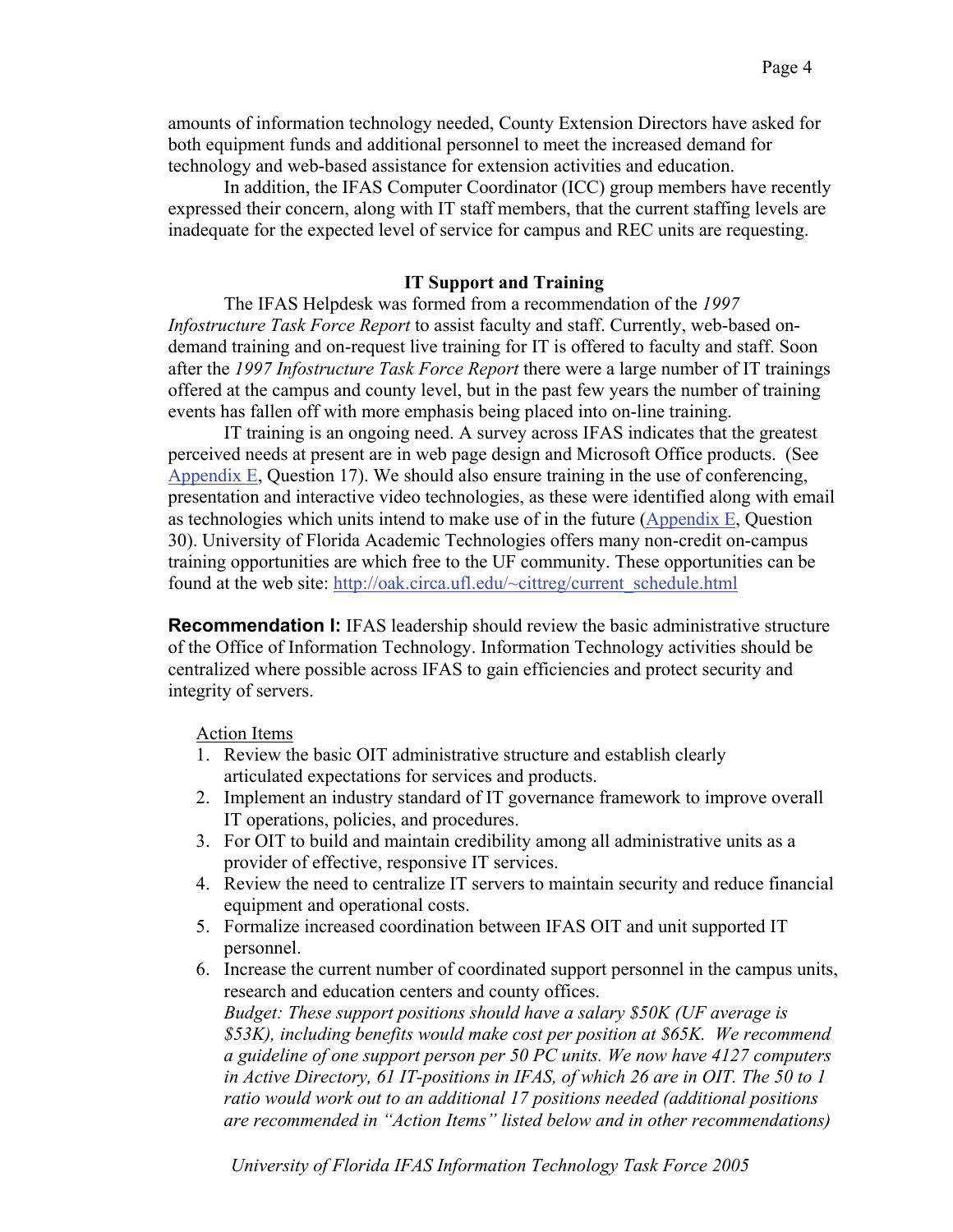*or about \$1.075 million annually in additional salary dollars required to meet this action item.* 

- 7. Increase the number of District Extension IT Support Specialist positions to two IT Specialists per district, which will add support for video conferencing/distance education systems with startup expenses. *Budget: These support positions should have a salary \$50K (UF average is \$53K), including benefits would make cost per position at \$65K with additional operating costs of \$7,000 for travel and support for each position. Five additional positions and support would cost \$360,000 annually and startup costs of \$25,000.*
- 8. Correct salary inequities between personnel with comparable experience doing the same job.

*Budget: A total annual increase of \$67,000 in base salary increase is needed to bring the central IFAS OIT staff to parity.* 

- 9. Designate a Microsoft Technical Account Manager. *Budget: An annual contract with Microsoft of \$49,600 would accomplish this action item.*
- 10. Provide technology training in a variety of formats. *Budget: One position from above (Action Item 6) would accomplish this item.*
- 11. Develop new training components in the creation and delivery of distance and ondemand education.

*Budget: This will require an additional position that will work with the current distance education staff and the new IFAS Web Team. The cost of the additional position will be \$45,000, salary and benefits and startup costs of \$5,000.* 

- 12. Divest from services that can be adequately provided by the University of Florida.
- 13. Conduct an IFAS wide thorough IT user survey at least every three years.
- 14. Establish that the Information Technology Policy Advisory Committee (ITPAC) review the recommendations of this report, and provide guidance to priorities and timelines.

## **IT Software Development Team**

There have been a variety of innovative software applications developed for IFAS, demonstrating leadership in the field. EDIS, DDIS, and FAWN all are examples of this leadership for extension and research. Technology is transforming our world, and IFAS should continue to be a leader in using technology to perform its mission. Currently there is no formal request or ranking procedure for the development of IFAS software.

Complex programs require coordinated teamwork and resources. The IFAS IT software group needs to refocus on the relevant issues and identify resources in order to reestablish our lead in the area. IFAS OIT should be a driving force in encouraging and facilitating our faculty in adopting new teaching technology, such as: instructional design tools, distance learning and learning modules, and virtual labs.

Additional information in this area is in Appendix F. *Recommendations of the EDIS Subcommittee.*

**Recommendation II:** The IFAS Software Development Team should be revitalized, enhanced and given support and direction with an advisory structure.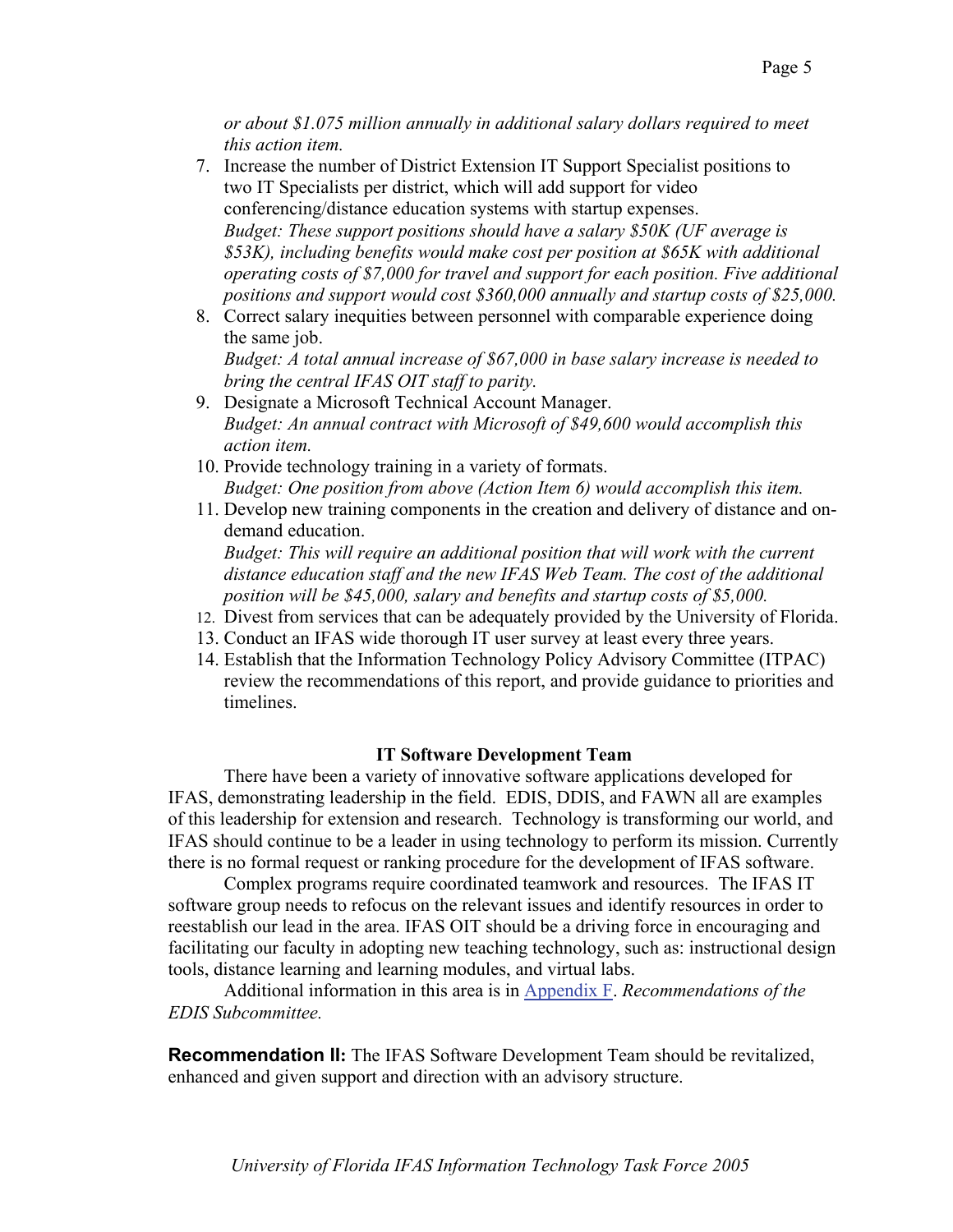## Action Items

1. Establish an Innovative Applications Team for IFAS software research and development.

*Budget: Funding would include an assistant director for software systems, \$91,000 including benefits.*

- 2. Review and install a leadership and advisory structure for the IFAS Innovative Applications Team.
- 3. Affirm the continued role of the Innovative Applications Team in working with state and county extension faculty in the selection and development of software tools.
- 4. Ensure that all IFAS software development and testing is conducted in accordance with industry standard practices, procedures and documentation.
- 5. Develop software applications in applied research.
- 6. Assign the Innovative Applications Team the roles of assisting in the development of web interface and database technologies, and investigating new and emerging software information technologies.
- 7. Ensure that future IFAS software development is centrally coordinated.
- 8. Increase application development staff as needed to support new applications requested. *Budget: OPS funding \$40,000 annually*

# **Funding Model**

IFAS leadership has made a commitment to continued funding by allowing IFAS OIT to lease servers, a practice which establishes a relatively stable reoccurring hardware expense. However, there are many unnecessary redundancies in the current organization and funding model.

Too often, the primary model within IFAS for IT funding is to use unspent, end of year funds. This model does not lend itself for appropriate planning and spending to meet the needs of the organization. In many cases, group ordering would allow for additional equipment and services and better insight.

IT funding is one of the IFAS state legislative budget requests for 2006-07, however it will be difficult to embrace the support needed to fuel the never-ending need for equipment, software and personnel in this area.

**Recommendation III:** IFAS should develop a reoccurring funding model for information technology hardware, software and personnel that provides for advanced planning and spending. The funding model should consider funding for new and proven technologies and appropriate internet bandwidth that expand IFAS' capacity to fulfill its missions in extension, research and teaching.

## Action Items

1. Allocate funds for new equipment and the replacement or upgrade of existing equipment, purchase/lease server software, Client Access License (CAL), hardware, and operating expenses, implementing policies of "lease vs. purchase" for future IT servers and software applications. Consider leasing server space as an option of IT operations.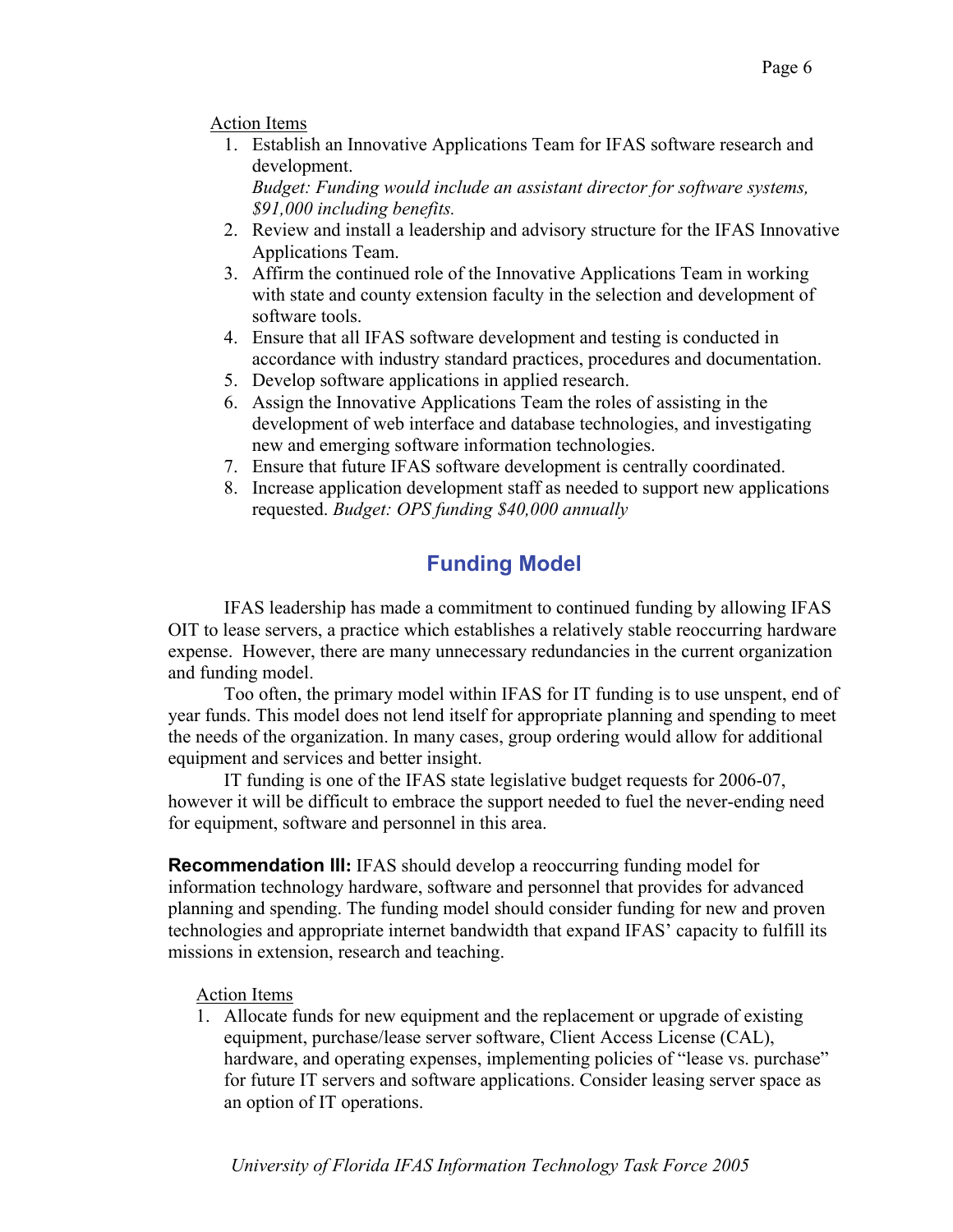*Budget: Most of the servers are now covered under lease. An additional \$20,000 annually should complete all current systems.* 

2. Allocate funds for the additional hardware necessary for database applications and communications.

*Budget: One time costs of a SharePoint portal server system \$7,000, with training \$10,000 and a Live Communications server system \$19,000 with training \$6,000. Annual costs of an additional OIT support person \$65,000* 

- 3. Increase and secure adequate bandwidth to support remote units.
- 4. Allocate funds for the additional software required for robust system services, including e-mail, Web hosting, database hosting, administrative reporting and analysis.

*Budget: Web hosting, database hosting software \$50,000* 

5. Hire or redirect staff to support proper backups and archiving, IT training and IFAS Helpdesk support.

*Budget: Salary for vacant server administration position \$65,000*

- 6. Encourage research faculty to consult with OIT faculty in the IT aspects of grant applications.
- 7. Encourage OIT to seek external grants to support applied research related to IT applications in agriculture and life sciences.
- 8. Assemble a group comprised of members from OIT, ICS and UF/AT to facilitate IFAS faculty adoption of new teaching technology.
- 9. Affirm the continued role of OIT faculty in working with state and county extension faculty in the development of software tools.
- 10. Provide for a replacement for Blue Ribbon, the 4H youth programming data entry system. *Budget: Enhancement to UNIFAS system estimate \$20,000*
- 11. Ensure that all office computing equipment closely associated with the Extension county operations meets the technical requirements for current and anticipated software systems.

# **Bringing People Together with Technology**

## **Web-based Interactive Video System**

IFAS is in its infancy stage on the use of web-based interactive video. Our current system provides a platform for state and county distance learning, a tool for the provision of professional development, and a medium for IFAS-wide communications and administrative meetings. In 2004, IFAS merged its statewide data network, videoconference network and the ISDN dial-up distance education video system into a unified IP based data/videoconferencing service.

Currently IFAS has 16 Polycom units installed in departments and administrative conference rooms, 22 Polycom units installed at REC locations and 23 Polycom units of various capacities located in County Extension Offices. Documentation for IFAS Interactive Video Systems is located at http://video.ifas.ufl.edu/Sites.htm. This documentation is provided as a resource to support the videoconference activities within IFAS, which provides simple instructions and an understanding of the various videoconference equipment used throughout the Institute.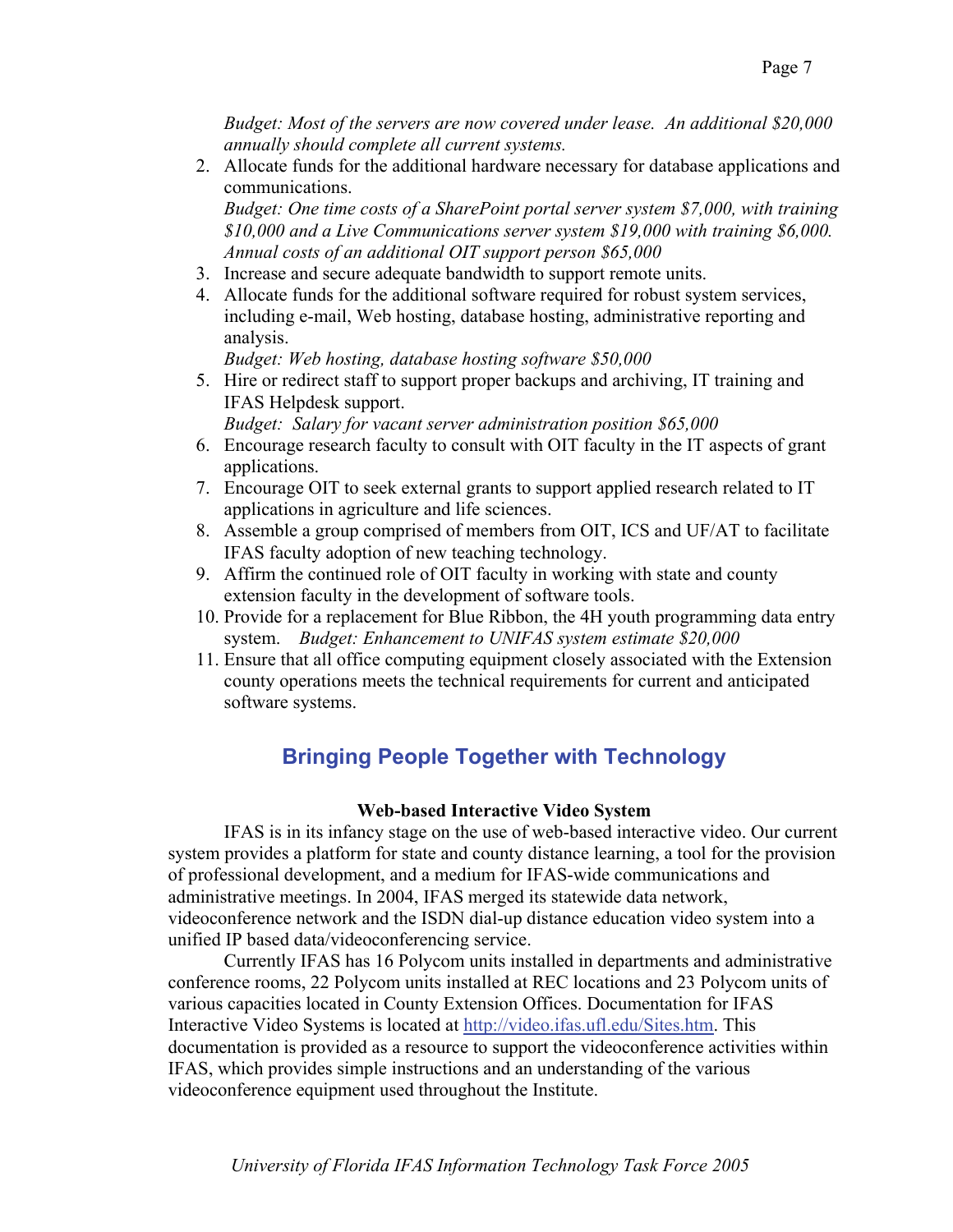Multi-point conferencing services are available for creating multi-site videoconferences. Currently IFAS shares a Radvision Bridge and support personnel with the UF Office of Academic Technology. A Live Communication Server would be used to bridge the gap between the Microsoft /PC-environment and the Polycom environment.

Currently it is difficult to provide the equipment needed to keep current with the fast pace of IT applications and equipment, most extension offices are providing high speed internet bandwidth which, if enhanced, could provide for increase of use of the interactive video system. This in turn will greatly reduce the need for travel for in-service and program planning meetings statewide.

To complete the REC project from past years and add the remote REC sites (Jay, Marianna, Live Oak and Hastings) into the current Polycom system we need to add equipment and possibly upgrade site connectivity. We never installed the equipment or upgraded the connectivity to complete the Duval County site for teaching. Seven departments and selected IFAS Conference rooms need interactive video equipment to allow for faculty to provide in-service opportunities and participate in IFAS wide conferences. Interactive Video equipment in McCarty 1031a was installed two years ago to demonstrate the use and need to use the technology. This room is a vital site for program administration and interviewing and needs upgrading.

Installation at the County Extension Office level is critical to gain the highest efficiency in using the web based interactive video system. In many cases, County offices are willing to pay for the bandwidth needed if IFAS were to install the needed hardware including Polycom systems, monitors and QoS routers. Currently 30 County Extension Offices have the capacity to add interactive video equipment. If IFAS were to invest in bandwidth, all 67 County Extension Offices could be included into a statewide network. This type of ultimate network would enhance all capacities of delivering both formal and non-formal education to the county level, provide a platform for intensive professional development and enhance the "time in county" by our 400+ county faculty members. Additional information in Appendix H. IFAS Interactive Video Priorities December 2005.

#### **Web-based Interactive IFAS Calendar System**

Currently many units within IFAS schedule administrative, faculty, student and clientele workshops, events and activities into a great number of calendars. Many of these calendars are web based, some are manually updated and some are paper based.

Clientele have requested that they would prefer IFAS workshops, events and activities in a single location without having to go from web site to web site though the many campus, REC and county units.

#### **New Technologies**

Current and emerging technologies that will reduce potential costs and increase the capacity to deliver to clientele include Voice over IP, High Definition (HD) video applications, "push" technologies for delivering information including Podcasting, weblogs, WIFI expansion, increased applications for PDAs and the development of Virtual Field Days via the web.

As IFAS OIT can play a pivotal role in each of IFAS' commitment in research, extension and teaching, IFAS OIT should strive to contribute in all area with prioritized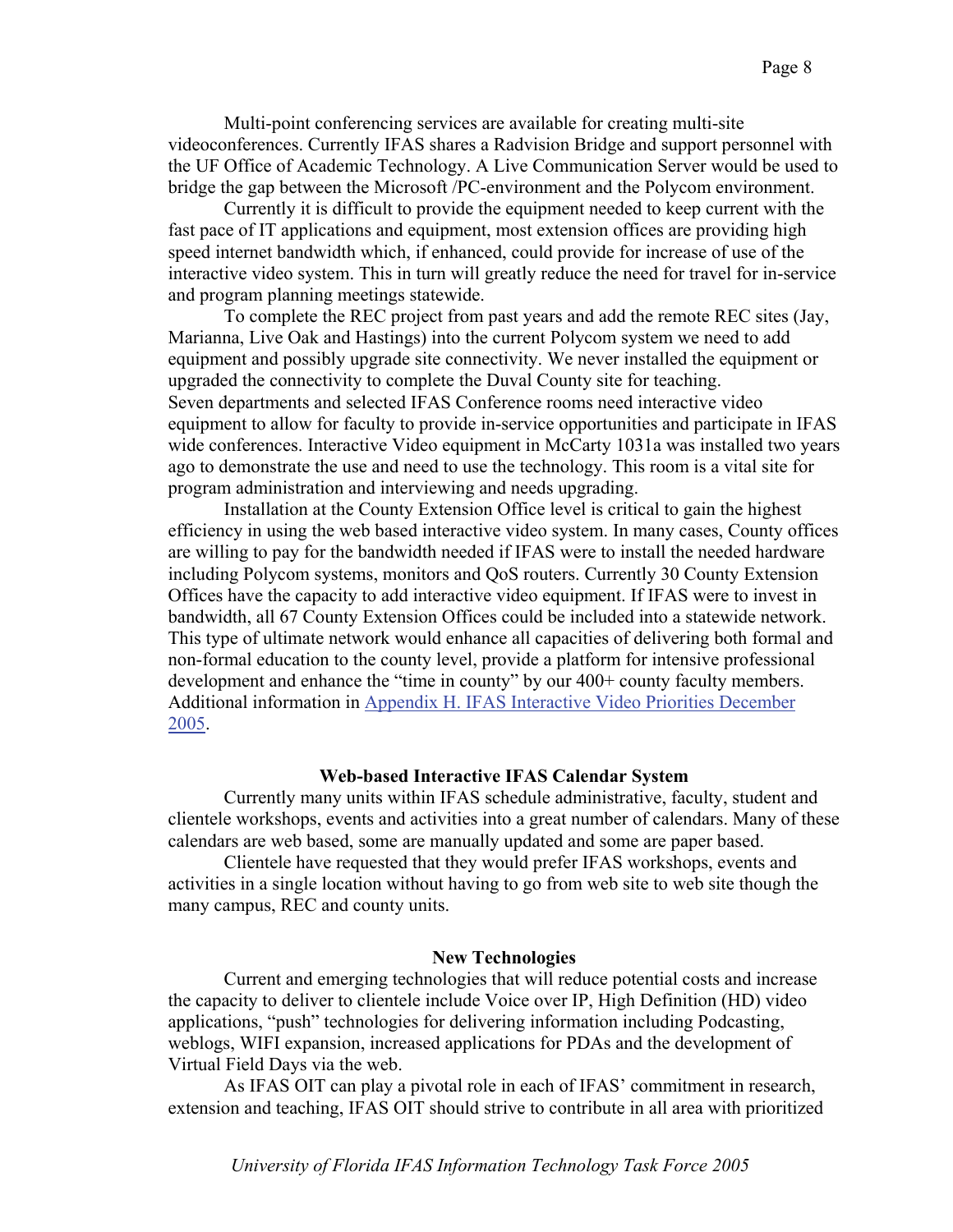goals. IFAS OIT also faces many challenges to deliver quality programs. We are constantly challenged by new technology, 24/7 production systems, balancing new demands and maintaining existing programs with limited resources.

**Recommendation IV:** IFAS leadership should create an environment that encourages faculty and staff to use the latest technology for bringing people, places, and experiences together without the traditional restrictions of time or geography.

## Action Items

- 1. Expand the number of ports available for use on the interactive video bridge, add multipoint capabilities to select video units across the state, and increase the ease of use with a simplified scheduling program. *Budget: Additional ports or an additional bridge at a cost of \$150,000.*
- 2. Increase the number of personnel with expertise in operating the software and hardware for the interactive video bridge. *Budget: Our current level of 0.5 FTE support is inadequate for UF and IFAS, IFAS should fund one full FTE at increase of \$34,000 (includes benefits).*
- 3. Install and support additional interactive video equipment in county offices, REC and campus departments.

Budget: *Details in Appendix H.* 

## *Summary of Priority Interactive Video Equipment*

- o *McCarty 1031a new equipment = \$ 31,650* o *Department/REC/County/Conference sites, each site at \$14,550 or \$19,050 = 41 sites = \$ 610,050*
- o *District Extension Director site upgrade \$13,250, three sites = \$ 39,750*
- o *IT Conference room upgrade = \$ 9,000 Total = \$ 690,450*
- 4. Provision and support adequate network bandwidth, QoS routers, and configuration for departments, RECs and county extension offices. *Budget: Reoccurring costs of \$112,200 annually.*
- 5. Provide for an IFAS wide web-based centralized calendar. *Budget: Enhancement to Unifas system estimate \$20,000.*
- 6. Provide a system for on-line registration and credit card payment for internal and external clientele use at the campus, REC and county extension office level. *Budget: It is possible that fees collected could pay for some or all of this employee's salary. The best estimate is between \$35,000, salary and benefits with startup costs of server and software at \$40,000.*

# **Web Management**

## **IFAS Web Presence**

 The current IFAS web presence is primarily an internal information system with little continuity between Extension, Research and Teaching and among the various Campus, REC and County Office units.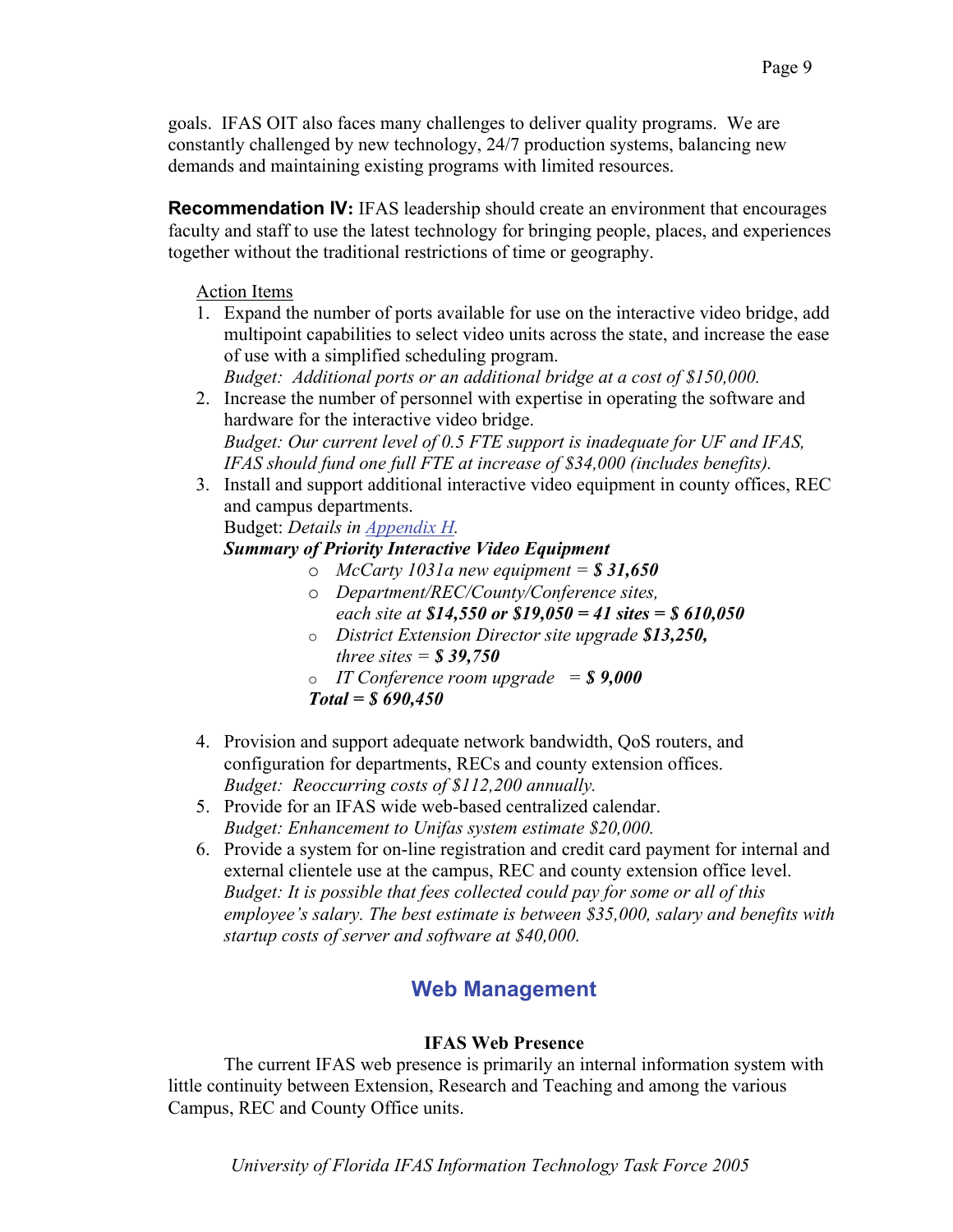As a result, the presence of IFAS on the web is not consistent, navigation is difficult, location of information is random, and in many cases, the web pages do not meet minimum quality standards such as federal accessibility guidelines. Many of the web site pages are not maintained, over time this results in dated information and a poor presentation of IFAS on the web.

 Currently IFAS maintains over 600 sites, a quantity that is difficult to manage by the IFAS web server administrator.

#### **Content Management System (CMS)**

IFAS faculty produce a wealth of digital information such as newsletters, video, digital photos, presentations, software, web pages, etc. Very little of this content is cataloged and it is virtually impossible for clientele or other faculty within IFAS or other institutions to reliably find and use this valuable information.

There is not a general purpose Content Management System (CMS) currently operating within IFAS. Centralized Web management can be made more effective if IFAS employs a CMS. CMS's separate the processes of creating content from the formatting, design, and delivery elements. Utilizing a CMS will result in faster and effective production of Web sites and Web information because such a system provides uniform templates, formats, and ease in posting text, photos, and graphics. Since all participants are learning one type of Web production software, training becomes more uniform.

A CMS is an enterprise-wide solution used to organize and facilitate collaborative creation of documents and other content. It is frequently a web application used for managing websites and web content, and requires special client software for editing and constructing articles. Content management systems help by reducing content editing time while providing an additional level of review. Since management is centralized, additional coordination is achieved by the institutional Web leader who will alert all participants when links are broken, sites have been abandoned or had no management for many months, and when information becomes outdated or misleading.

Long before the advent of content management systems IFAS originated the Electronic Data Information System (EDIS), through the initial software vision, as a vehicle for disseminating extension information in the format of tailored recommendations, diagnosis, and decision support tools. Since its inception, EDIS has been used as a vehicle for delivery of extension publications. EDIS is a specialized form of content management system, and due to its object-oriented design, EDIS can exchange information in formats directly compatible with any content management system. In addition to a role as a data source, EDIS may take on specialized content management functions such as newsletters, as well as expert systems, predictive models, calculations, and other decision support tools. Additional information in this area is located in Appendix D.

## **On-line non-formal Education**

 There is a great need for the development and delivery of on-line Training and Certificate Programs to transform current and anticipated non-formal education through a web delivery method. Currently UF utilizes a course management system (Web-CT) which could be used for non-formal Extension education.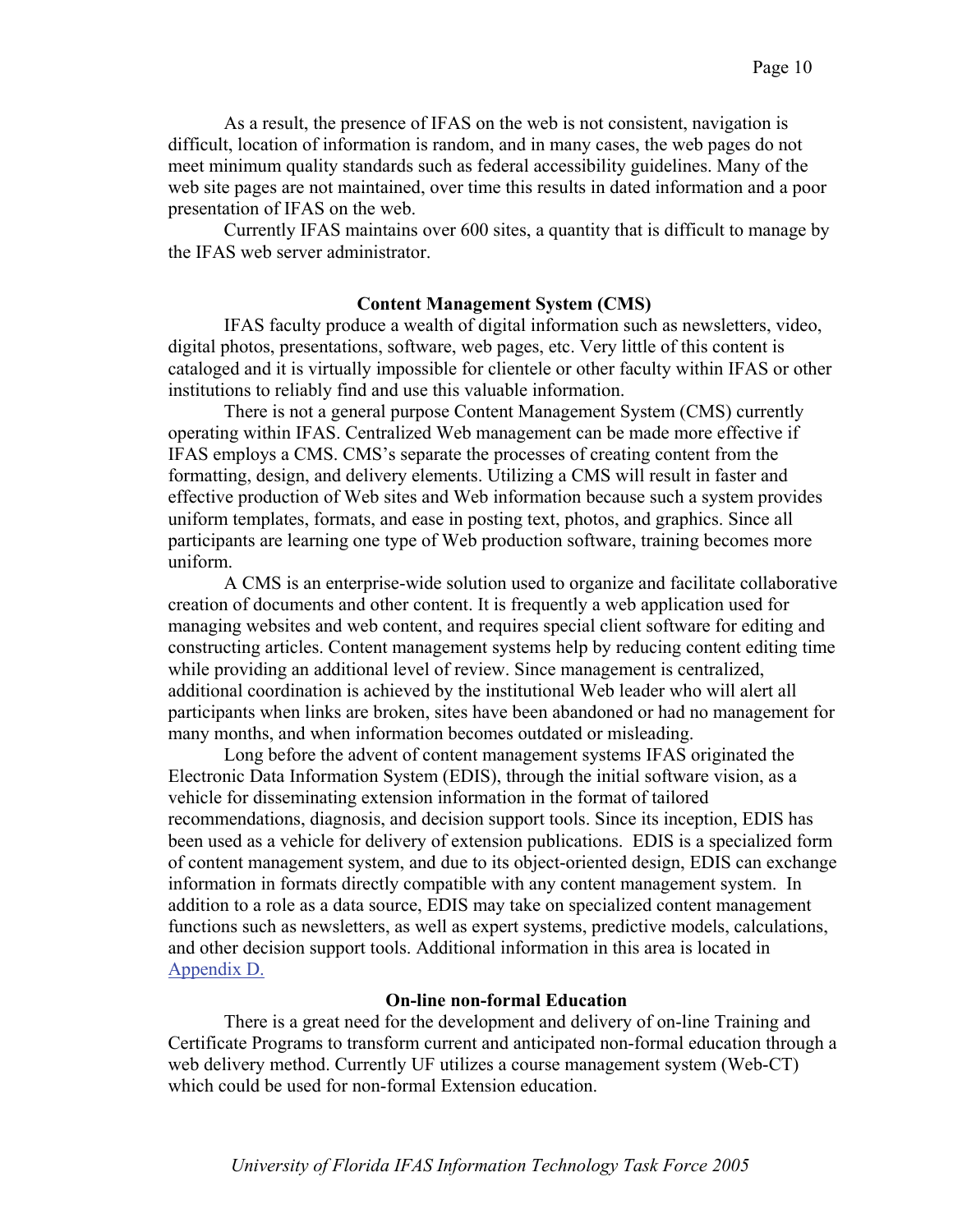Faculty in County Extension Offices have requested that IFAS create a web based way for clientele to participate in non-formal training with the features of online registration and payment with a credit card. Examples of current applications in IFAS that could be "transformed" include Pesticide Certification, Master Gardener Training, Extension Energy and Windstorm Mitigation CEUs.

**Recommendation V:** Policy relating to web development and standards should be developed related to production and management of an IFAS web presence. A Web Management team should be developed within IFAS to support and train faculty and staff on these new standards.

## Action Items

- 1. Establish an IFAS Web Management Committee with representation from across all units within IFAS.
- 2. Form a centralized Web Management Team.

*Budget: The Web Team is being created from an IT position, an existing graphic design position, a county faculty member, and ICS OPS funds. As IFAS moves forward with outsourcing the print and copy service, several lines will become available for the Web Team. It is planned that the current Web writer can be hired from one of the lines, an additional Web designer can be hired, and a content management programmer can also be hired from these lines. There may be additional needs as we move forward but not within the current fiscal year, assuming that the print area lines can be allocated to the Web Team.* 

- 3. Ensure that UF/IFAS Web communications interfaces with eXtension.
- 4. Implement a Content Management System (CMS) for managing web-based content that can handle content from multiple sources. *Budget: The best estimate for a CMS, including the CMS server and software is between \$75,000 and \$125,000. We are not far enough along with the Web Team to have a definite cost at this time. The IFAS programmers can also assist with the management of the CMS server.*
- 5. Develop policy relating to web development and standards and the production and management of web pages.
- 6. Develop and deliver online web based non-formal "Training and Certificate Programs" to IFAS Extension clientele. *Budget: Using existing WebCT software, this will require an additional position that will work with the current distance education staff and the Web Team. The cost of the additional position will be about \$65,000, salary and benefits. If the plan is to market and manage the certification courses through the incidental project/bookstore, a support position will be needed in the bookstore area. It is possible that fees collected could pay for some or all of this employee's salary.*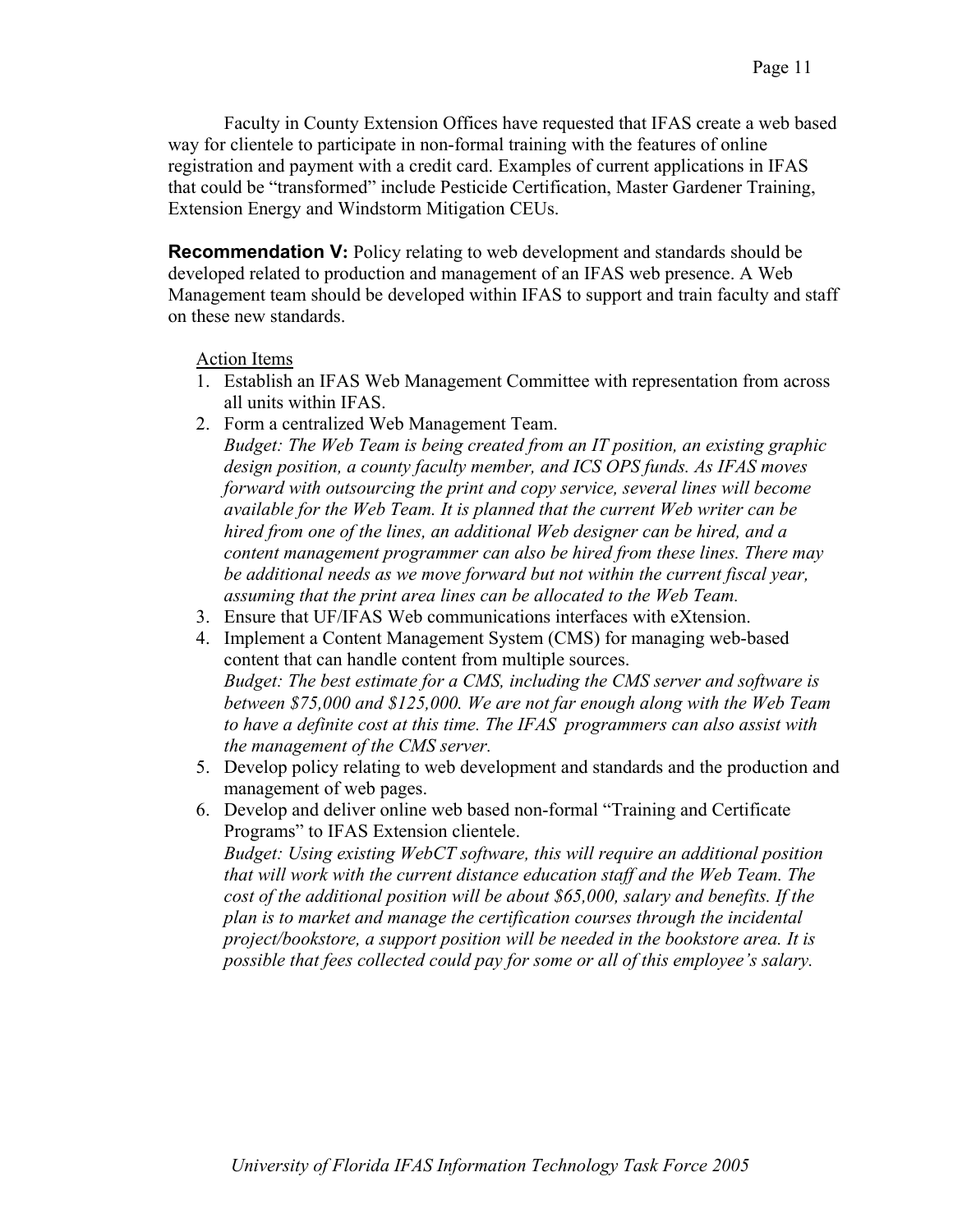# **Budget Summary**

Below is a summary table of the "Action Items" requiring funding.

**Recommendation I:** IFAS leadership should review the basic administrative structure of the Office of Information Technology. Information Technology activities should be centralized where possible across IFAS to gain efficiencies and protect security and integrity of servers.

|     | Action Item                                                                                                                                                                                                            |                            | <b>One-time</b> |
|-----|------------------------------------------------------------------------------------------------------------------------------------------------------------------------------------------------------------------------|----------------------------|-----------------|
| 6.  | Increase the current number of coordinated support personnel<br>in the campus units, research and education centers and county<br>offices.                                                                             | Reoccurring<br>\$1,075,000 |                 |
| 7.  | Increase the number of District Extension IT Support<br>Specialist positions to two IT Specialists per district, which<br>will add support for video conferencing/distance education<br>systems with startup expenses. | \$360,000                  | \$25,000        |
| 8.  | Correct salary inequities between personnel with comparable<br>experience doing the same job.                                                                                                                          | \$67,000                   |                 |
| 9.  | Designate a Microsoft Technical Account Manager.                                                                                                                                                                       | \$49,600                   | \$5,000         |
| 11. | Develop new training components in the creation and delivery<br>of distance and on-demand education.                                                                                                                   | \$45,000                   |                 |

**Recommendation II:** The IFAS Software Development Team should be revitalized, enhanced and given support and direction with an advisory structure.

| Action Item |                                                                                            | Reoccurring | One-time |
|-------------|--------------------------------------------------------------------------------------------|-------------|----------|
|             | Establish an Innovative Applications Team for IFAS software<br>research and development.   | \$91,000    |          |
| 8.          | Increase application development staff as needed to support<br>new applications requested. | \$40,000    |          |

**Recommendation III:** IFAS should develop a reoccurring funding model for information technology hardware, software and personnel that provides for advanced planning and spending. The funding model should consider funding for new and proven technologies and appropriate internet bandwidth that expand IFAS' capacity to fulfill its missions in extension, research and teaching.

| <b>Action Item</b> |                                                                                                                                                                                                                                                                                                                                                      | Reoccurring | One-time |
|--------------------|------------------------------------------------------------------------------------------------------------------------------------------------------------------------------------------------------------------------------------------------------------------------------------------------------------------------------------------------------|-------------|----------|
| 1.                 | Allocate funds for new equipment and the replacement or<br>upgrade of existing equipment, purchase/lease server<br>software, Client Access License (CAL), hardware, and<br>operating expenses, implementing policies of "lease vs.<br>purchase" for future IT servers and software applications.<br>Consider leasing server space as an option of IT | \$20,000    |          |
|                    | operations.                                                                                                                                                                                                                                                                                                                                          |             |          |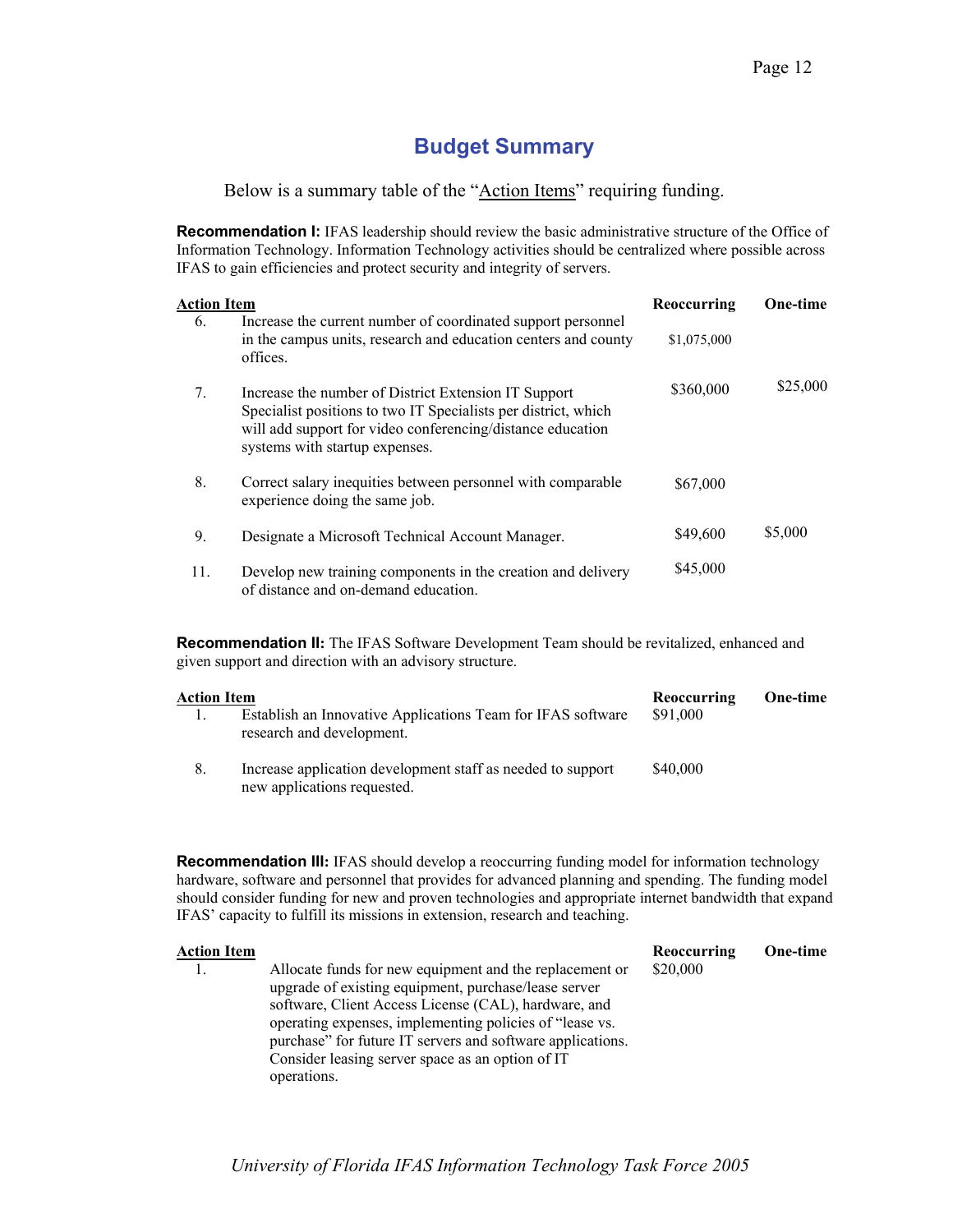Page 13

| 2. | Allocate funds for the additional hardware necessary for<br>database applications and communications.                                                                         | \$65,000 | \$42,000 |
|----|-------------------------------------------------------------------------------------------------------------------------------------------------------------------------------|----------|----------|
| 4. | Allocate funds for the additional software required for robust<br>system services, including e-mail, Web hosting, database<br>hosting, administrative reporting and analysis. |          | \$50,000 |
| 5. | Hire or redirect staff to support proper backups and archiving,<br>IT training and Helpdesk support.                                                                          | \$65,000 |          |
| 9. | Provide for a replacement for Blue Ribbon, the 4H youth<br>programming data entry system.                                                                                     |          | \$20,000 |

**Recommendation IV:** IFAS leadership should create an environment that encourages faculty and staff to use the latest technology for bringing people, places, and experiences together without the traditional restrictions of time or geography.

| Action Item      |                                                                                                                                                                                                                               | Reoccurring | <b>One-time</b> |
|------------------|-------------------------------------------------------------------------------------------------------------------------------------------------------------------------------------------------------------------------------|-------------|-----------------|
| 1.               | Expand the number of ports available for use on the interactive<br>video bridge, add multipoint capabilities to select video units<br>across the state, and increase the ease of use with a simplified<br>scheduling program. |             | \$150,000       |
| 2.               | Increase the number of personnel with expertise in operating<br>the software and hardware for the interactive video bridge.                                                                                                   | \$34,000    |                 |
| 3.               | Install and support additional interactive video equipment in<br>county offices, REC and campus departments.                                                                                                                  |             | \$690,450       |
| $\overline{4}$ . | Provision and support adequate network bandwidth, QoS<br>routers, and configuration for departments, RECs and county<br>extension offices.                                                                                    | \$112,200   |                 |
| 5.               | Provide for an IFAS wide web-based centralized calendar.                                                                                                                                                                      | \$20,000    |                 |
| 6.               | Provide a system for on-line registration and credit card<br>payment for internal and external clientele use at the campus,<br>REC and county extension office level.                                                         | \$35,000    | \$40,000        |

**Recommendation V:** Policy relating to web development and standards should be developed related to production and management of an IFAS web presence. A Web Management team should be developed within IFAS to support and train faculty and staff on these new standards.

| Action Item |                                                                                                                                 | Reoccurring | <b>One-time</b> |
|-------------|---------------------------------------------------------------------------------------------------------------------------------|-------------|-----------------|
| 4.          | Implement a content management system (CMS) for managing<br>web-based content that can handle content from multiple<br>sources. |             | \$125,000       |
| 6.          | Develop and deliver online web based non-formal "Training"<br>and Certificate Programs" to IFAS Extension clientele.            | \$65,000    |                 |
|             | <b>Totals</b>                                                                                                                   | \$2,143,800 | \$1,142,450     |

*University of Florida IFAS Information Technology Task Force 2005*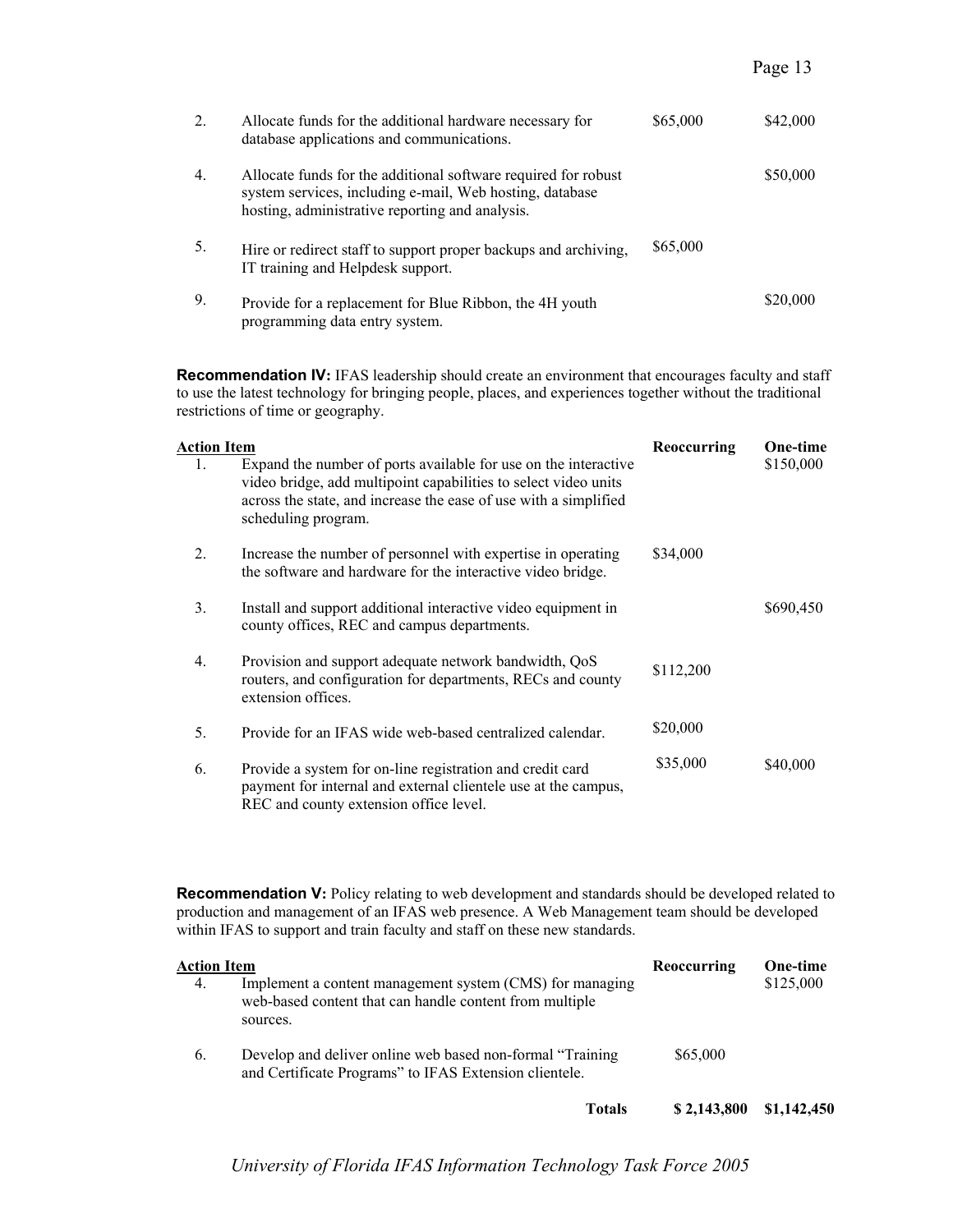## **Concluding Remarks**

Information technology is critical to the success of the IFAS mission to develop and deliver objective research-based information to the citizens of Florida. IFAS faculty and staff rely on the Office of Information Technology (OIT) to provide vital infrastructure and support for statewide internal communications, database and research applications, administrative reporting, and web-based applications.

The future success or failure of IFAS OIT is inextricably linked to, 1) a sustainable, reliable infrastructure, 2) the availability of a competent and stable IT workforce to manage, maintain and update the infrastructure, 3) trained and competent users who can fully utilize the infrastructure to increase productivity, 4) the ability of IFAS OIT to adapt the constantly evolving technology to the changing needs of the users and, most importantly, 5) creation of a recurring long-term planning process to create and coordinate the above elements.

The *IFAS Information Task Force 2005* recommends that IFAS allow the Information Technology Policy Advisory Committee (ITPAC) to review the recommendations of this report, and provide guidance to priorities and timelines, which are essential to accomplish the goals of IFAS administration, faculty and staff. The budget figures included in this report are from current estimates. Technology will continue to change over time; as these changes take place hardware, software, staff and faculty budgeted in this report will also change and need to be reflected in future updates to this report.

We want to thank all the faculty, staff and administrators who gave input to this report. I want to thank all of the members of the *IFAS Information Technology Task Force 2005* committee for their contributions.

Sincerely,

Pete Vergot !!!

*Pete Vergot III, PhD. – Chair, IFAS Information Technology Task Force 2005*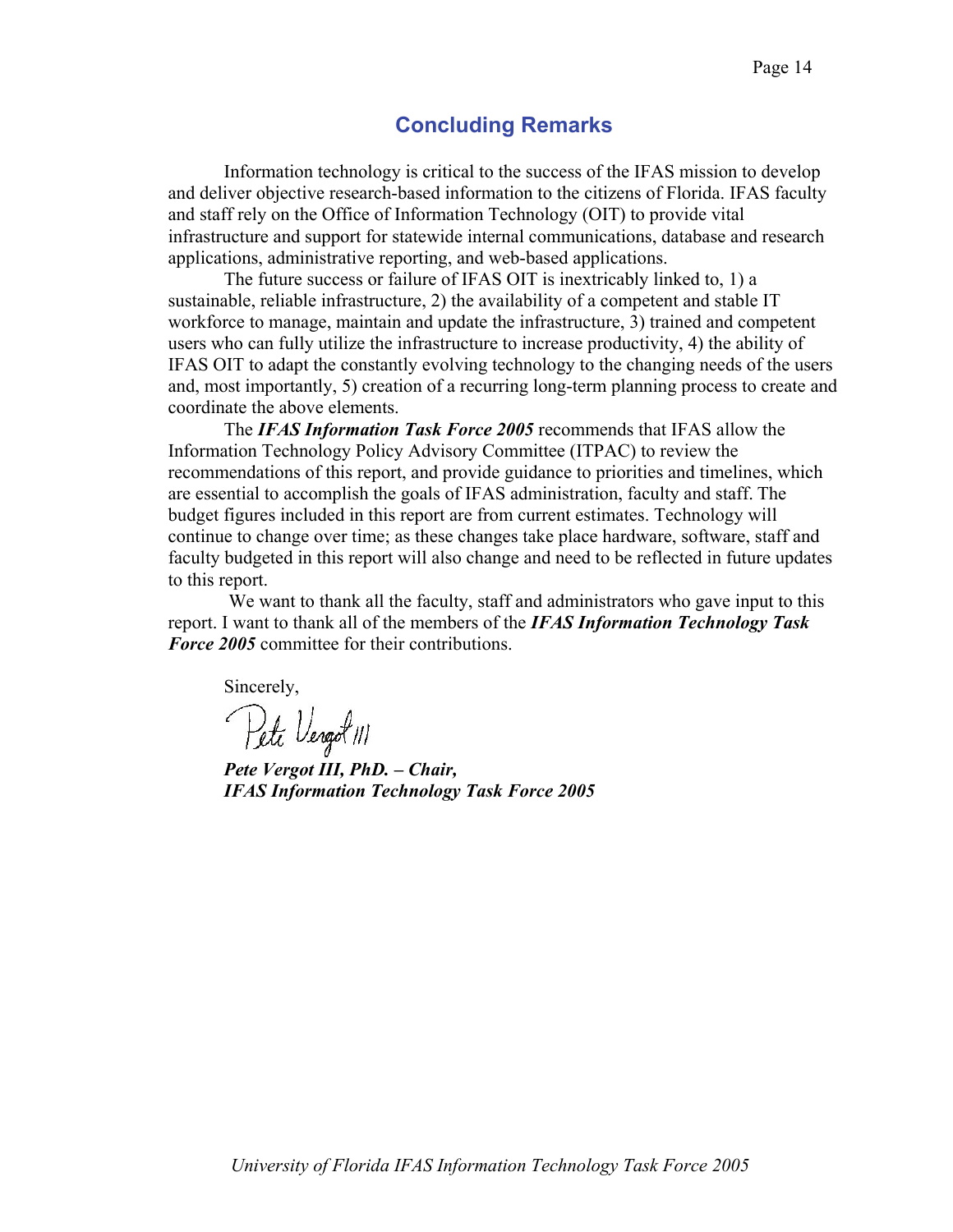# *APPENDICES*

| Appendix D. Report of the IT Task Force 2005 Subcommittee on Web NeedsD-1 |  |
|---------------------------------------------------------------------------|--|
|                                                                           |  |
|                                                                           |  |
|                                                                           |  |
|                                                                           |  |
|                                                                           |  |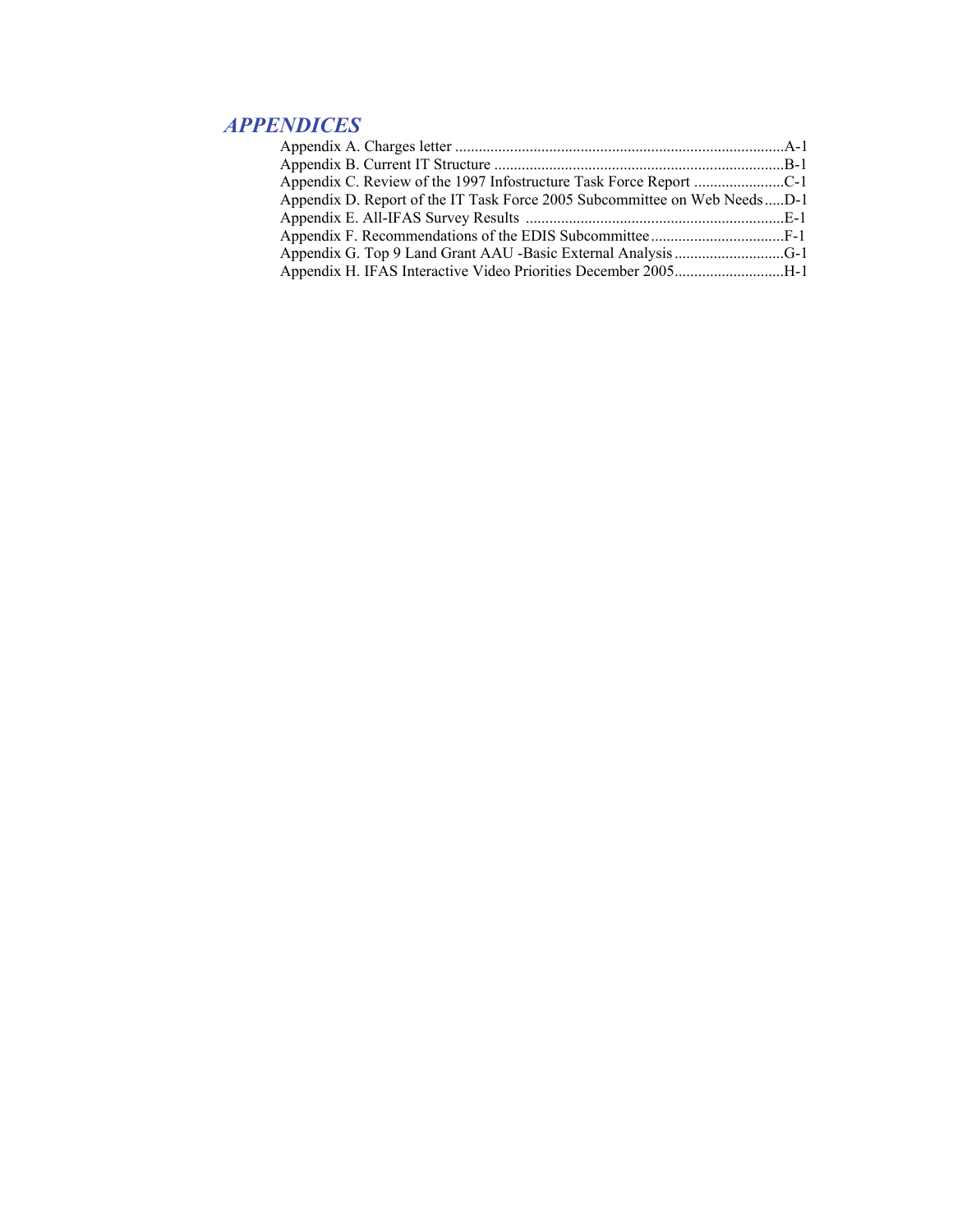## *Appendix A. Charges letter*



# UNIVERSITY OF FLORIDA IFAS

Joseph. C. Joyce Gainesville, FL 32611-0180 Executive Associate Vice President Telephone (352) 392-1971 Agriculture and Natural Resources Fax (352) 392-6932

1008 McCarty Hall/PO Box 110180

### **MEMORANDUM**

TO: Pete Vergot, Chair Dale McPherson Jane Luzar **Dan Cromer**  Joe Spooner Jack Battenfield Ashley Wood Ben Beach David McKinney Chris Fooshee Jim Syversten Mary Duryea Diana Hagan **Dave Palmer** Mike Kanofsky

May 3, 2005

FROM: J.C. Joyce

SUBJECT: Information Technology Task Force

It has been nearly eight years since the issuance of the attached "Infostructure Task Force" report on the IFAS IT organization.

In light of changing times and technology, I would like to request that you serve as a member of a new task force to provide the Senior Vice President and Deans with advice on the diverse issues related to information technologies. Specifically, using the attached report as a basis, you are to evaluate the current function and organizational structure of the UF/IFAS information management, hardware and software support, and training needs and how they should be structured for the future. You should also focus on administrative, extension, teaching and research needs for both management functions and information for our internal and external clientele. An additional task will be to recommend a structure and process for the management and coordination of the IFAS Web presence centrally and at the unit level.

Dr. Pete Vergot has agreed to chair this task force and will be in contact with you to schedule the charge meeting. If for some reason you are unable to serve on this very important task force, please contact Goldie King, IFAS Senior Vice President's Office at 392-1971 as soon as possible.

JCJ/gk **Attachment** cc: UF/IFAS Administrative Council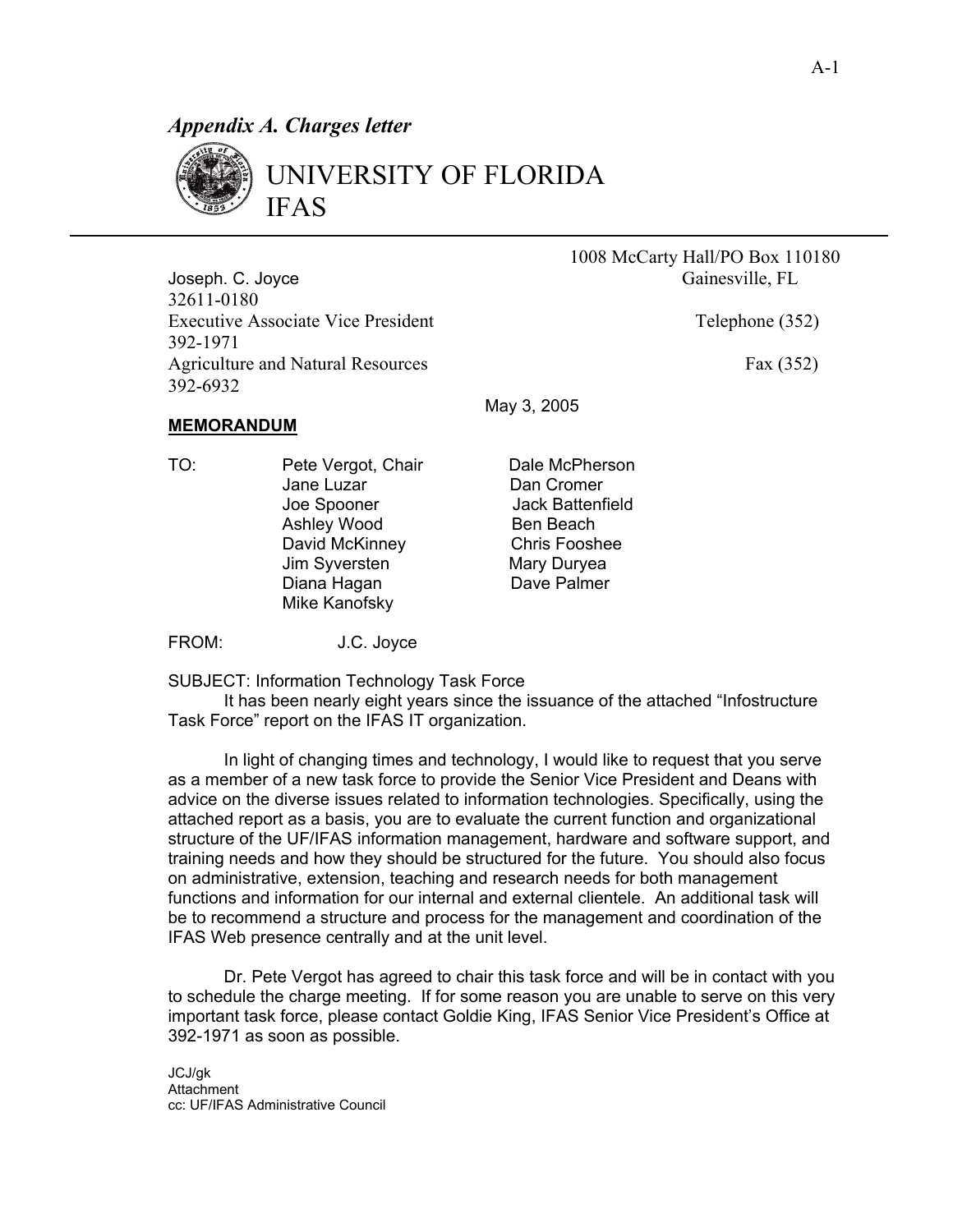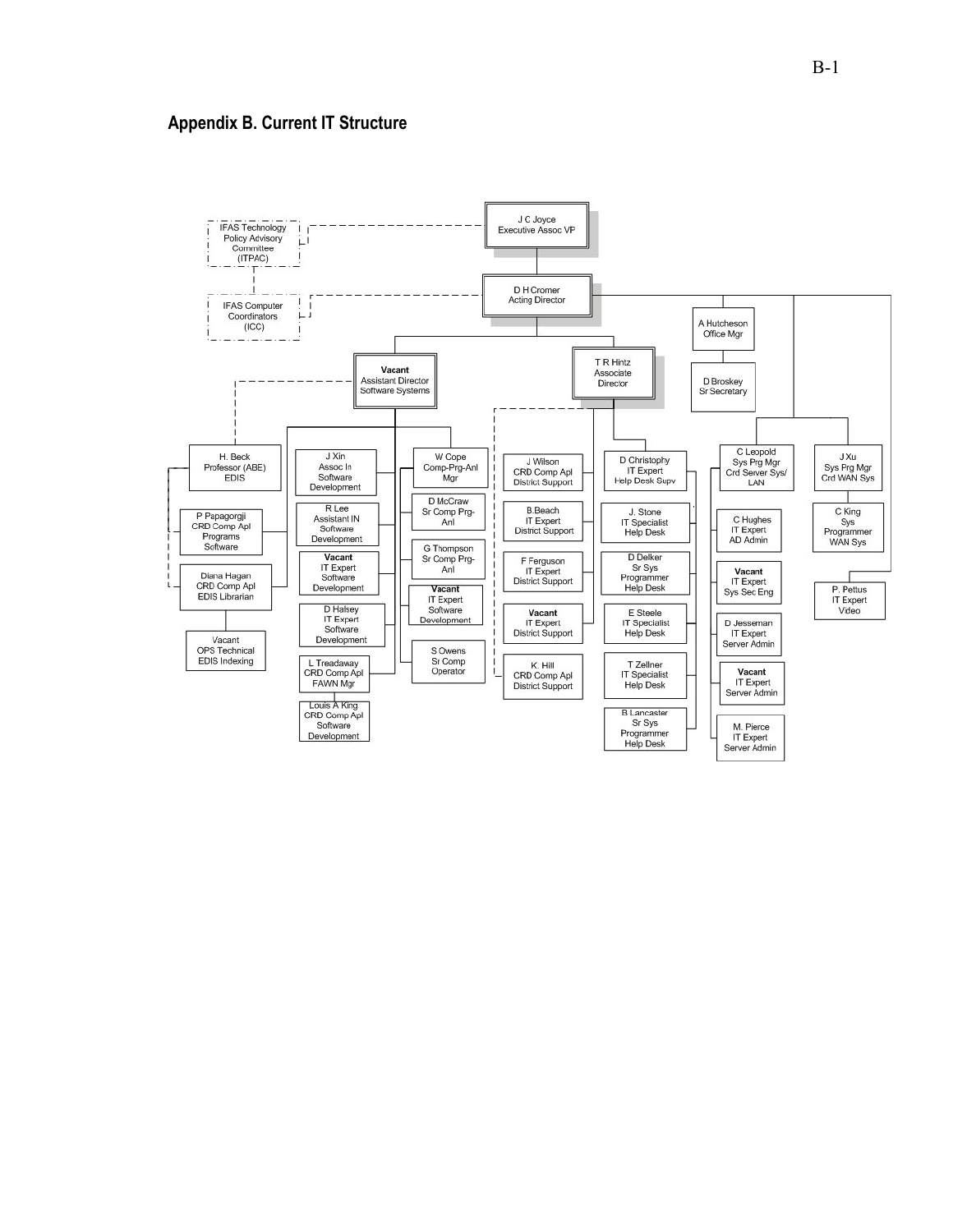## **Appendix C. Review of the 1997 Infostructure Task Force Report Recommendations**

1997 Infostructure Task Force Report Update Team Wednesday, June 07, 2006

## **Executive Summary**

The review of the 1997 Infostructure Task Force Report Recommendations commenced on June 7, 2005 with a challenge to this team to analyze and determine how many of the recommendations were accomplished since the release of the report. After several weeks of work the team discovered that 21 of the 57 recommendations were accomplished over the eight year period since the release of the report. The

| Areas of              | Percentage       |
|-----------------------|------------------|
| <b>Recommendation</b> | <b>Completed</b> |
| Teaching              | 20.00%           |
| Research              | 42.86%           |
| Extension             | 45.89%           |
| Administration        | 11.11%           |
| Accountability        | N/A              |
| System Wide           | 45.16%           |
| <b>Total</b>          | 27.50%           |

team found that funding held back the implementation of many recommendations after the report was released. The recommendations in the report appear heavily weighted in the areas of training, network infrastructure and technical support.

## **Analysis of the 1997 Infostructure Task Force Report Recommendations**

## **Teaching 20 % completed**

Out of the five recommendations made for teaching, only one was accomplished. A majority of the recommendations were outdated by better technology, dissolved by administration or never implemented.

## **Research 42.86% completed**

A total of three recommendations were accomplished from the six recommendations made. The most note-able of the six recommendations was the need for a data management facility to hold and maintain research data. While this facility is now offered only a few units have used these services. This is also true of the recommendation for general access GIS resources and applications. While it has been offered to all of IFAS only a few units have used it to date.

Of the four recommendations made for extension only one was completed. The one recommendation completed represented a combination of two recommendations to improve off-campus support and address policy, standards, computer, and internet access issues for county offices.

Administration represented the weakest area of completion of recommendations. Only one of nine recommendations was completed for Administration. That recommendation, for the creation of a centralized helpdesk, was successfully implemented while the remaining recommendations, which focused on training, were not. There was a lack of funding for the training recommendations.

## **Extension 46.39% completed**

## **Administration 11.11% completed**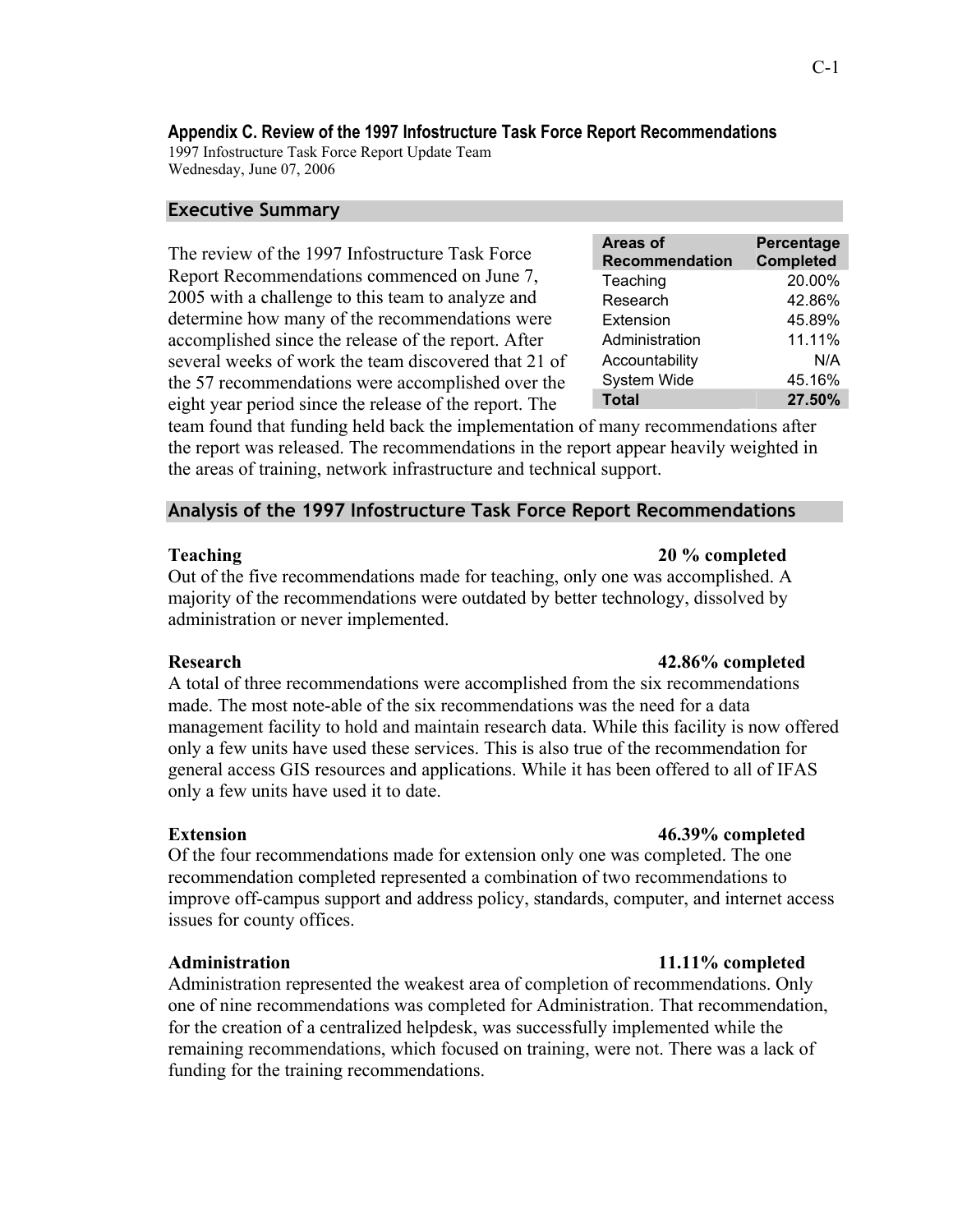## Accountability N/A

The accountability recommendations were not reviewed as part of the 2005 IT Task Force charge was to avoid any IT activity related to Accountability or the PeopleSoft Portal.

## **System Wide 45.16% completed**

System wide recommendations were primarily focused on support needs both central and distributed in IFAS, the creation and development of a training system that included a team, improvements in terms of funding for faculty technology needs, and improvement of the information technology infrastructure for IFAS. While this was the second most successful section of recommendations, most of the accomplishments came from internal actions within the central IT unit of IFAS under the leadership of the its employees. The accomplishments consisted of technical infrastructure for internet and centralized services such as the IFAS IT Helpdesk.

## **Conclusion & Recommendations**

A majority of the recommendations contained in the 1997 report were not completed due to a lack of funding and planning, or that the recommendations became outdated before they could be implemented. To avoid this problem with future recommendations, the next release of recommendations from the IT Task Force must include a funding plan for implementation. To be effective, the implementation could include a timeline for various projects, and a list of the parties accountable. In addition to the planning documents, an impact statement for each recommendation would be very useful to the leadership involved in their implementation.

### **Recommendations**

- The next report have a timeline for implementation of recommendations as well as accountability guidelines
- The ITPAC (IFAS IT Policy and Advisory Committee) should manage, track the implementation of the next set of recommendations
- Forty-six recommendations to continue from the previous 1997 report are found in Table 1

### **1997 Report Update Team Members**

- Joe Spooner *Team Lead, CALS IT Services*
- Ben Beach *IFAS IT*
- Diana Hagan *IFAS IT*
- David Palmer *Extension*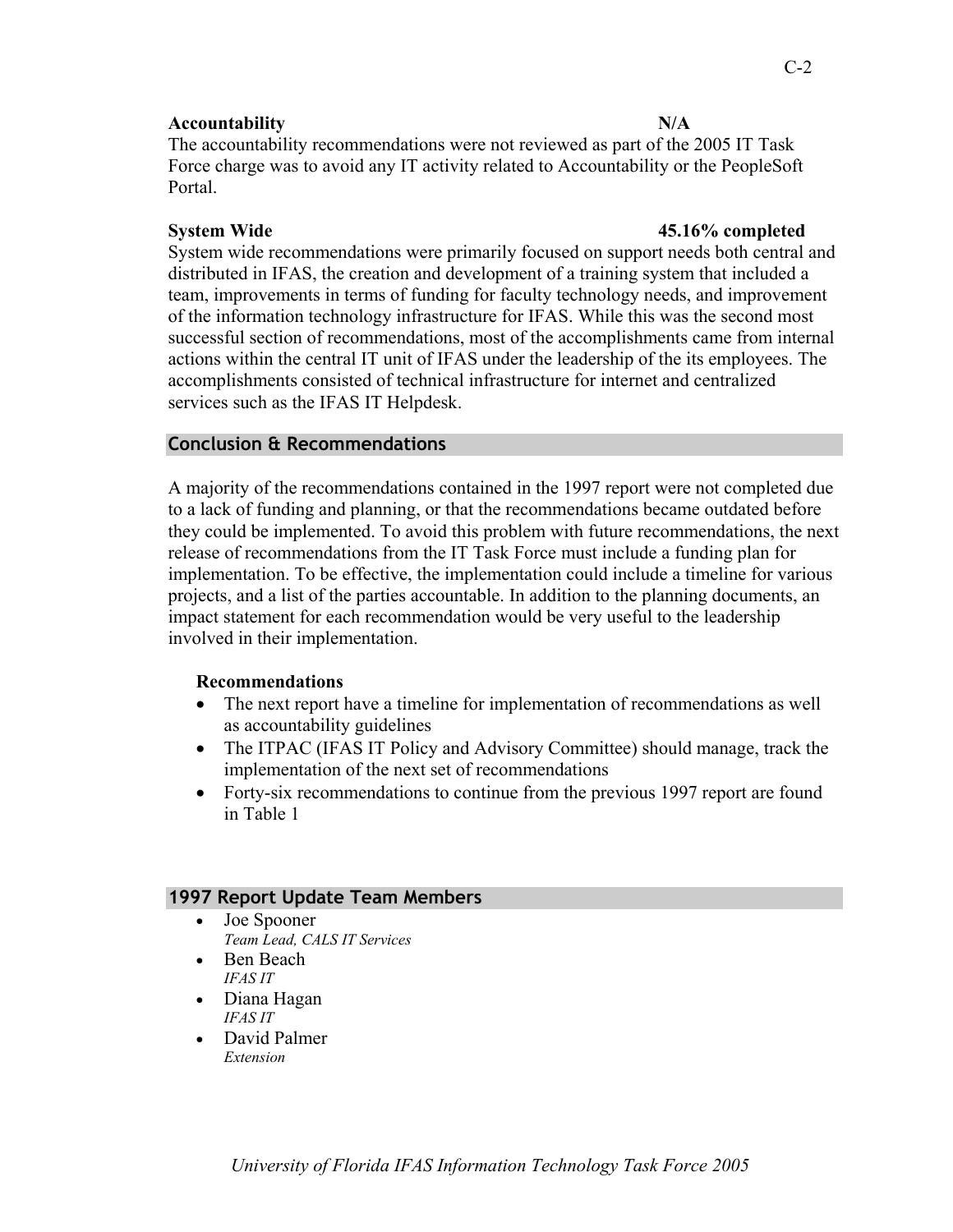# Figure 1



#### **Recommendations Made and Completed**

## **Table 1. Recommendations to Continue From the 1997 Report**

| <b>Recommendation</b>                                                                             | <b>Recommendation</b><br><b>Type</b> | <b>Recommendation</b><br><b>Subtype</b> |
|---------------------------------------------------------------------------------------------------|--------------------------------------|-----------------------------------------|
| Core Team for High End Educational Computer                                                       |                                      |                                         |
| Applications                                                                                      | System Wide                          |                                         |
| <b>Courseware Standardization</b>                                                                 | System Wide                          |                                         |
| <b>Common Database Format For Teaching Resources</b><br>Policy Adopted For Independent Computer   | <b>System Wide</b>                   |                                         |
| Responsibility                                                                                    | Research                             |                                         |
| Training Offered with Sufficient Frequency<br>Mechanism Established to Allow Faculty and Staff to | System Wide                          | Training                                |
| Determine Training Program Content                                                                | System Wide                          | Training                                |
| <b>Entry Level Technology Training</b>                                                            | Teaching                             |                                         |
| <b>Extramural Funding Enhancement</b>                                                             | Teaching                             |                                         |
| Research Informed of Existing Policies For Support                                                | Research                             |                                         |
| Research Informed of Training Opportunities<br>Comprehensive Suite of Data Analysis Tools Made    | Research                             |                                         |
| Available To All Researchers                                                                      | Research                             |                                         |
| Comprehensive Suite of Data Analysis Tools Made                                                   |                                      |                                         |
| Available To News Researchers Upon Hire                                                           | Research                             |                                         |
| <b>Facility Created For Data Management</b>                                                       | Research                             |                                         |
| General Access for GIS Resources / Applications                                                   | Research                             |                                         |
| Off-Campus Unit Support Improved<br>Policy/Standards/Computer/Internet Issues Addressed           | Extension                            |                                         |
| with Counties<br>Effective Knowledge Delivery Developed for County                                | Extension                            |                                         |
| Offices                                                                                           | Extension                            |                                         |
| Permanent Training Team Developed<br>Design Created For Continuing Training of Permanent          | Administration                       |                                         |
| Staff                                                                                             | Administration                       |                                         |
| <b>Generic Unit Level Transition Procedures Manual</b>                                            | Administration                       |                                         |

*University of Florida IFAS Information Technology Task Force 2005*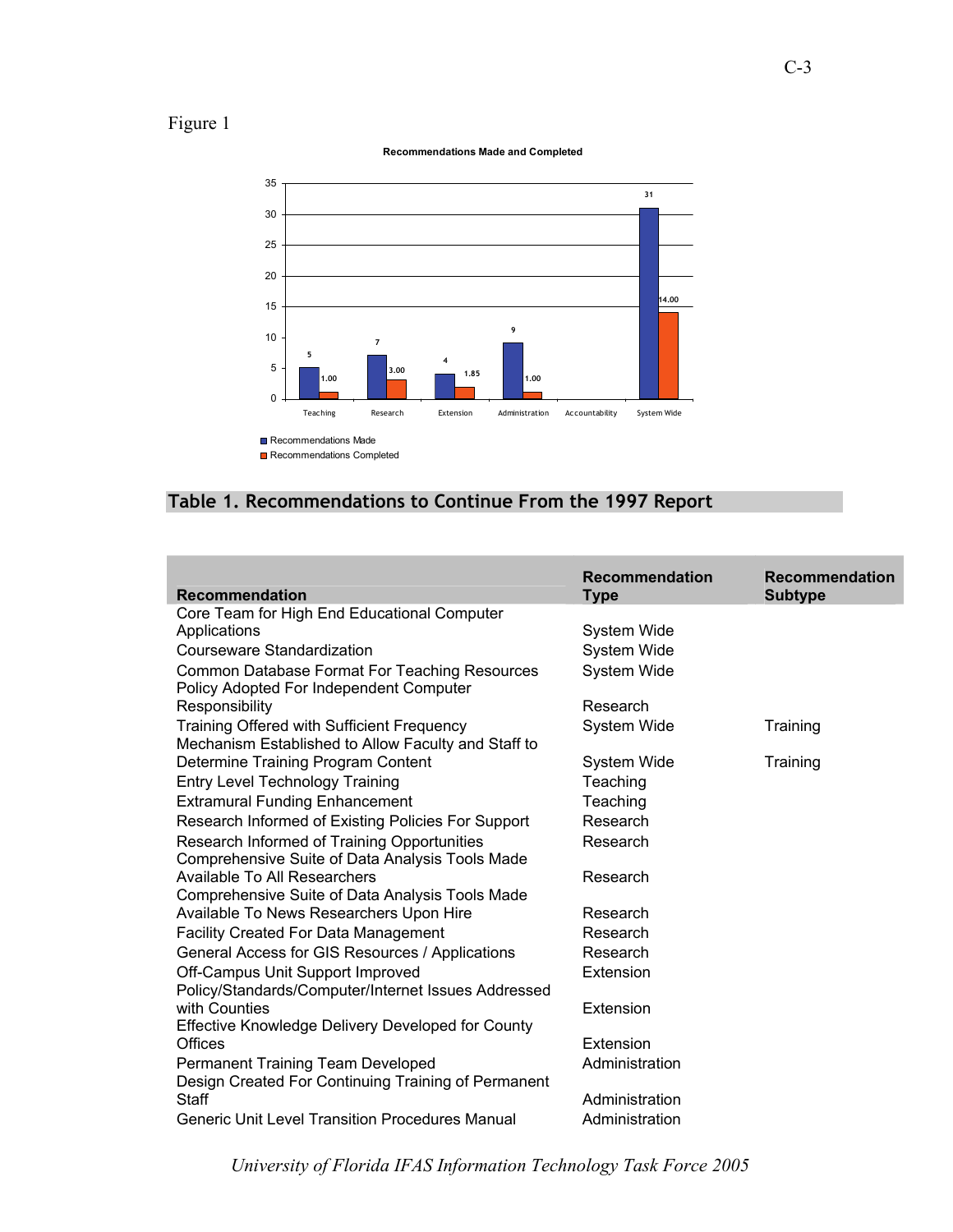| Developed<br>Training Notification System Developed for New Hire                                        |                |                          |
|---------------------------------------------------------------------------------------------------------|----------------|--------------------------|
| Postings<br>Training Notification System Developed for New                                              | Administration |                          |
| <b>Employee Start Date</b>                                                                              | Administration |                          |
| Immediate Training Initiated for Support                                                                | System Wide    | Support                  |
| <b>Statewide Support Staff Increased</b>                                                                | System Wide    | Support                  |
| <b>Standard Set of Applications Provided</b><br>Central Site Established for Downloading Software in an | System Wide    | Support                  |
| Intranet Environment<br>Incoming Faculty Provided with Funds For Technical                              | System Wide    | Support                  |
| Needs (PC, Internet, Applications)                                                                      | System Wide    | Support<br>Internet      |
| Installed Hardware Base Improved<br>Convenient Internet Access Provided to All Faculty and              | System Wide    | Connectivity<br>Internet |
| Staff<br>Incoming Faculty Provided with Funds For Technical                                             | System Wide    | Connectivity<br>Internet |
| Needs (PC, Internet, Applications)<br>Funding Immediately Given to IFAS IT for Training                 | System Wide    | Connectivity             |
| Travel Expenses (~\$9,800.00 1997 dollars)<br>Permanent Training Team Developed (~\$109,000.00          | System Wide    | Training                 |
| 1997 dollars)<br>Permanent Vehicle Established for Development of                                       | System Wide    | Training                 |
| <b>Training Content and Demands</b><br>Permanent Training Team Developed (~\$109,000.00                 | System Wide    | Training                 |
| 1997 dollars)<br>Comprehensive Training Program Established for New                                     | System Wide    | Training                 |
| Faculty<br>Help Desk Identified As Single Resource in IFAS for                                          | System Wide    | Training                 |
| <b>Support and Training</b><br>Readily Available Technicians and Automated Support                      | System Wide    | Support                  |
| System                                                                                                  | System Wide    | Support                  |
| Event Analysis as Main Driver for Reactive Training                                                     | System Wide    | Support                  |
| Defines Levels of Problems and Responsibilities in IFAS                                                 | System Wide    | Support                  |
| <b>Process Established</b>                                                                              | System Wide    | Support                  |
| <b>Tracking System Established</b>                                                                      | System Wide    | Support                  |
| DCSS Increased to Reasonable Levels (10 on 15.3.3)                                                      | System Wide    | Support                  |
| <b>DCSS Reassigned Geographically</b>                                                                   | System Wide    | Support                  |
| Mechanisms Established to Make DCSS Feel Part of a                                                      |                |                          |
| Larger Team                                                                                             | System Wide    | Support                  |
| Adequate Operating Expenses Made Available to DCSS                                                      | System Wide    | Support<br>Internet      |
| Equipment Replacement Program Established<br>Upgraded Connectivity Encourage through                    | System Wide    | Connectivity<br>Internet |
| <b>Collaboration with County Governments</b>                                                            | System Wide    | Connectivity             |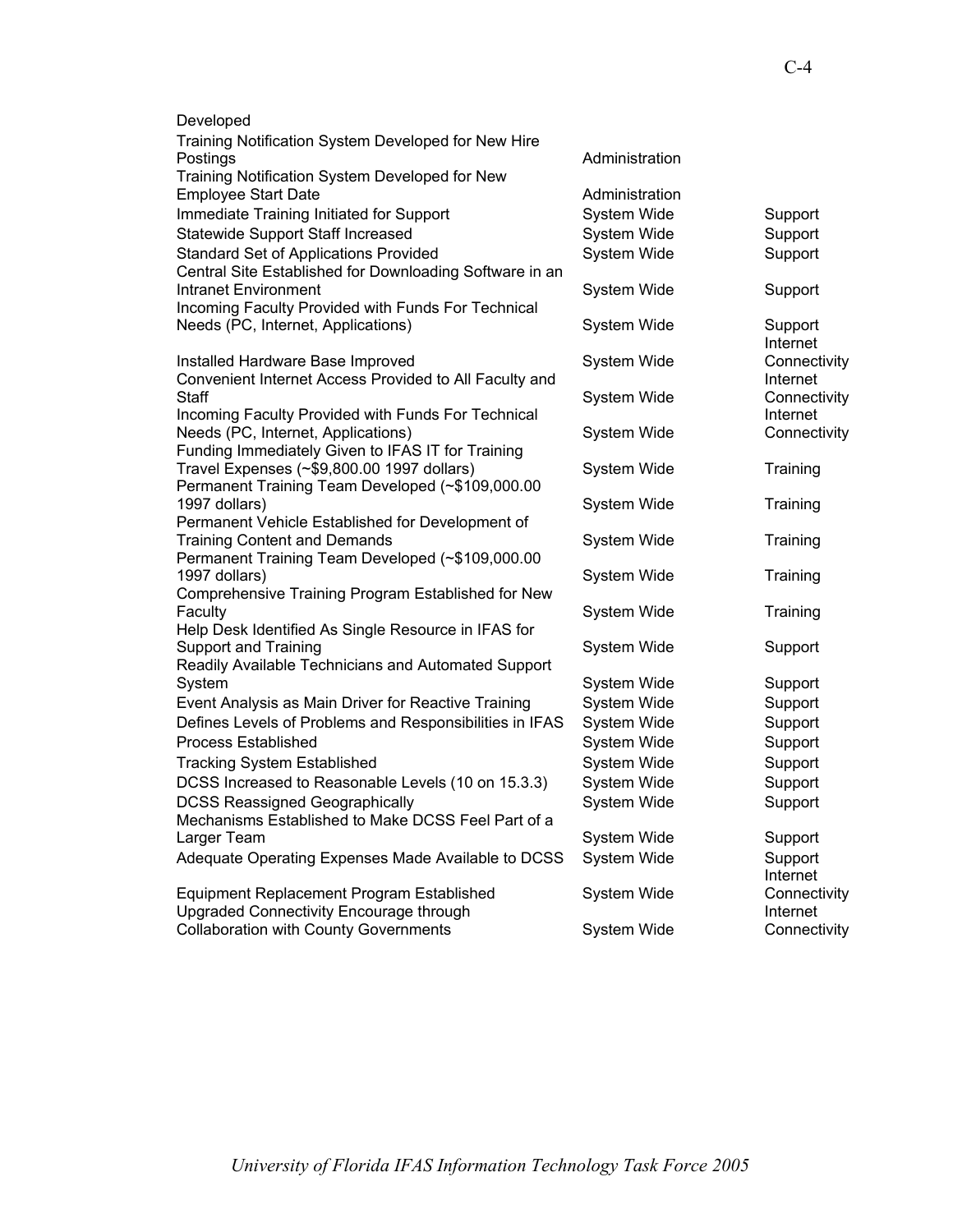#### **Appendix D. Report of the IT Task Force 2005 Subcommittee on Web Needs**

#### *Introduction*

 The World Wide Web is arguably the most efficient and effective communications and knowledge delivery tool available to UF/IFAS. IFAS' Web presence enhances the teaching, research and extension missions, internal and external communications, and can be used to deliver services such as on-line courses and certification programs, secure repositories, calendars, videoconferencing, registration and payment, etc. The use of such Web-based services is not only economical and efficient, but it also allows us to extend our reach of our audience wherever they are, with the information they need, whenever they want it.

 Web based information is essential to our teaching, research and extension missions. Student services and instruction increasingly utilize the Web, where technologies developed for distance education increasingly find use in the brick-andmortar classrooms as well. For researchers, the Web becomes an important locus for collaboration and communication in support of research activities. Extension must use the web as one of its important information delivery tools. The Web is further used IFASwide for internal communication and collaboration.

 To use the Web effectively, IFAS must provide appropriate staffing, equipment and support. IFAS must also establish clear and consistent Web management policies to ensure the quality of Web-delivered information, both in content and technical aspects, and provide coordination and support to those who contribute to IFAS' overall Web presence.

This type of centralized Web management can be made more effective if IFAS employs a content management system (CMS). Content management systems separate the processes of creating content from the formatting, design, and delivery elements. Utilizing a CMS will result in faster and effective production of Web sites and Web information because this system provides uniform templates, formats, and ease in posting text, photos, and graphics. Since all participants are learning one type of Web production software, training becomes more uniform. Content management systems also help by reducing content editing time while providing an additional level of review. Since management is centralized, additional coordination is achieved by the institutional Web leader who will alert all participants when links are broken, sites have been abandoned or had no management for many months, and when information becomes outdated or misleading. The system can be constructed in a number of workflow models that best suit the resources of a department, center, office, and unit. CMS allows dynamic up-to-date and time released content delivery while easing overhead in managing a consistent look and feel.

 Any CMS implemented for IFAS should be able to handle content from multiple sources, with the intention that existing Web based services (such as EDIS, DDIS, and FAWN) and the CMS will work together as a blended system providing managed content. Long before the advent of content management systems IFAS originated the Electronic Data Information System (EDIS), through the initial software vision, as a vehicle for disseminating extension information in the format of tailored recommendations, diagnosis, and decision support tools. Since the mid-1990s, EDIS has become strictly a vehicle for delivery of extension publications. As such it is a specialized form of content management system, and due to its object-oriented design,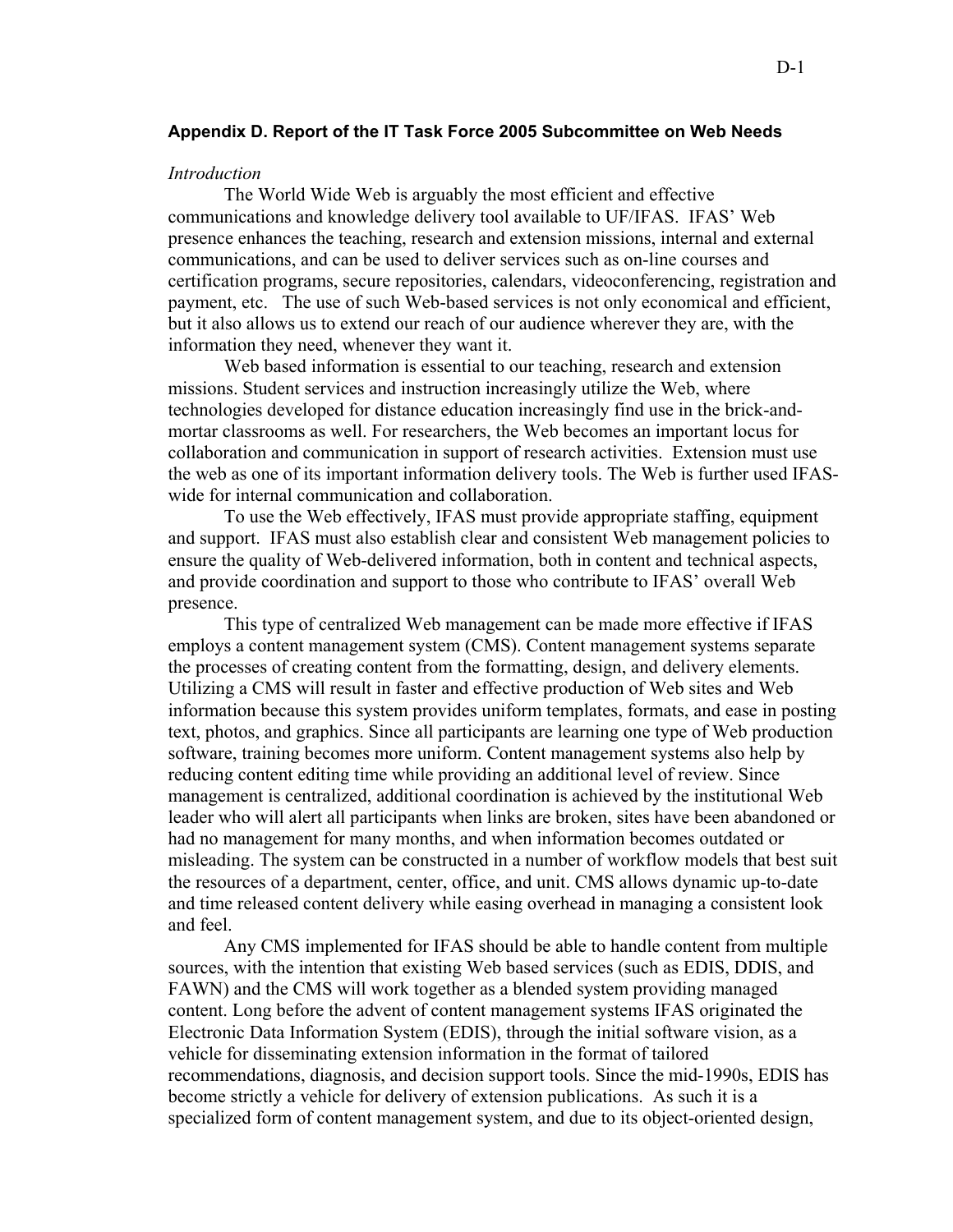EDIS can exchange information in formats directly compatible with any content management system. In addition to a role as a data source, EDIS may take on specialized content management functions such as newsletters, or calendaring systems, as well as expert systems, predictive models, calculations, and other decision support tools. With the launch this fall of the new Extension Web site, "Solutions for Your Life," perhaps renaming EDIS as a complement for this site could be discussed by the Publications Steering Committee.

Currently, Cluster Editors coordinate and process EDIS publications. Cluster editors function in their departmental cluster by assisting with all written information that comprises a department's Plan of Work. The cluster editor's role in their cluster will be expanded by providing communications review for all managed Web content.

UF/IFAS Web communications must interface with eXtension, an Internet-based, customer-centered, virtual, and evolving educational environment, which will provide national land-grant university system information for anyone, anywhere, anytime, on any Internet-ready device. UF/IFAS information from the Web will be an integral part of the national eXtension initiative, and must be completely compatible with content management systems adopted by the eXtension leadership. The eXtension concept focuses land-grant university information on current and future customers of the Cooperative Extension System by providing national strength with local focus. This initiative is endorsed by Extension nation-wide with funding from USDA Cooperative State Research, Education, and Extension Service and the Cooperative Extension System. UF/IFAS is positioned to provide eXtension with a wide array of resources, including electronic documents, Web sites, diagnostic tools, lesson plans, Internet-based in-service and other training, distance education credit and non-credit courses, audio programs, and other Internet-based communication programs. There should be a contact person in UF/IFAS that is responsible for coordinating the resources that will be used by the eXtension initiative. This individual will work closely with the Dean for Extension and his administration, goal and focus group leaders, IT staff members, the software development group, communication services personnel, and other UF/IFAS faculty and staff to coordinate and advise UF/IFAS on this national initiative, and assist in providing resources to the project.

 There is a great need for the Development and Delivery of Online Training and Certificate Programs to transform current and future non formal web delivery. Software is available to assist in this activity with the possibility of extending the use of WebCT to non formal Education or to consider use of Macromedia Breeze or Breeze online. Current applications in IFAS that could be "transformed" include; Pesticide Certification, Master Gardener Training, Extension Energy and Windstorm Mitigation CEUs and others.

An enhanced Web communications image provides an opportunity for UF/IFAS to market more effectively externally through unified image and current and continual updates of information communicated through the Web. The Web Team Committee should work directly with all UF/IFAS personnel involved in marketing to help promote the new Web presence. Internally, the concept of centralized Web management will not be totally embraced by all of UF/IFAS. Therefore, an effort to educate and market the concept of centralized Web management through assistance from the IFAS Computer Coordinators and IT staff, as well as staff training in CMS will provide some internal promotion.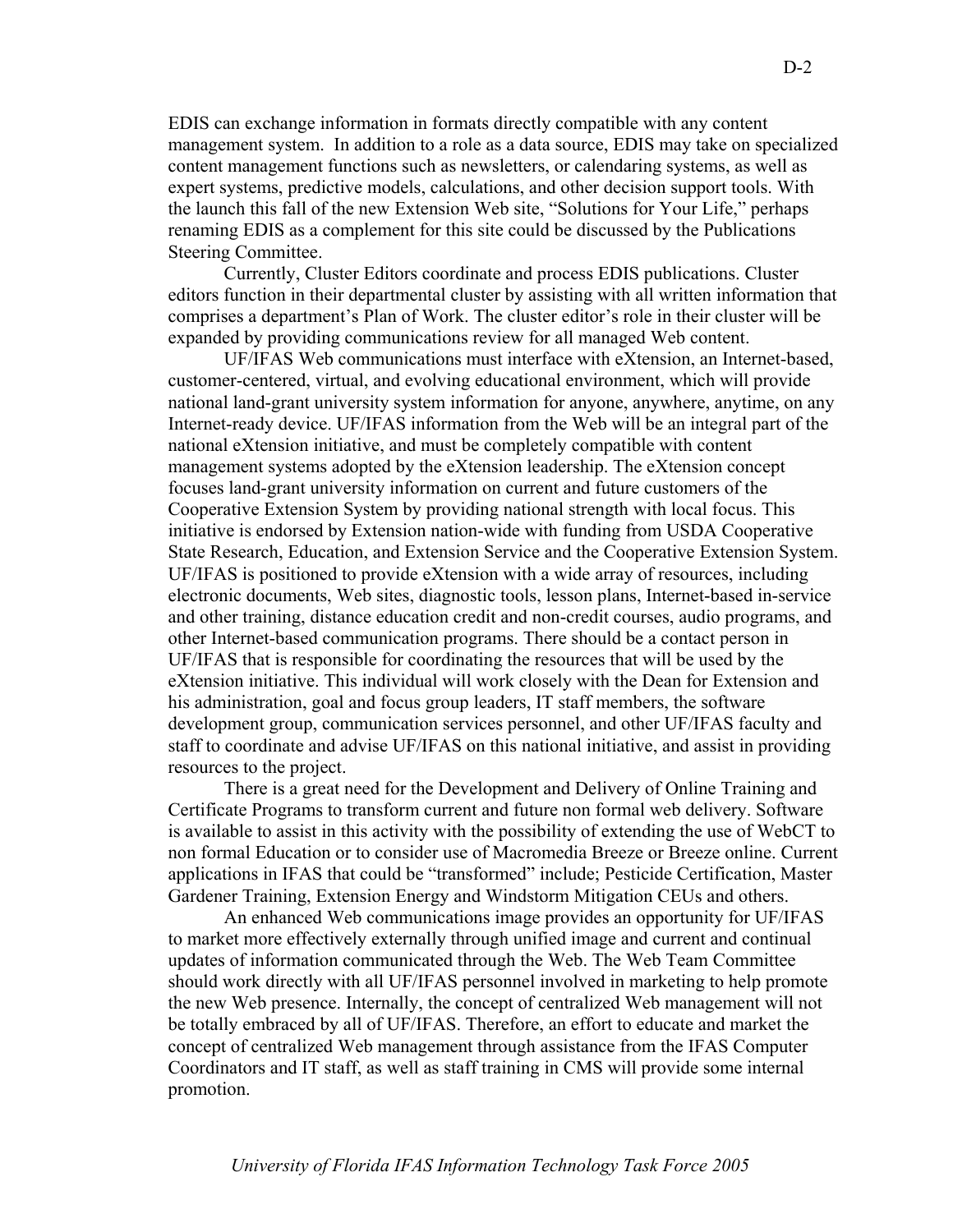A realistic schedule should be provided for announcements, trainings, phase in and launch date for the new system. A test site should be constructed to allow a number of review teams, both internally and externally, to discuss and advise the Web committee on appearance, content, and usability. A list of all departments, centers, offices, and units, participating in the new system, with assigned ownership and department, center, office, and unit contacts should be posted through the Web. Assigned responsibility through this distributed system will allow timely updating and maintenance.

## *Development of a Web Team*

To the degree practical it is recommended that centralized Web management be implemented use existing talent, equipment and programs. We recommend that the positions report to the Director of IFAS Communication Services and be located close to those who currently work on the Web pages and where additional communications and graphic support are available.

It is recommended that we develop an IFAS Web Leader with the responsibilities to:

- 1) Maintain the IFAS sites
- 2) Develop and implement a plan for a Content Management System throughout IFAS Departments and Units
- 3) Manage information architecture and search capabilities
- 4) Work with the homepage committee (with deans and VP approval) to establish standards consistent with UF standards (consideration includes graphics, links to UF and IFAS, url identity, information on contacts and last up-date date)
- 5) Use technology/software to track where Web site users come from and where they go, to track broken and non-functioning links
- 6) Provide Web templates and logos for others to use
- 7) Assist Units in obtaining resources to maintain their Web sites, including training
- 8) Review all IFAS Web sites to ensure adherence to applicable standards
- 9) Develop and implement a plan for having Spanish versions of IFAS' Web pages

Additional recommended positions include:

**Marketing and Training Manager** of Web delivery and content management to assist departments in the development of web pages and assist faculty planning for content management transition.

**IT Programming Manager** for Content Management software development and design.

**Web Page Manager/Coordinator** for Graphics and Design of all web pages within the IFAS Web system and to assist IFAS units, departments and county offices.

## **Manager for the Development and Delivery of Online Training and**

**Certificate Programs** to transform current and future non formal web delivery. This individual will help extend WebCT to non formal Education or consider use of Macromedia Breeze or Breeze online. Current applications in IFAS that could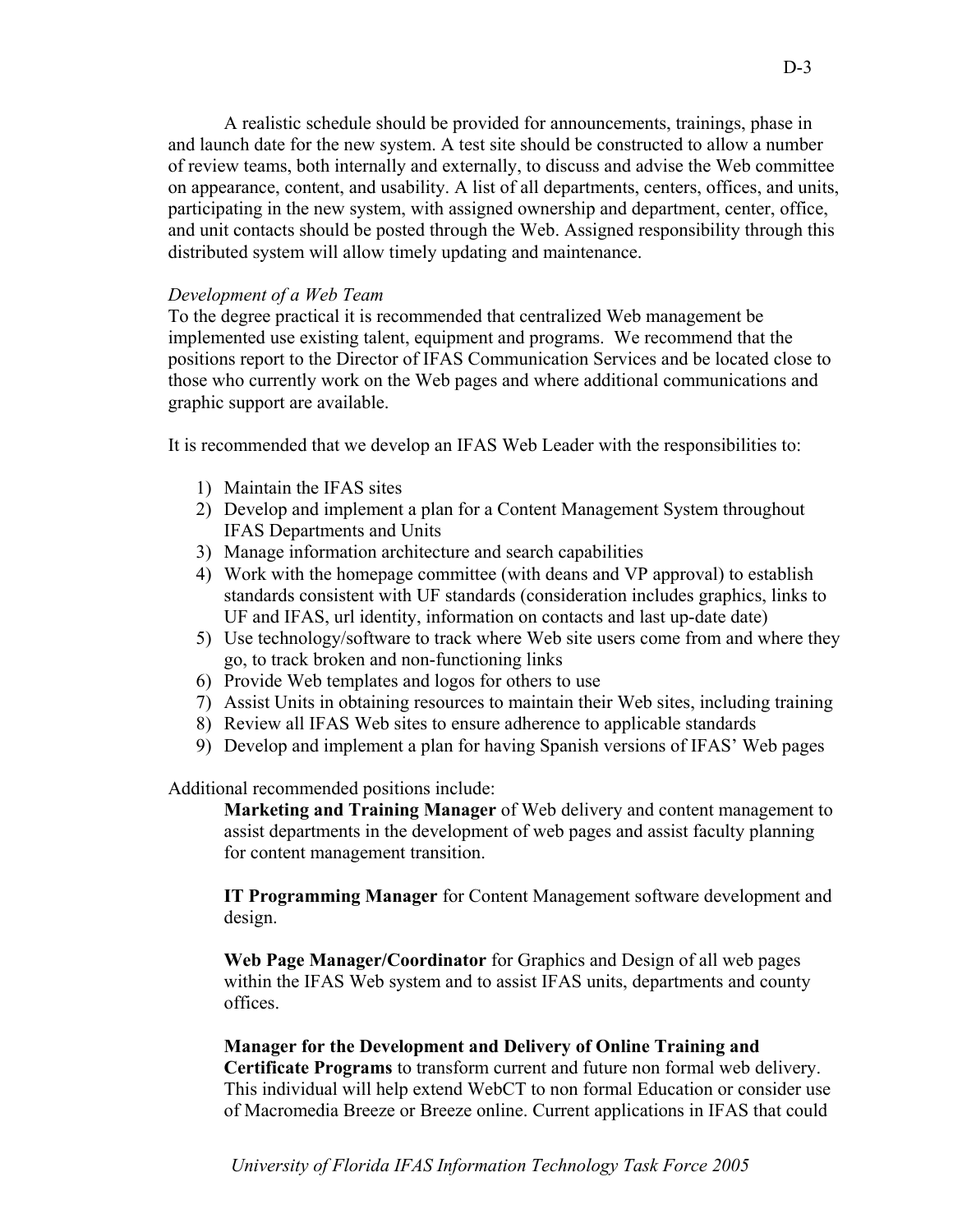be "transformed" include; Pesticide Certification, Master Gardener Training, Extension Energy and Windstorm Mitigation CEUs and others.

Multiple positions (three to four) for:

**Training and Support Specialists**, to assist faculty and staff in Departments, Counties and Units with Web Operations and Content Management

OPS funds are needed to hire specific skills/programming needed on a short-term basis for special applications.



 These positions would work closely with the IFAS Web Leader, with communications, technology, and graphic design skills to complement those of the IFAS Web Manager. In addition, the managers and trainers would have specific responsibilities for working with Extension and the 67 county offices to insure effective and consist Web presence.

 The Web leader and managers would take advantage of the research and suggestions of the existing Extension committee that have been working toward improving Extension's presence on the Web. The Web Leader could also serve as the initial liaison with national **eXtension** initiative.

 The IFAS Web Team must have a combination of technical, graphic and communication skills appropriate to meet the needs of IFAS. College degrees should be required and knowledge of IFAS, Extension and agriculture is highly desirable. The

*University of Florida IFAS Information Technology Task Force 2005*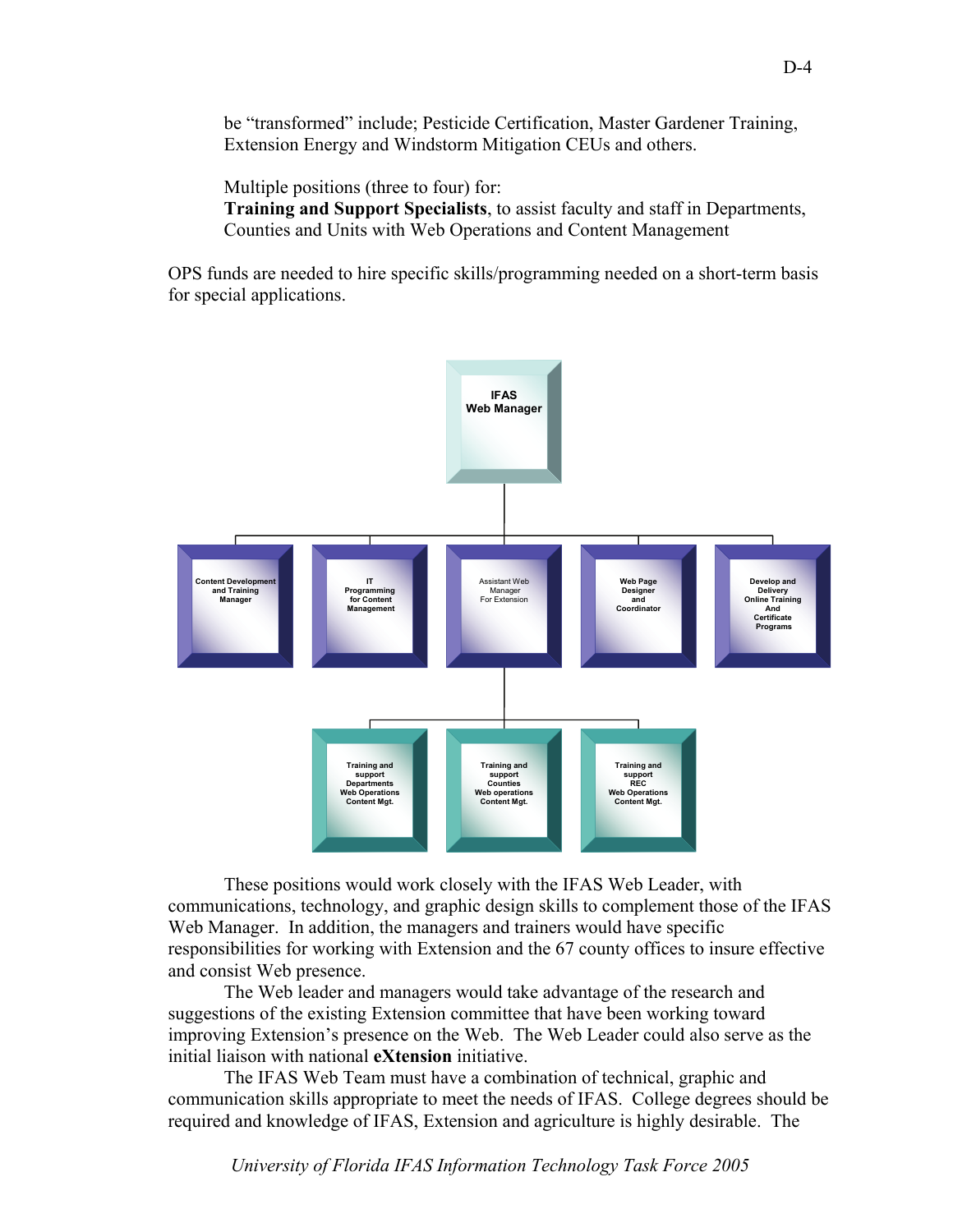IFAS Web Leader must have some database experience. All positions must be customer friendly.

 Additional Web support personnel will be needed to meet growing/changing demands, such as specialists for developing course modules for implementing on-line registration and payment services, developing better calendaring systems and for handling authentication, copyright and other legal issues. The IFAS Web Manager in consultation with the Web Management Committee, deans and senior vice president should determine the priority for adding additional personnel. Additional IT support will be needed for server management and Content Management programming on the server.

#### *Equipment and Other Expenses*

 New equipment and expense funds will be needed to support the growing/expanding use of the web by IFAS faculty, staff and clients. New, high capacity reliable servers are needed to provide additional space for ever increasing demands. A Development Server (test server) is needed for developing test sites and applications. Other needs include a backup generator and UPS, Content Management Hardware and Server Software, Analysis Software and training and travel.

Immediate needs include reliable servers for EDIS as well as the new Extension Web efforts. Leasing may provide an option for equipment that tends to have a short life. Often, equipment and software needs to be replaced within three years with newer technology that provides faster, better equipment with greater capabilities at lower prices. Currently, we have over 600 custom host names (CNAMES) for websites on two HP servers. To reliably handle Web needs, IFAS needs one front end server, one back end server, as well as two-to-three load balanced WebDAV front ends. Our current web servers have unpredictable reliability, and are at the end of there lifespan.

The ability to consolidate servers and their functions will greatly benefit IFAS and our ability to handle current web and email use as well as new applications that include on-line registration, payment for programs and services, on-line courses, personalized portals, video presentations, etc. A development/test server for developing test sites and applications is also needed so that new application and programs may be made functional without impacting on the stability of existing web programs, sites, etc.

 A back-up generator and UPS systems are needed for the new servers and other IT equipment to ensure clean, reliable power sources in case of power loss, power surges, and power outages. Additional funds are needed for office equipment and furniture, training and travel.

#### *Policy*

Policy relating to Web usage and standards would be recommended by a revised version of the current Home Page Committee with approval required by the Vice President and Deans. This new IFAS Web Management Committee should have representatives from IFAS Communications Services, IFAS IT, Marketing, EDIS, CALS, Extension, Research, and faculty from campus units, county and research centers.

Considerations for the web management policy include:

- Peer review, ongoing support and periodic review of content
- Sun setting and archiving of outdated content
- **Branding issues**
- Administrative responsibilities at unit level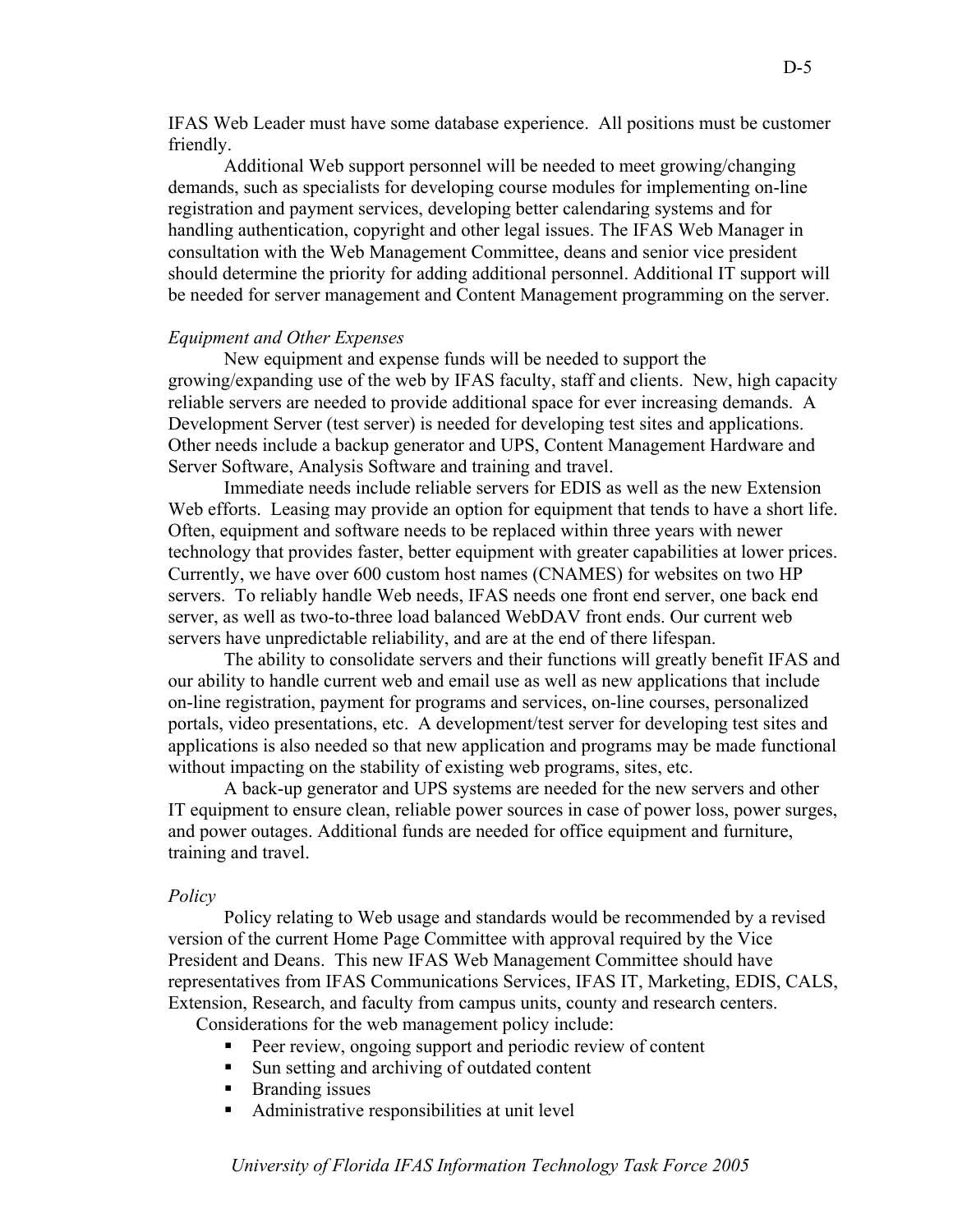### *Implementation*

 The IFAS Web Manager should be hired first. As needed for development the additional manager, training, and OPS positions should be brought into the team. The purchase of servers, UPS and generator should be given priority. The purchase and or development of a content management system (CMS) should take place after the new Web Team has solved some immediate problems, assessed IFAS' content management needs, and surveyed the suitability of available CMS solutions

While IFAS' Web presence should be centrally supported and managed, the long-range plan is that content production and support must occur at the unit level.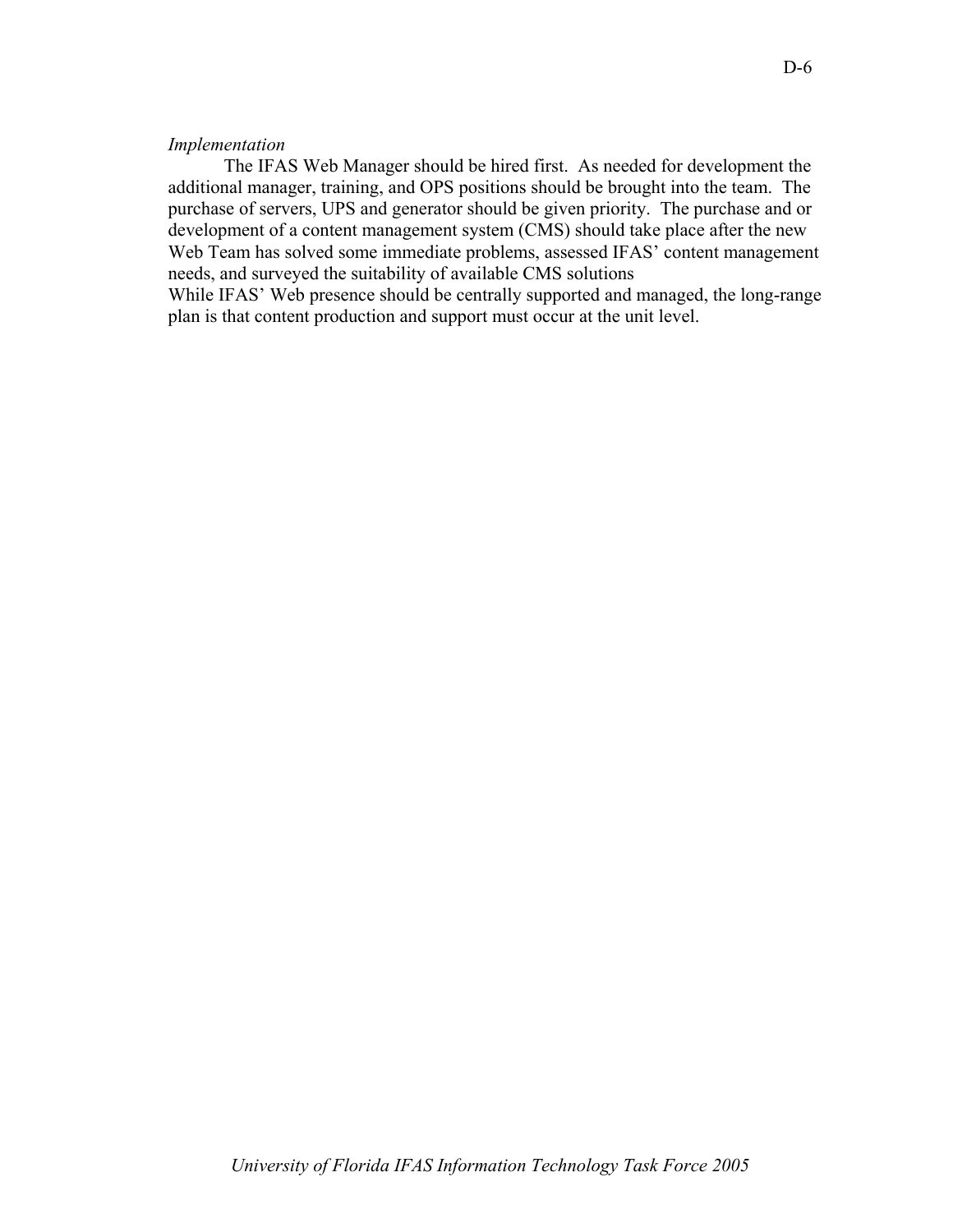## **Appendix E. All-IFAS Survey Results**

A web-based survey was targeted to all IFAS personnel to better understand the information technology needs and issues. The survey was conducted from September 22-29, 2005. A total of 393 usable surveys were completed. In general, there was adequate representation across demographic variables. Key respondent characteristics are as follows:

- 53% male, 47% female
- Representation across all age groups with the heaviest responses from the 42-50 (43%) and 51-60 (38%) age groups
- 23% have spent less than 5 yrs with IFAS, 24% (5-10 yrs),  $11\%$  (11-15 yrs), and 42% (16 or more yrs)
- 47% on-campus, 27% at a REC, and 26% at an Extension office
- County Extension office locations: Central (35%), Northeast (22%), Northwest (18%), South-Central (16%), and South  $(9%)$

#### Responses by job title:

- Agent (22%)
- Support Staff in Gainesville (21%)
- Faculty in Gainesville (18%)
- Support Staff at a REC (13%)
- Administrator  $(9\%)$
- Faculty at a REC  $(8%)$
- Specialist in Gainesville (5%)
- Specialist at a REC (2%)
- Support Staff at a county (2%)

#### Question 1. How do you use computers in your program?

The most common uses of computers was for: word processing, email, Internet browsing, developing educational material, developing multimedia-based presentations, and database management.

#### Question 2. Are the computers and technology meeting your needs?

80% said computers and technology are meeting their needs, while 20% indicated computers and technology are not meeting their needs.

#### Question 3. Are you personally involved in developing or teaching, or delivering formal or non-formal education and Extension programs via distance education? 75% of the respondents indicated that they were not personally involved in developing or teaching, or delivering formal or non-formal education and Extension programs via distance education.

Question 4. Respondents by department that are personally involved in developing or teaching, or delivering formal or non-formal education and Extension programs via distance education.

- Agricultural Education and Communication(6)
- Agronomy (9)
- Animal Sciences (7)
- Entomology and Nematology (25)
- Environmental Horticulture (24)
- Family, Youth, and Community Sciences (12)
- Fisheries and Aquatic Sciences (5)
- Food and Resource Economics (16)
- Food Science and Human Nutrition (13)
- Horticultural Sciences (15)
- Microbiology and Cell Science (2)
- Plant Pathology (10)
- Soil and Water Science (14)
- Statistics (13)
- Wildlife Ecology and Conservation (9)
- Other  $(16)$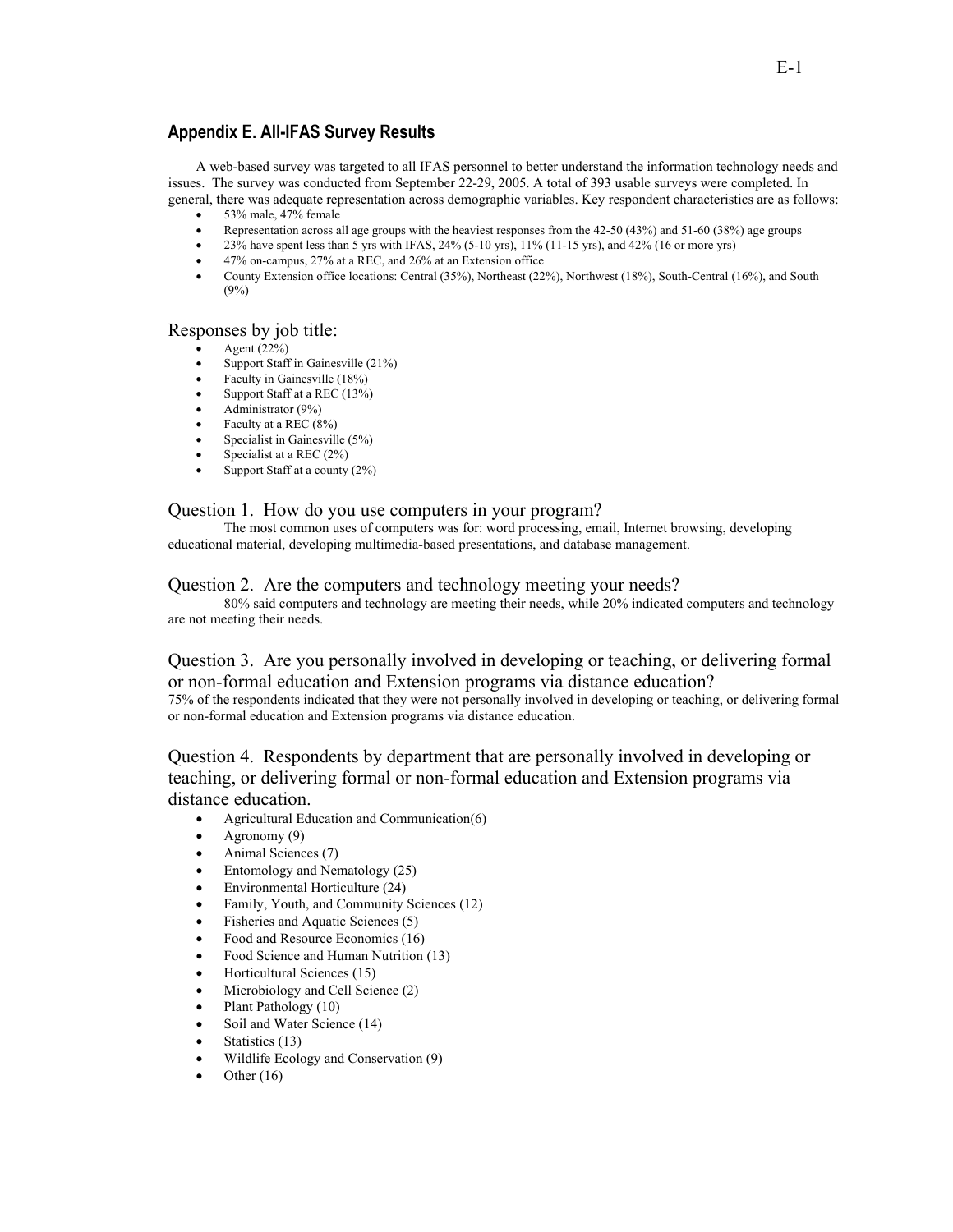42% of these courses are taught once per year, while 35% are taught on a short-term basis (less than a semester in length), and 23% are offered once a semester.

#### Question 8. Select all of your current uses of the Web in the following ways:

The most popular uses of the web were for general information gathering, posting of general information, posting of Extension information, posting of workshops and other events and for research.

### Question 9. What computer hardware problems do you typically experience?

Responses per category ranged from a low of 17 to a high of 112. The most commonly cited computer problems were printers (112), hard drives (106), external devices such as USB, firewire, etc. (79), and CD-ROM/DVD-ROM (66).

## Question 10. Who do you go to for help for your hardware problems?

The most commonly used resource respondents turned to for help with hardware was local IT support. The remaining resources in order of use are as follows:

- Local IT  $(37%)$
- $\bullet$  IFAS IT (19%)
- Knowledgeable co-worker (16%)
- Websites and manufacturers (8%)
- District IT  $(7%)$
- Other  $(5%)$

## Question 11. Who do you go to for computer hardware purchasing advice?

The most commonly used resource respondents turned to for help with hardware purchasing advice was local IT support. The remaining resources in order of use are as follows:

- Local IT  $(40\%)$
- Knowledgeable co-worker (17%)
- Websites  $(15%)$
- Manufacturers (10%)
- District IT (7%)
- Other  $(6\%)$
- $\bullet$  IFAS IT (5%)

Question 12. What computer software problems or issues do you typically experience? Responses to this question were fairly evenly split:

- Excessive spam  $(21\%)$
- Runs too slowly  $(17%)$
- Compatibility/conflicts  $(14%)$
- Not having the latest version (13%)
- Crashing  $(12\%)$
- Pop ups  $(11\%)$
- Installation issues (9%)
- Other  $(3\%)$

#### Question 13. Who do you go to for software problems and issues?

The most commonly used resource respondents turned to for help with software problems was local IT support. The remaining resources in order of use are as follows:

- Local IT  $(35\%)$
- Knowledgeable co-worker (20%)
- $\bullet$  IFAS IT (17%)
- Websites  $(12\%)$
- District IT  $(7%)$
- Manufacturers (5%)
- Other  $(4\%)$

## Question 14. Who do you go to for software purchasing advice and issues?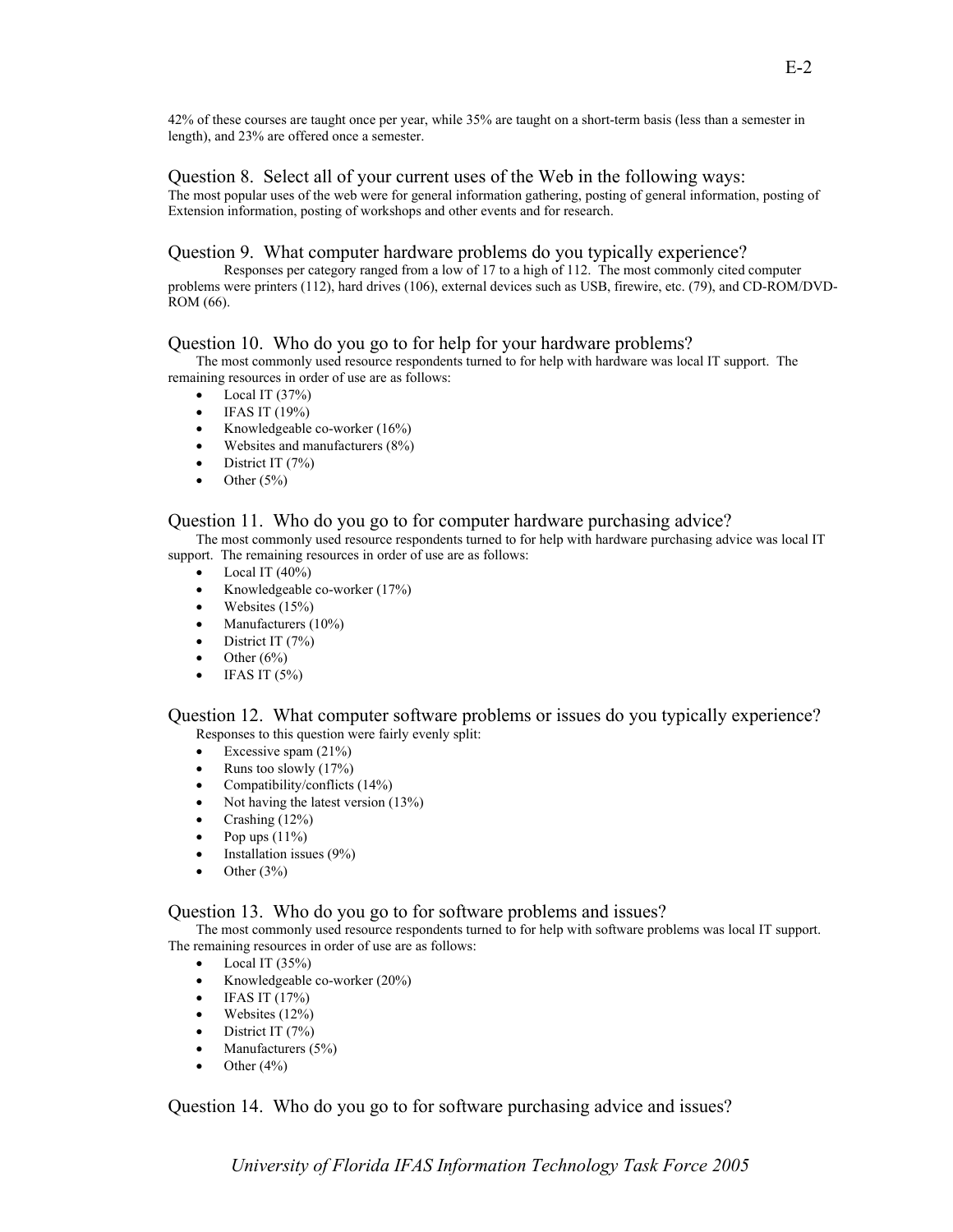The most commonly used resource respondents turned to for help with software purchasing advice was local IT support. The remaining resources in order of use are as follows:

- Local IT  $(37%)$
- Knowledgeable co-worker (22%)
- Websites  $(17%)$
- District IT  $(7%)$
- IFAS IT  $(6\%)$
- Other  $(6\%)$
- Manufacturers (5%)

#### Question 15. Where do you get your primary IT support from?

The most commonly used resource respondents turned to for help IT support was local IT support. The remaining resources in order of use are as follows:

- Local IT  $(60\%)$
- IFAS IT  $(14\%)$
- District IT  $(10\%)$
- Knowledgeable co-worker (9%)
- Other  $(4\%)$
- Websites  $(2\%)$ <br>• Manufacturers
- Manufacturers (1%)

#### Question 16. How would you rate your level of IT support?

In general, the respondent were very pleased with their level of IT support, with 66% of the respondents indicated either a 4 or a 5 on a scale were 1 was poor and 5 was excellent. Only 9% indicated their level of service was a 1 or a 2, while 25 percent rated their level of service as average by selecting 3 on this 5 point scale.

#### Question 17. What types of IT training do you need?

The most commonly identified IT training need was for web design (22%). The remaining training needs are listed in order of identified need:

- Web page design (FrontPage, Contribute, Dreamweaver, etc.) (22%)
- MS Access (database development and use) (14%)
- MS Excel (spreadsheet design and use) (13%)
- MS Publisher (newsletters, brochures, etc.) (13%)
- MS PowerPoint (presentation design) (11%)
- MS Outlook (calendar, E-mail, etc.) (8%)
- Windows operating system (2000, XP) (7%)
- $MS$  Word (word processing)  $(6\%)$
- Other  $(6\%)$

#### Question 18. Who do you go to for software/hardware training?

The most commonly used resource respondents turned to for help with software/hardware training was local IT support. The remaining resources in order of use are as follows:

- Local IT  $(24%)$
- Knowledgeable co-worker (21%)
- Web/Tutorial (20%)
- Other (12%)
- UF Help Desk (9%)
- $\bullet$  IFAS IT (5%)
- District IT (5%)
- Magazines (4%)

Responses in the other category included CITT on campus, to self-help through UF and private firms and adult education classes from various sources.

#### Question 19. How would you rate your level of IT support regarding software/hardware training?

In general, the respondent were pleased with their level of IT support, with 54% of the respondents indicated either a 4 or a 5 on a scale were 1 was poor and 5 was excellent. 17% indicated their level of service was a 1 or a 2, while 29 percent rated their level of service as average by selecting 3 on this 5 point scale.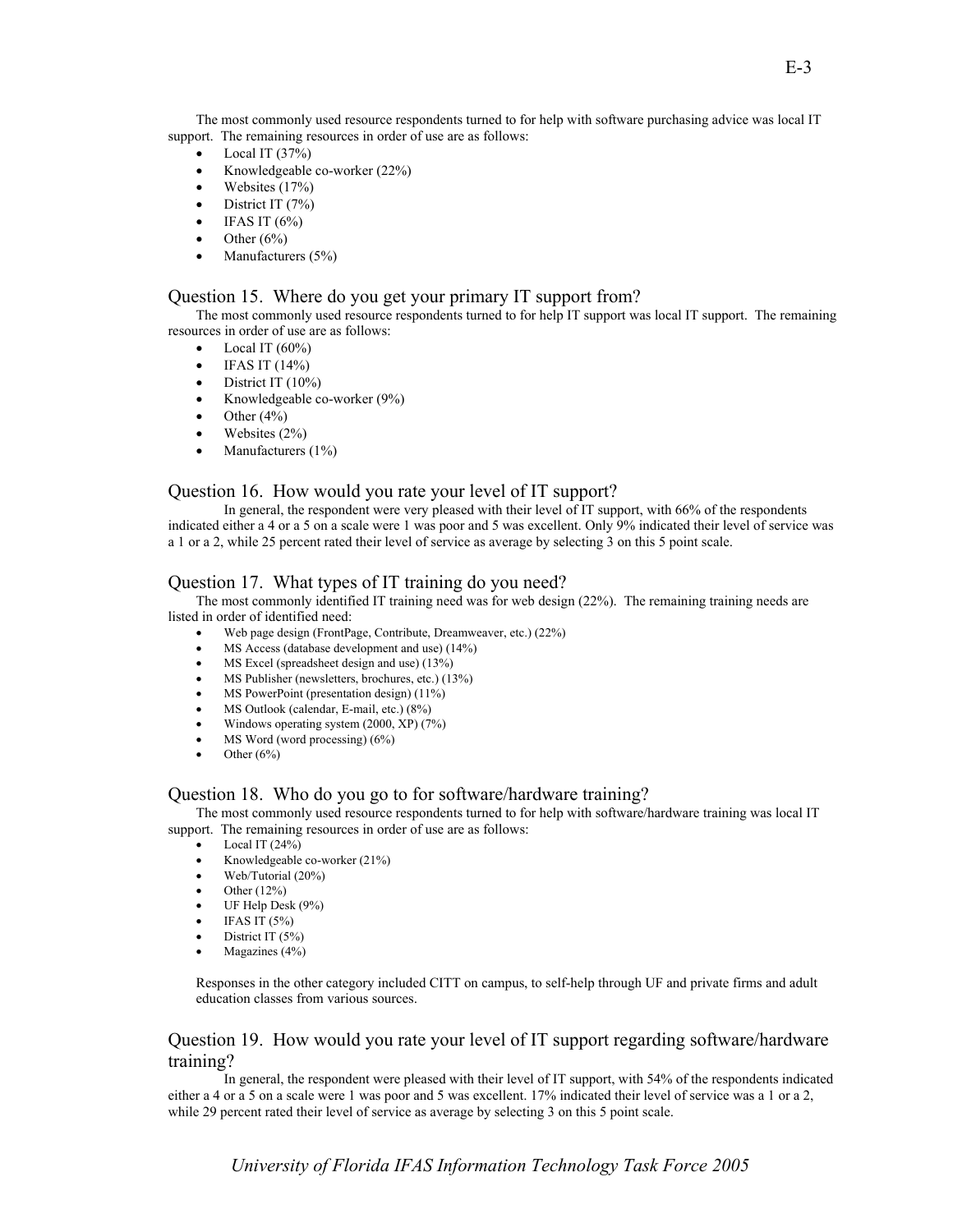### Question 20: Please select the following sources of IT training that you are aware of. (Check all that apply.)

Respondents expressed relatively low rates of awareness regarding the IT training that is available. The percentage of respondents that indicated they were aware of specific IT training is presented below:

- IFAS live training classes (31%)
- Center for Instructional Design (20%)
- UF Computer Challenge  $(19\%)$ <br>• NetG  $(10\%)$
- NetG (10%)

These low levels of awareness may be somewhat over stated depending on the extent of non-response bias in the answers (that is some or many people may have chosen to skip this question altogether).

#### Question 21: Do you know how to request additional technology training?

72 percent of respondents indicated they really did not know how to request additional technology training, while 28% said they did. This is an area that IFAS IT can focus on.

#### Question 22: Does technology training/retraining occur often enough to keep your skills updated?

The majority of respondents indicated that training/retraining need to occur more often to keep skills current, while 36% said the frequency of training/retraining is just right and 1% said it was too often.

#### Question 23. What training did you receive on existing systems or applications when you started with UF/IFAS?

The most commonly received training upon joining IFAS was "none" (52%). The remaining training received are listed in order of identified trainings:

- None (52%)
- E-mail  $(14%)$
- $\bullet$  Other (8%)
- UF Library System (6%)
- Administrative Systems (5%)
- Calendar (5%)
- Fax  $(5%)$
- Printing (3%)
- Student Advising (2%)

There are a number of opportunities to increase skill levels of incoming IFAS personnel based on the low percentages of training received by respondents. The key will be to identify the priority areas for training.

#### Question 24. What computer training had you received prior to coming to UF/IFAS?

The most commonly received training prior to joining UF/IFAS was "other" (16%). The remaining training received are listed in order of identified trainings:

- Other  $(16\%)$
- Word Processing (12%)
- $\bullet$  E-mail (9%)
- Spreadsheet applications (9%)
- WWW access  $(9\%)$
- Statistical Analysis (8%)
- Database management (7%)
- Multimedia for presentation  $(6\%)$
- Preparation of educational materials (6%)
- Graphics production  $(5\%)$
- Web page development (4%)
- GIS (2%)
- Instrumentation (2%)
- Modeling/simulation (2%)
- None  $(2\%)$
- Economic Analysis  $(1\%)$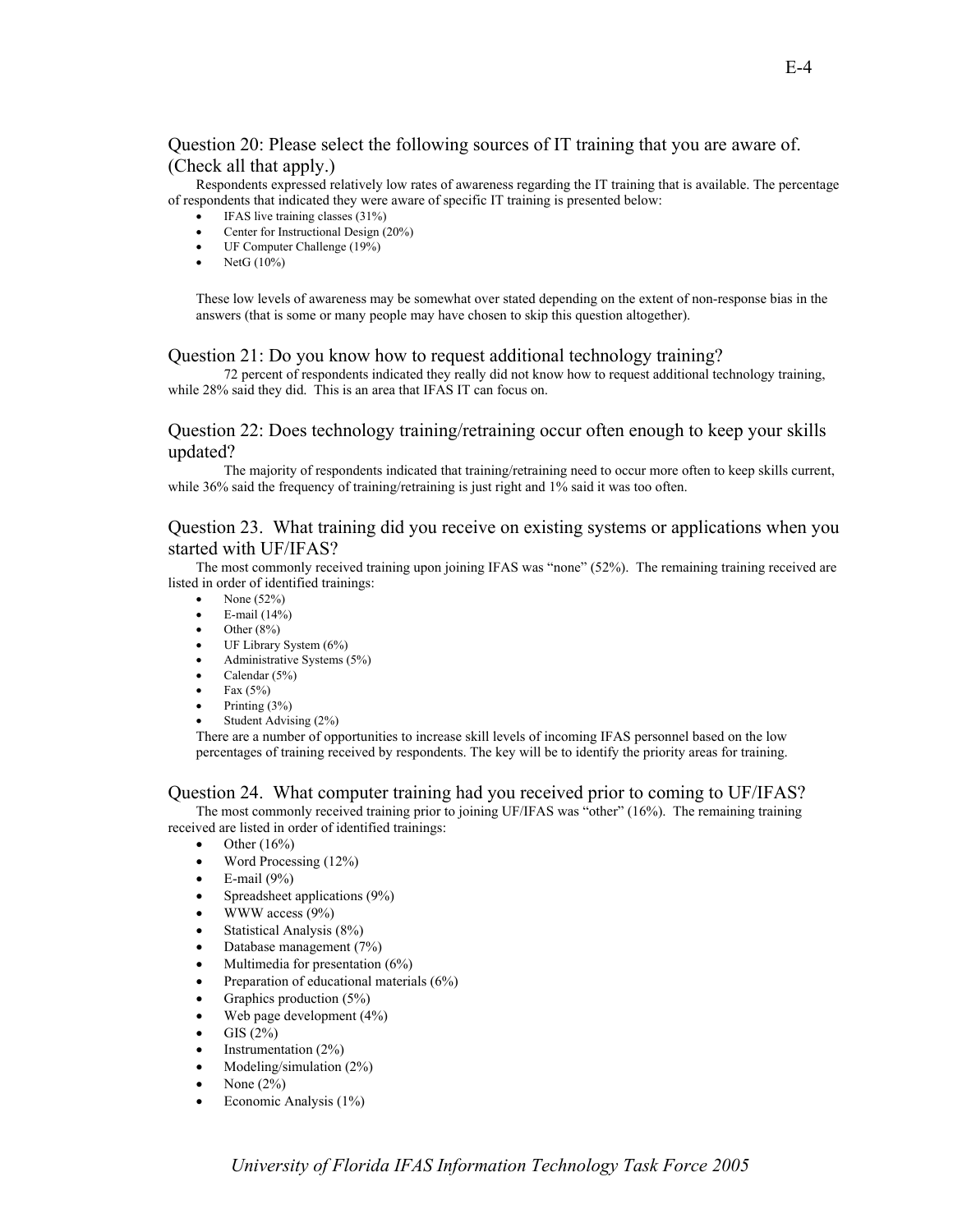The explanations for "other" were not very revealing. There appears to be great opportunity to train the basics for incoming IFAS personnel based on a comparison of responses from questions 23 and 24. For example, only 12% of respondents indicated any prior training on word processing.

Question 25: Would you attend training for computer-based teaching skills development? 74% of respondents indicated they would attend computer-based teaching skills development, while 24% indicated they would not.

## Question 26: Would you prefer training via (rate each item on a scale of 1 - 5, with 1 being not preferred and 5 being most preferred):

An average of 64 percent of respondents preferred instructor-led training and an average of 78 percent preferred hands-on training and being able to follow along on a computer compared to only 25 percent who preferred written training via handouts and books or 37percent who preferred video and CD-ROM/DVD-ROM/Web training.

|                                                    | Not Preferred $(1 \& 2)$ | Indifferent $(3)$ | Preferred $(4 & 5)$ |
|----------------------------------------------------|--------------------------|-------------------|---------------------|
| Instructor-led training                            | 19%                      | $17\%$            | 64%                 |
| Hands-on (follow along with your own)<br>computer) | 13%                      | 9%                | 78%                 |
| Written training (handouts, books)                 | 54%                      | 21%               | 25%                 |
| Video (on CD/DVD or on Web)                        | 36%                      | 27%               | 37%                 |

Question 27: How far would you be willing to travel for software or IT training?

- Generally speaking, people would like to travel as little as possible for IT training.
- I would not travel for IT training  $(37%)$
- $50$  miles or less  $(35%)$
- $51 100$  miles  $(15%)$
- $101 150$  miles  $(6%)$
- more than 200 miles (5%)
- $151 200$  miles  $(2\%)$

Question 28: Do you have a local staff person responsible for your local area network (LAN) and IT needs?

- Yes  $(75%)$
- No  $(16\%)$
- Unsure  $(9\%)$

Question 29: Do you feel you need a local IT staff person?

- Yes (75%)
- No  $(13%)$
- Unsure  $(12\%)$

## Question 30: What types of technology do you or your unit plan to use in future projects? (Check all that apply.)

It is not surprising that the technology the respondents are most likely to use in their future projects include email (25%), conference calls (19%), video conferencing (18%), and wireless technology (165).

- E-mail  $(25\%)$
- Conference calls (19%)
- Videoconferencing (e.g., Polycom) (18%)
- Wireless technology (16%)
- Microsoft Netmeeting (8%)
- High-Powered computing (e.g., in biotech)  $(4%)$
- Voice over IP  $(5\%)$
- Microscopy  $(3\%)$
- Other (Please explain.) (2%)

## Question 31: What can IT do to support the plans in the previous question? (Check all that apply.)

• Support  $(35\%)$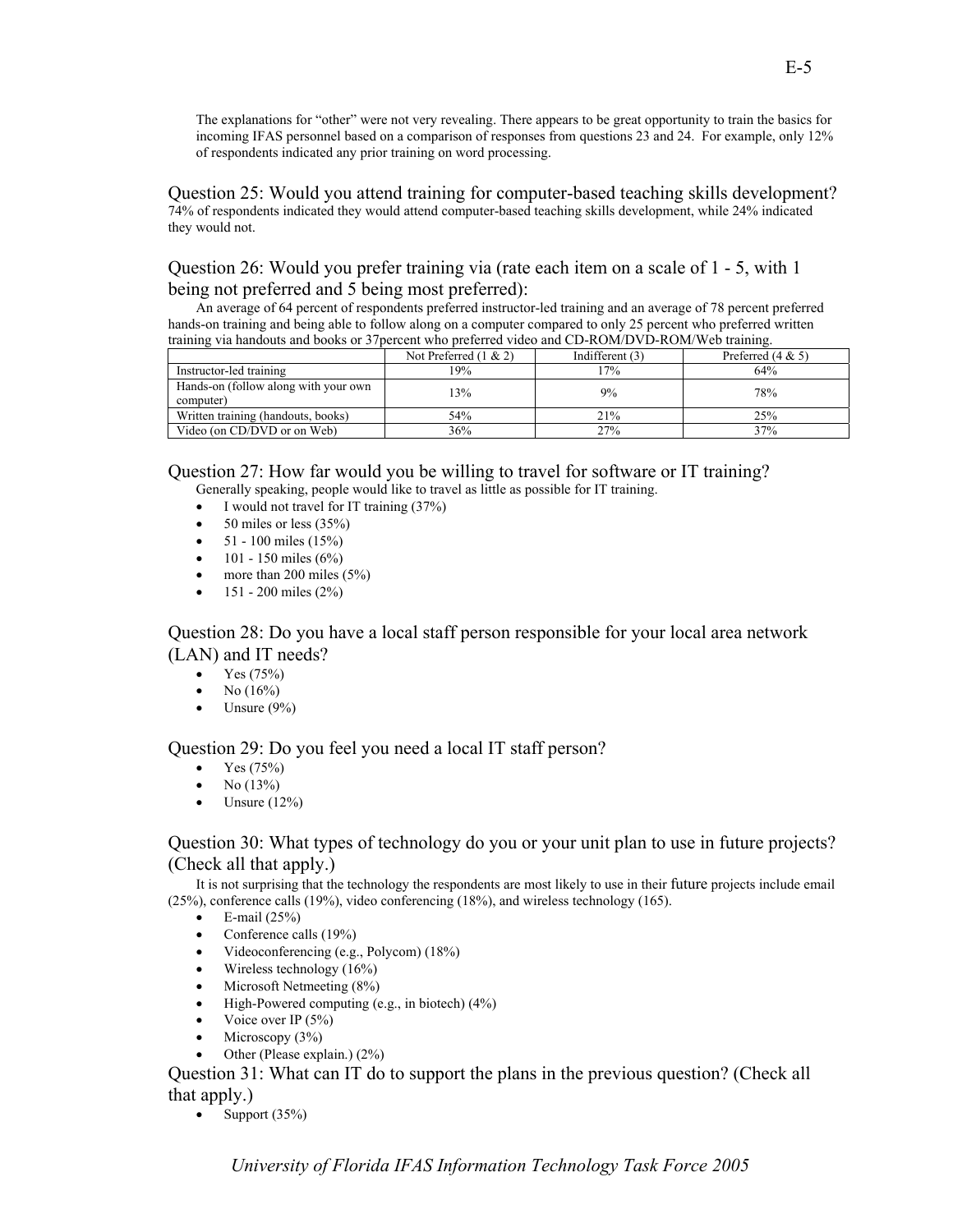- Training  $(32\%)$
- Upgrade infrastructure (servers, network cabling, etc.) (33%)

#### Question 32: Describe the responsiveness of IFAS IT to your needs?

IFAS IT has some opportunities to improve responsiveness to IT needs of the respondents. While 55 percent of the respondents found IFAS IT responsiveness acceptable, 31 percent found IFAS IT to be slow or non-responsive.

- Acceptable (55%)
- Slow response  $(26\%)$
- Quick response (14%)
- No response  $(5\%)$

## Question 33: What technology needs exist in your unit. (Check all that apply.)

- The most-often cited technology need for units were for additional computing speed and capacity and for wireless networking capability.
- Additional computing speed and capacity (32%)
- Wireless networking capability (31%)
- High-speed Internet access (15%)
- Networking capability (13%)
- Other (Please explain.) (9%)

#### Question 34: Are any of the technology needs listed above urgent? If so, please explain.

- Two years goes by before we know a new version of a software program exists, that we should be using it, that it runs better, or how. WHY? WHY do IT people keep secrets, job security? They sit in their cubicles all day, they do not communicate.
- On line registration is something we need to address. Also would like to incorporate flash technology and need instruction on that and software.
- I would like my Mac to link to the existing network.
- Polycom.
- Many grants will not pay for computers. New mechanisms are needed to ensure that faculty and their staff have updated computers in order to work effectively.
- Wireless networking will allow the users to be able to work in a different places
- The Entomology & Nematology Department has only one speakerphone and one room in which it can be used. Polycom has been limited but is improving and is urgently needed to minimize meeting travel.
- Reliable supported centralized services are critical and necessary for growth of our program. Staffing at IFAS IT is way below sufficient and projects are on hold or simply not scheduled due to lack of manpower,
- Fix EDIS and UNIFAS! The amount of time that has been wasted by making everyone use these primitive and buggy programs (and their forebearers) is astronomical and unconscionable.
- IFAS technology has been very good and up-to-date as far as my job is related. Our in-house IT Specialist immediately responds to any problems or updates needed. Most technology difficulties come from outside our control and capabilities.
- community colleges use LCD in their classrooms and I've personally seen employees have to supply their own laptop or LCD computers to do their jobs
- High speed access is a critical need. IFAS has so far been unable to upgrade our 128K frame relay. county will soon provide T1. Details to be worked out
- Yes, aside from poor ISP connectivity we experience regular problems with LAN connectivity across the bulk of the Jay Research Station. Also, this leads to bottlenecks with available computing capacity.
- Wireless infrastructure is needed to bring up par with other universities.
- I tried to explain, but was cut off in this dialogue box by a 300-character limit. In short, the existing polycom technology capabilities need help and have a long way to go before being useful.
- Database management, so for time saving to manage data and simple query info that we need.
- Computing speed and capacity are an issue since FRED seems to want to do things on their own. Wireless is a luxury that would be nice, not necessary at this point.
- Anything that reduces crashes, virus, spam, popups, etc.!

### Question 35: For your predominant area (Extension, Research, Teaching, or

#### Administration) what do you see as the top 4 most urgent technology needs?

174 people responded, listing a total of 419 descriptions of urgent technology needs. The needs were in the following areas, in order of frequency: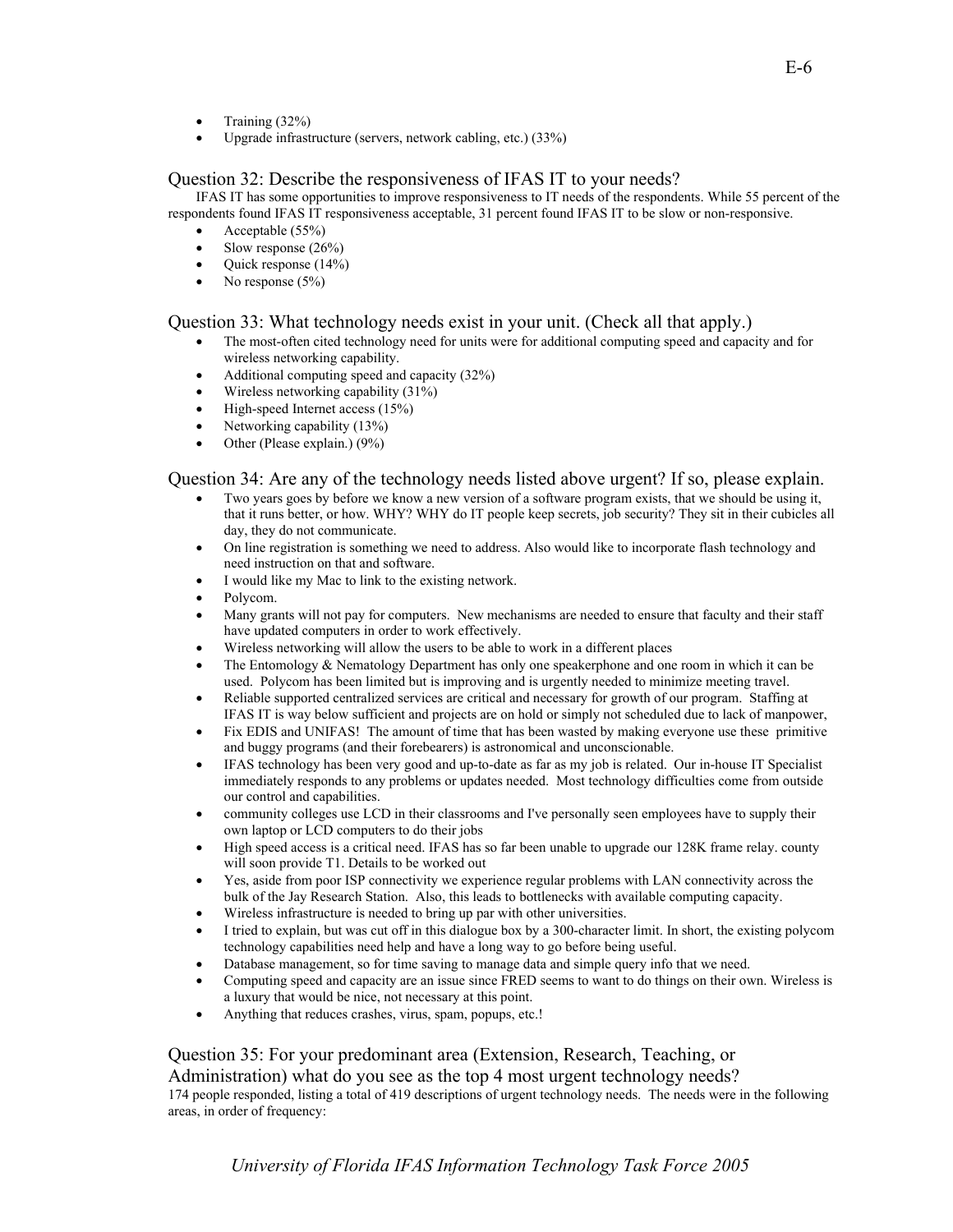- Training  $(74 \text{ mentions}, 17.6\%)$
- Videoconferencing/Polycom (43 mentions, 10.2%)
- Hire more tech staff (43 mentions, 10.2% -- 21 web, 22 tech support)
- Upgrades to workstation -- hardware or software  $(42 \text{ mentions}, 10\%)$
- IT support -- more responsive, more knowledgeable, better customer service (41 mentiones, 10%)
- Network servers, network speed, more robust (30 mentions, 7.1%)
- Wireless (22 mentions, 5.2%)
- Distance Education (18 mentions)
- High Speed Internet connection (17 mentions)
- Email -- spam filters, increase storage, virus protection 17 mentions)
- Equipment (16 mentions)
- Instructional Design assistance (11 mentions)
- Content Management System (10 mentions)
- EDIS (8 mentions)
- More money (8 mentions)
- Extend UF resources to the county (8 mentions)
- Software development (6 mentions)
- Telecommunications/conference calling (3 mentions)
- More time (3 mentions)
- GIS (3 mentions)
- Online-registrations
- Disaster Backups
- Service Level Agreements

Question 36: To your knowledge does there exist a regularly organized system for evaluating faculty and staff hardware or software needs?

- Yes  $(5\%)$
- No  $(69\%)$
- Unsure  $(26\%)$

Question 37: Is a regularly organized system for evaluating faculty and staff hardware or software needs needed?

- Yes  $(46%)$
- No  $(20\%)$
- Unsure  $(34\%)$

Question 38: For your unit, is there a regularly scheduled program to upgrade state owned equipment (computers, servers, etc.)?

- Yes  $(18%)$
- No  $(46%)$
- Unsure  $(36\%)$

Question 39: If you are in a county Extension office, is there a regularly scheduled program to upgrade state-owned equipment (computers, servers, etc.)?

- Yes  $(5%)$
- No  $(13%)$
- Unsure  $(14\%)$
- Does not apply  $(67%)$

Question 40: In the past, conflicts occurred in county offices between the need for county governments to restrict the software placed on county-owned machines and the needs of state Extension programs. The conflicts occurred with respect to policy, standards for hardware and software, and connectivity. Does this conflict still occur?

- Yes  $(17%)$
- No (9%)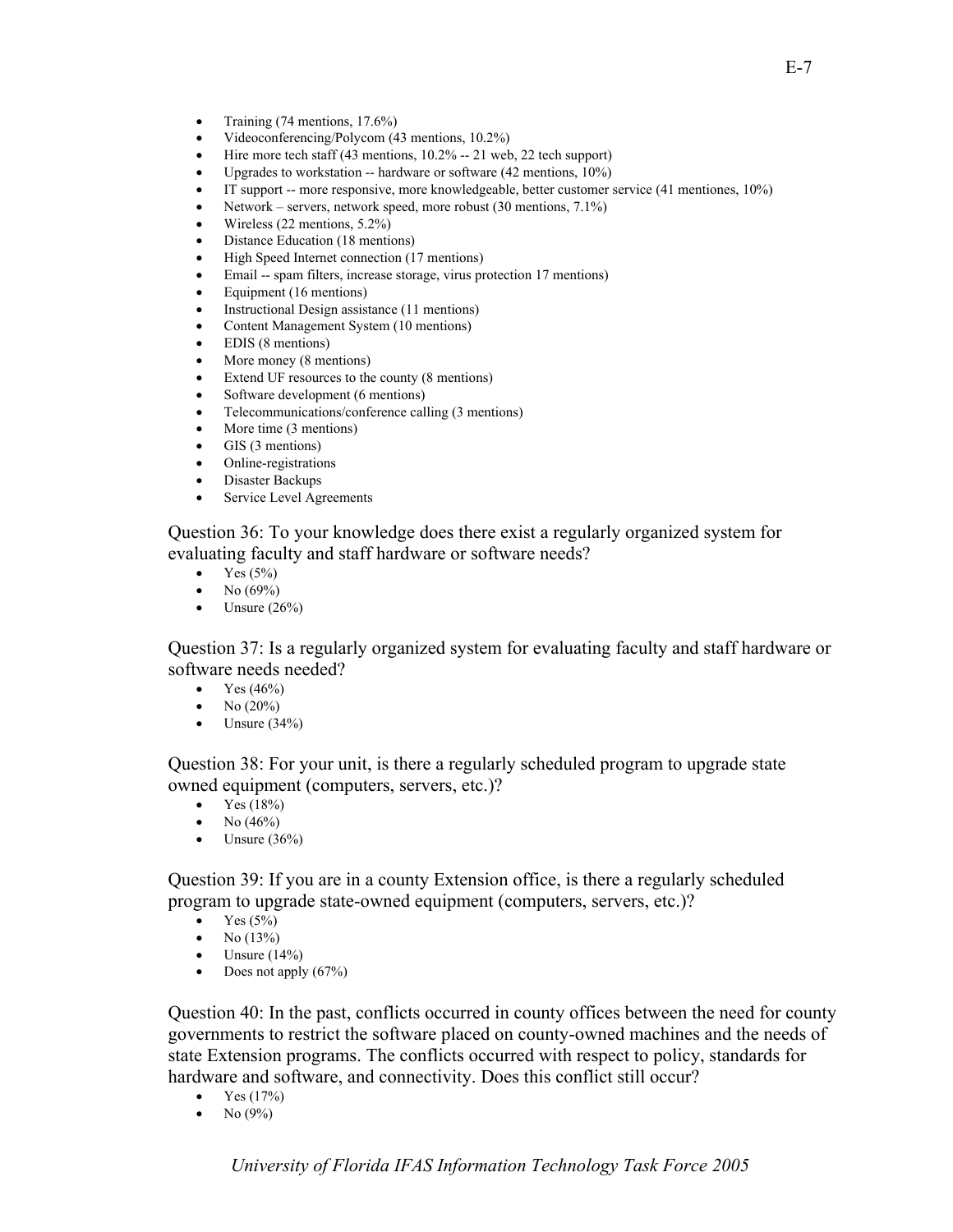- Unsure  $(18\%)$
- Does not apply  $(66\%)$

#### Question 41: If the answer to the previous question is "Yes," what can IT do to help? (Check all that apply.)

- 1. Establish a dialogue with the county to overcome these conflicts
- 2. Find ways to work around conflicts in technology
- 3. Other (Please explain.)
	- $\checkmark$  Be more flexible in working with counties. The roadblocks to solving complex problems are usually generated by UF not the county IT staff
	- In our county, the county buys the software and hardware and it is all maintained by UF<br>County has security issues w/state owned hardware. We have access to the county intrament
	- County has security issues w/state owned hardware. We have access to the county intranet with one dedicated computer.
	- Provide an IT support person to work w/County & UF/IFAS to understand all systems, rules, etc.<br>
	Independence from reliance on systems controlled by others.
	-
	- $\checkmark$  Independence from reliance on systems controlled by others.  $\checkmark$  Just recognize that the county is the one that is paying the bills & has standards that UF must abide by.<br>  $\checkmark$  work with us when asked
	- $\checkmark$  work with us when asked  $\checkmark$  Work with county staff to
	- Work with county staff to create uniform policy to permit connectivity to state Extension programs.
	- $\checkmark$  Provide more UF computers with equipped/right software capabilities  $\checkmark$  Provide additional training for IT that is supporting programs needed.
	- Provide additional training for IT that is supporting programs needed by UF/IFAS (ie. envelope manager)

Question 48. Please provide any additional comments you may have.

*See full survey results.*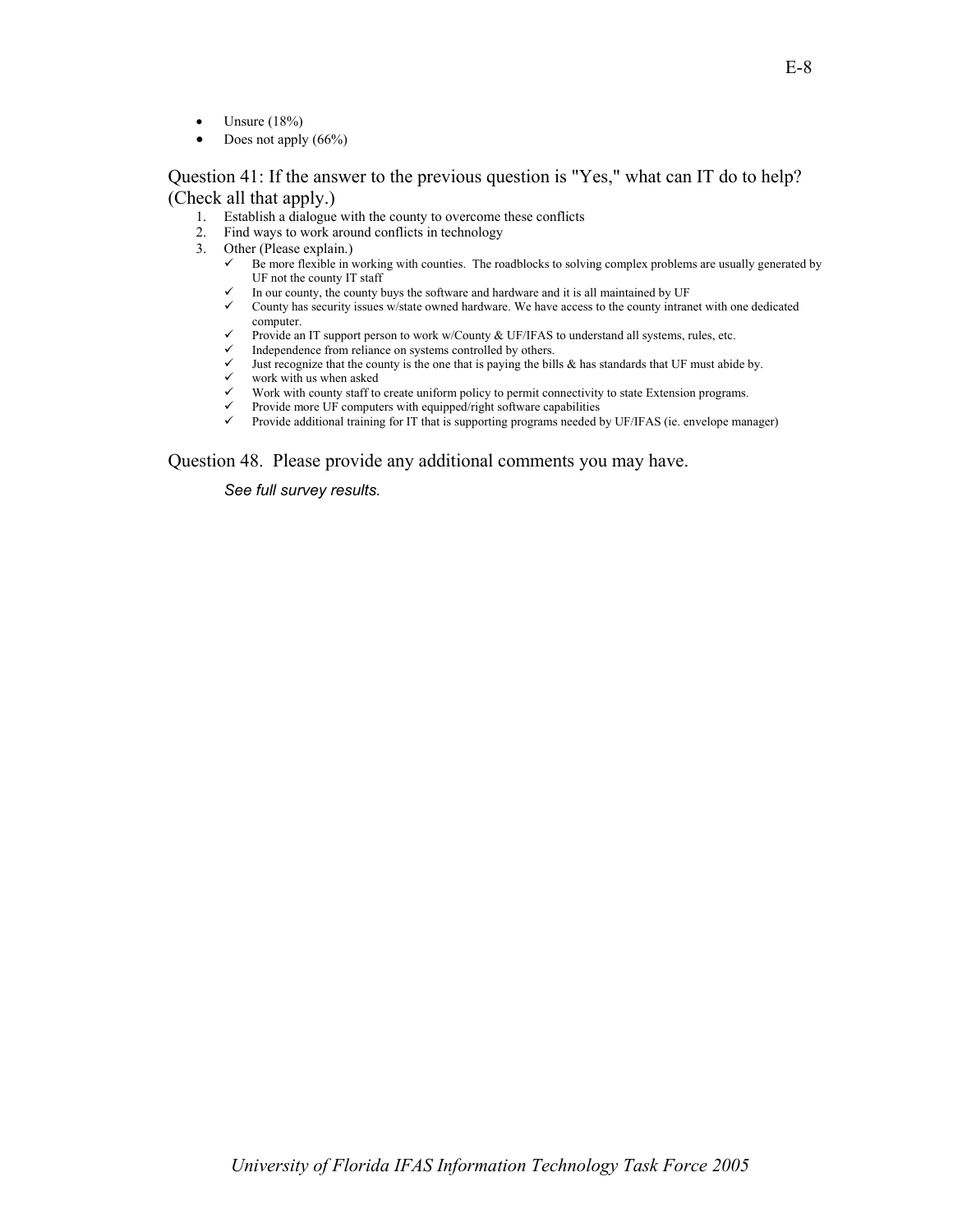## **Appendix F**. Recommendations of the EDIS Subcommittee **Recommendations of the EDIS Subcommittee**

Members: Howard Beck, Diana Hagan (Chair), Dale McPherson, Ashley Wood, Petraq Papajorgji, Xiannong Xin, Millie Ferrer, Melanie Mercer

## July, 2005

Background: For over 20 years, EDIS has evolved along with the technology for electronic information dissemination. Every 5 years or so, EDIS undergoes a major upgrade to core facilities and enhancements with new technology. This summary report identifies several areas and strategic plans to pursue for EDIS in the next 5 years. Many of the recommendations below can be implemented immediately (within the next year), others address directions and scope for the project.

Scope: The initial vision for EDIS was that EDIS would be a vehicle for disseminating extension information in the format of specific (tailored) recommendations, diagnosis, and decision support tools. Since the mid-1990's, EDIS has become primarily a vehicle for delivery of extension publications. IFAS has benefited from the use of the EDIS system for publications in many ways. Print copies of Fact Sheets, Circulars, and Bulletins have been made available to county offices on demand, resulting in tremendous cost savings. At the same time these exact same publications have been made freely available on the Web, expanding not only the shear number of clients reached by our publications, but also the ease by which they can be discovered and obtained. Regular review and revision of our publications has been facilitated by their management in a single centralized database.

With activities in many other areas underway, it is appropriate to reevaluate the role of EDIS in light of that initial vision, a changing technological environment, and the successes attributable to EDIS over the years. It is recommended that EDIS expand to cover additional Extension functions, in particular better support for county extension offices including newsletters, a calendar of events, and customer ID and support, as well as formats other than (but in addition to) traditional extension publications including multimedia, expert systems, predictive models, calculations, and other decision support tools. The addition of a trained librarian to the EDIS staff encourages development in the area of controlled vocabulary and ongoing enhancements in information discovery and retrieval.

The emergence of XML (Extensible Markup Language) is transforming the Internet by making it easier for collaborating groups to exchange information. EDIS, which incorporated XML technology several years ago, will continue to expand and pioneer the use of XML.

In particular, the emergence of eXtension provides an opportunity for IFAS to participate in a national extension information network. EDIS, though specially tailored to IFAS' local needs, can exchange information in XML formats directly compatible with eXtension. We should explore pursuing partnerships between EDIS and eXtension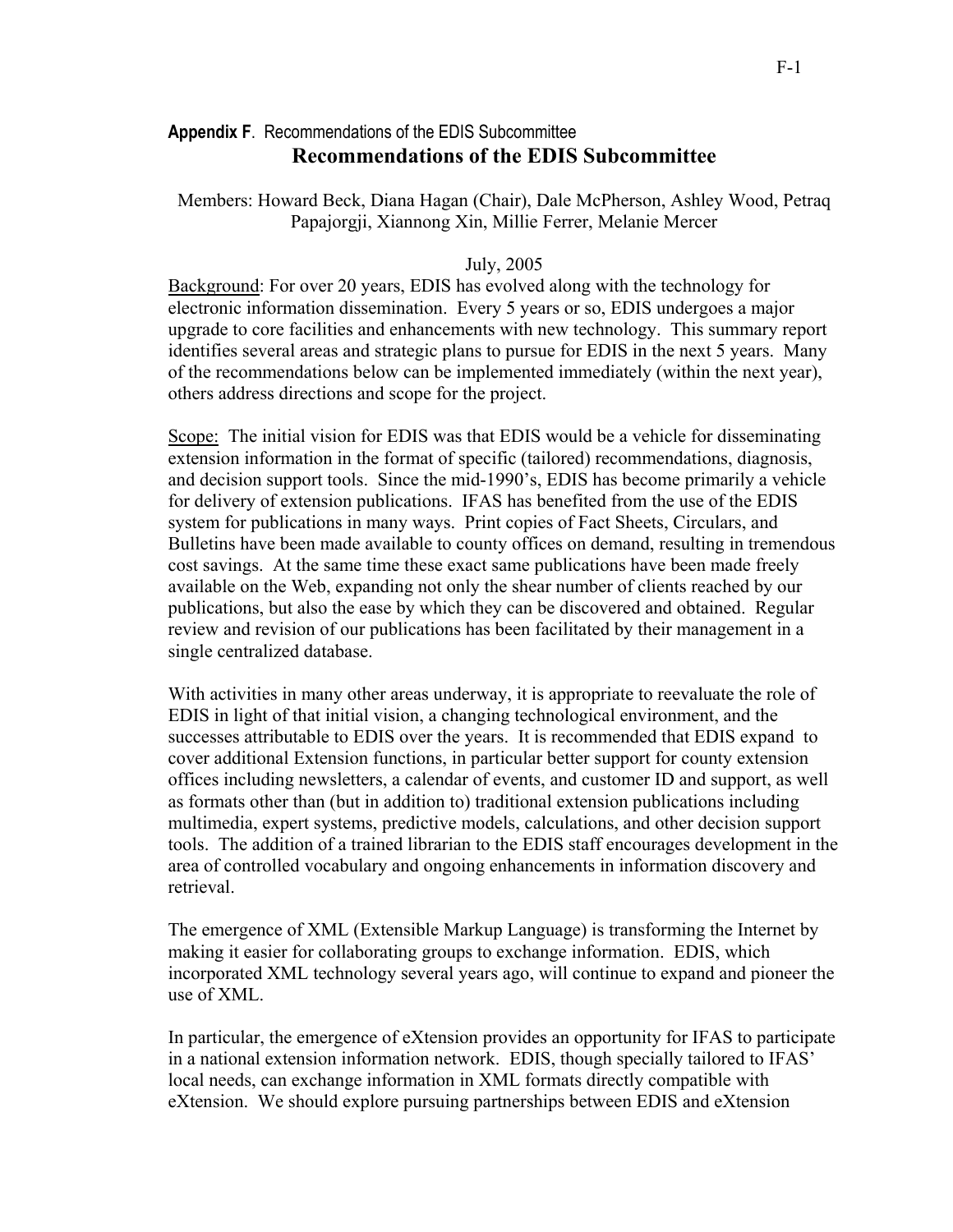including taking a leading role in developing and applying XML standards for data exchange.

All software development associated with EDIS will be developed in accordance with industry standard practices and procedures, and will be published according to guidelines defined by the Open Source Initiative. EDIS source code will be archived within a secure code repository, including standard documentation (for example, Java source files and JavaDoc), so that any reasonably proficient programmer can maintain or modify the source code.

## Specific Areas for Development:

**Information Discovery and Retrieval**: The greatest ongoing challenge for EDIS is to improve the experience of our clientele in finding the information they need. This function is currently served by a full-text search engine and a navigable network of topic pages. While we need to continue to enhance and support these existing searching tools, we propose to focus our development efforts on expanding on the progress we have made in developing and applying an IFAS-specific controlled topic vocabulary. There has been a great deal of progress in the last several years in the development of the Semantic Web (http://www.w3.org/2001/sw/). New technologies arising to give web-based information well-defined meaning (ontology) permit people and computer systems to work more effectively together. Tangible benefits to IFAS for adopting this technology include: better support for multilingual information, improved searching and retrieval, and interoperability with other Web services. We propose applying these principals to our controlled vocabulary and expanding the resulting topic system across IFAS to other collections of information. This will provide a vast "site map" containing thousands of concepts as they are defined and used by IFAS. XML standards such as RDF (Resource Description Framework) and OWL (Web Ontology Language) will be used for coding of concepts and relationships.

**System Stability/Reliability**. Migration to a new server over the next several months will increase performance and reliability of the EDIS system. In the long run, it would be desirable to purchase additional servers to spread the work load over several machines in order to further optimize performance.

**Authoring Tools.** EDIS pioneered some of the first successful tools for authoring (EDIS Editor), which make it easier for extension specialists to directly build their information into a database. These original tools were designed as stand-alone desktop applications to address the needs of poorly-connected remote users, who might need to use the tools without access to the central database. With the problem of connectivity largely resolved, it is possible to take advantage of several new Web-based tools including text editors, table editors, equation editors, rule editors, topic map editors, and graphic tools. These have been developed in recent years through grant-funded projects, and should be incorporated into EDIS. Furthermore, utilization of XML technology within these authoring tools enable exchange of information between different authoring tools including for example (eventually) Microsoft Word and other MS Office products. It is recommended that we continue to explore the possibility of developing extensions or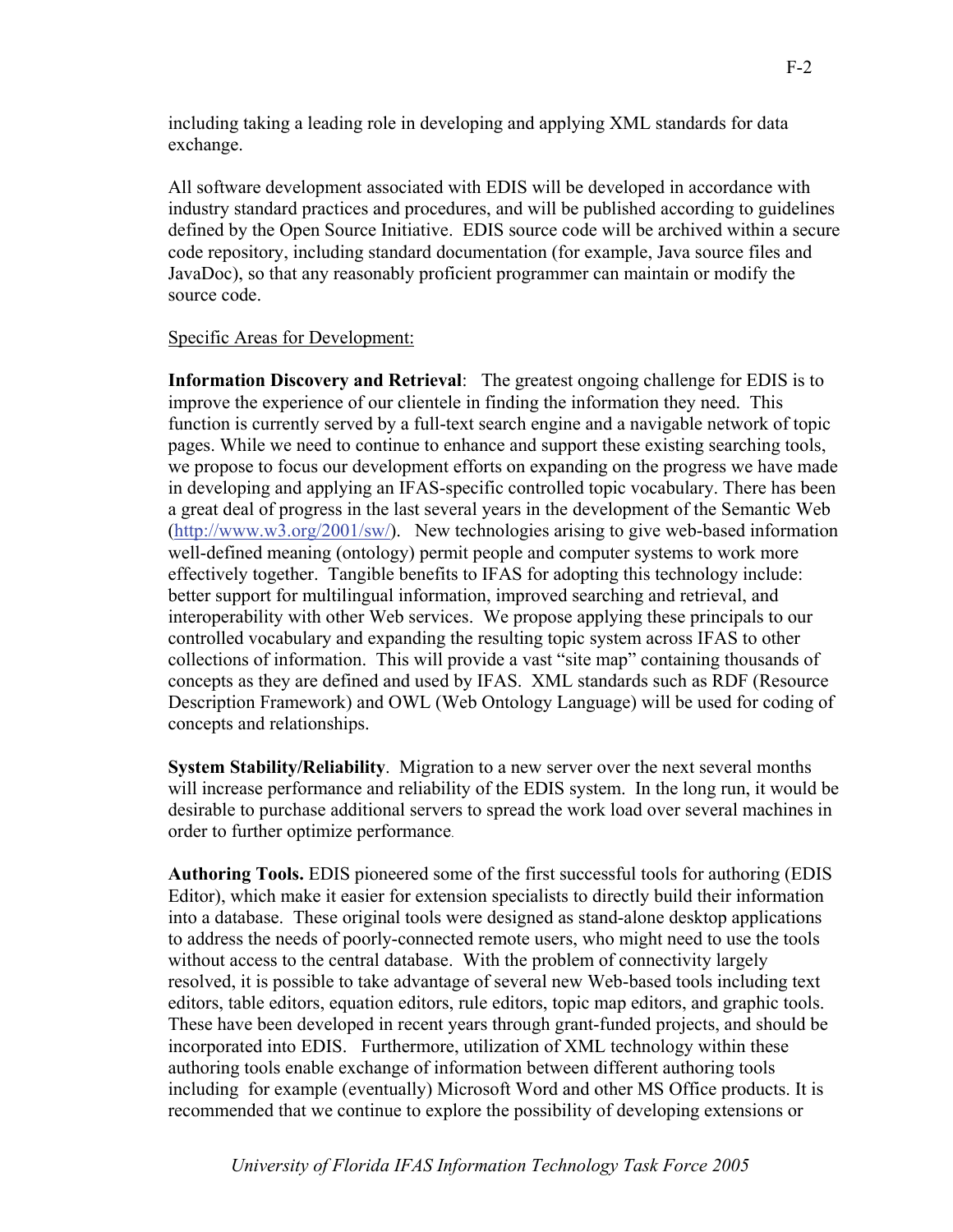templates for Microsoft products that will provide an interface from these popular products to EDIS.

**Database Management**. An object-oriented database system provides content management for EDIS. EDIS is based on object database management systems (ODBMS) technology because such databases provide better organization for complex data structures (such as documents and other forms of content) and because of their ability to automatically classify information within naturally formed topic categories. With the advance of the semantic web, OWL (Web Ontology Language) has emerged as a W3 standard. The EDIS database management system needs to be upgraded to full compatibility with the OWL language. The existing ODBMS (ObjectStore) should be phased out and replaced by a storage management system optimized for OWL.

**EDIS Print-on-Demand and Formatted Output**. One feature of EDIS that makes it unique is the relationship between our web-based information and print publications. EDIS is currently the only system in the country capable of generating all state extension publications in XML format. To take fuller advantage of this capability, we propose to use XML style sheet language (XSL) to permit many kinds of products of the content in EDIS publications. Content can be automatically reformatted for a wide range of presentation styles. For example, we have successfully utilized XML printing technology (RenderX software) to offer a new way to format EDIS publications for printing. This technique needs to be expanded to allow more variety of print formats, Web presentations, and additional repurposing of the same content.

**EDIS Web Services and XML.** EDIS should become a Web Service-based information source that can integrate EDIS information with other IFAS information systems and with national eXtension. We are communicating closely with the eXtension technology group, primarily on development of XML standards for exchange of extension information. As eXtension develops, EDIS can utilize these standards for the free flow of information between EDIS and eXtension. We propose an approach to integrating multiple information sources within IFAS through the use of Web Services and XML. The topic map and information cataloging facilities of EDIS could be expanded to support IFAS-wide information management.

**Syndication:** We currently communicate information to subscribers via the EDIS New Publications email. We propose to provide XML feeds of EDIS content so that clients can subscribe for customized notifications, such as all new publications by a specific author, or covering a specific topic. By providing XML feeds we can also provide dynamic information about EDIS publications to non-EDIS IFAS websites.

**Decision Support Tools.** A good example of a system for delivering extension information in non-traditional formats is the DISC project (Decision Information System for Citrus). DISC utilizes expert systems, statistical models, record keeping software, and hand-held computers to deliver extension recommendations directly to citrus production managers working out in the groves. Such technologies need to be expanded and applied to other crops.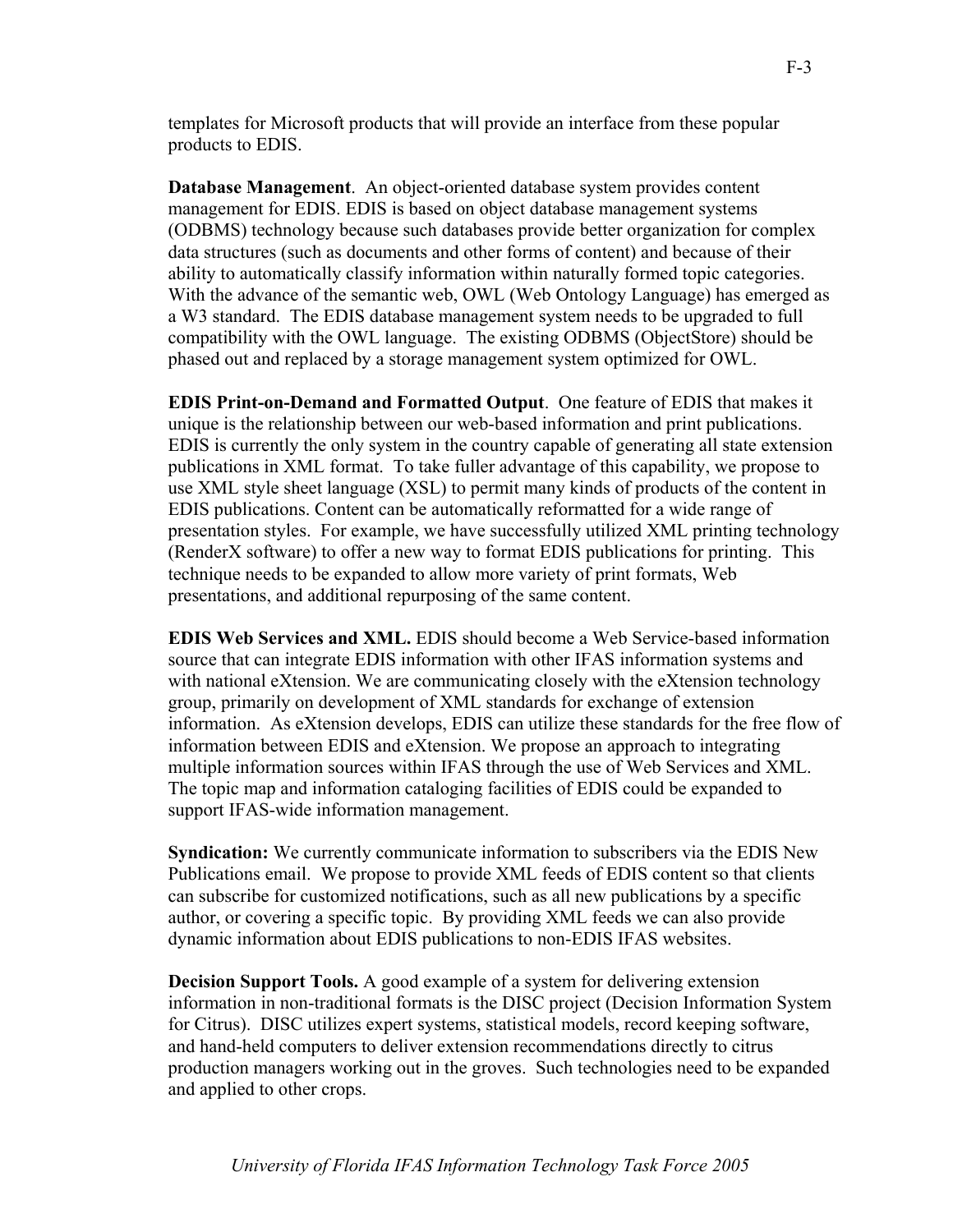**Workflow (ERS).** The EDIS Routing System (ERS) successfully tracks documents from authors through the review process, through release and deployment. Workflow tools are needed to better manage this process and provide greater flexibility in creating/modifying the pathways through which documents must travel for review and approval.

**Library MARC/Archiving.** We must work with the UF Library to provide MARCencoded metadata records for EDIS publications that can be added to the UF Library catalog (and others). The process of automatically generating MARC records from EDIS was first demonstrated several years ago. Additional work is needed to streamline this process, and make EDIS metadata information available in many formats, including eXtension's metadata standard. Related to this is the need to work with UF Libraries to put archived EDIS publications in a format consistent with other library archiving initiatives.

## Recommendations for EDIS Organization

**IFAS Innovative Applications Group.** To reflect and support the ongoing innovation in IFAS software development, characterized by EDIS as well as DDIS and FAWN, we propose to reorganize the existing IT Programs Software group to form a group with the mission specifically to develop innovative applications to support IFAS programs and extension audiences. The emphasis of this group will include:

- **Applied research**. The group will identify trends in computer science and technology that are relevant to IFAS' mission and will develop innovative software applications based on the most promising new technologies.
- **Implementation and Deployment.** Provide service to county agents and Extension clientele (service provided with assistance of existing IT Help desk).
- **Teaching** Conducting academic teaching and training on new technologies, publishing in scholarly journals, attending regional, national, and international conferences, being a national leader in this area.
- **Pursuing Grant Funding for IT projects.** Examples of existing, funded projects that could be included in this group are the Southern Plant Diagnostics Network (SPDN), Crop Biosecurity Curriculum project, Decision Information Systems for Citrus (DISC), Trees Expert System, and the NUMAPS BMP simulation environment.

**Innovation Advisory Committee:** Activities of the group should be governed by a group similar to ITPAC in makeup, with a chair nominated by the group's members.

**Application Focus Groups**: Groups including county agents, extension specialists and one or two district directors should be formed to work directly with application development teams to identify priority areas, participate in setting priorities and in evaluation and testing software applications and information resources.

**Personnel-Librarian**: The EDIS Librarian position (currently Diana Hagan) should be enhanced with support staff sufficient to provide information services for a wider range of IFAS information. (e.g., UNIFAS publications, Presentations Database, Newsletters)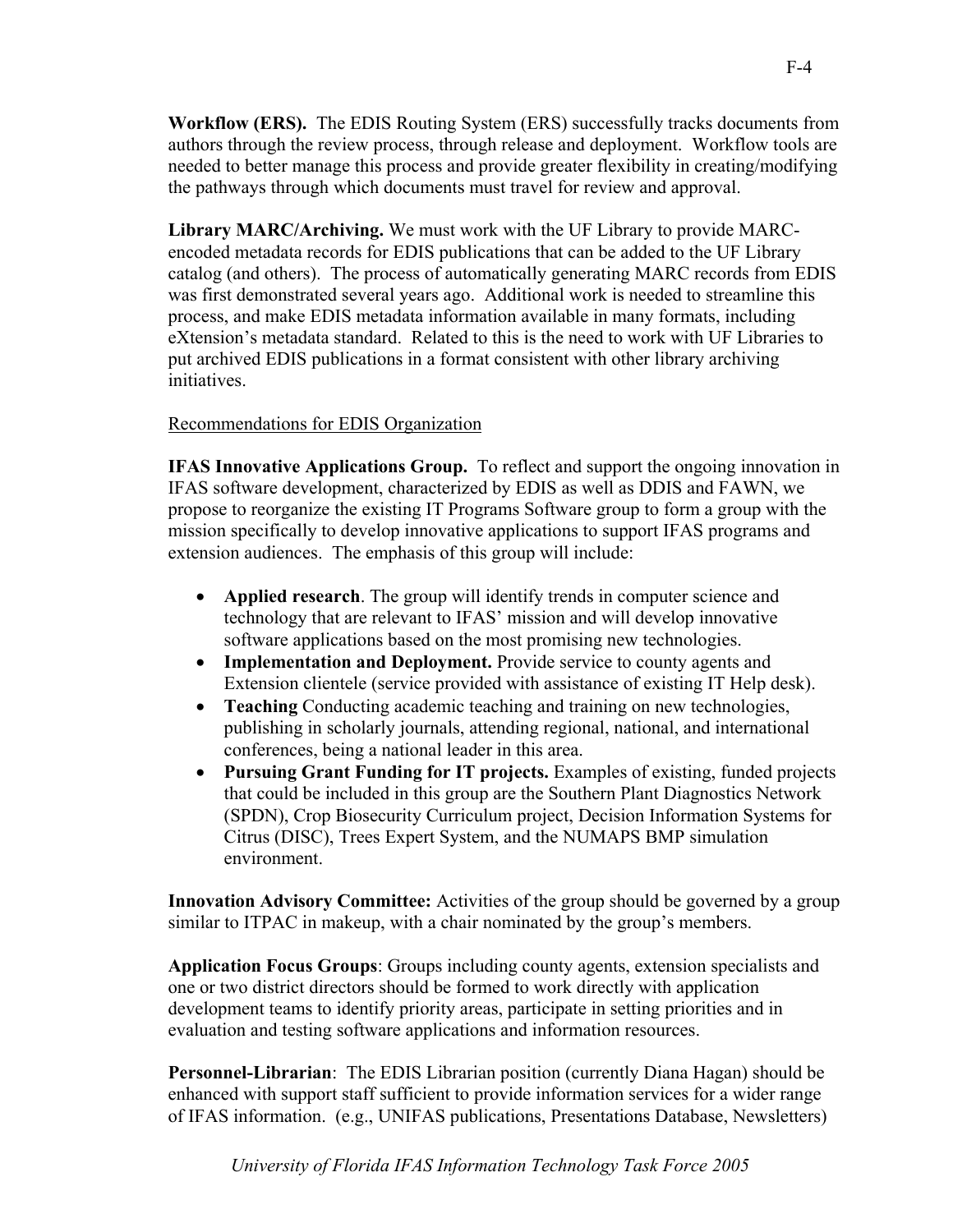**Personnel-Technology R&D**: It is recommended that two graduate students under the direction of the current EDIS R&D director (currently Howard Beck) be utilized for program development on EDIS. Two graduate students working ½ time each would cost approximately \$23,000 each per year (includes tuition).

**Hardware**: Three year lease for three additional servers, \$15,000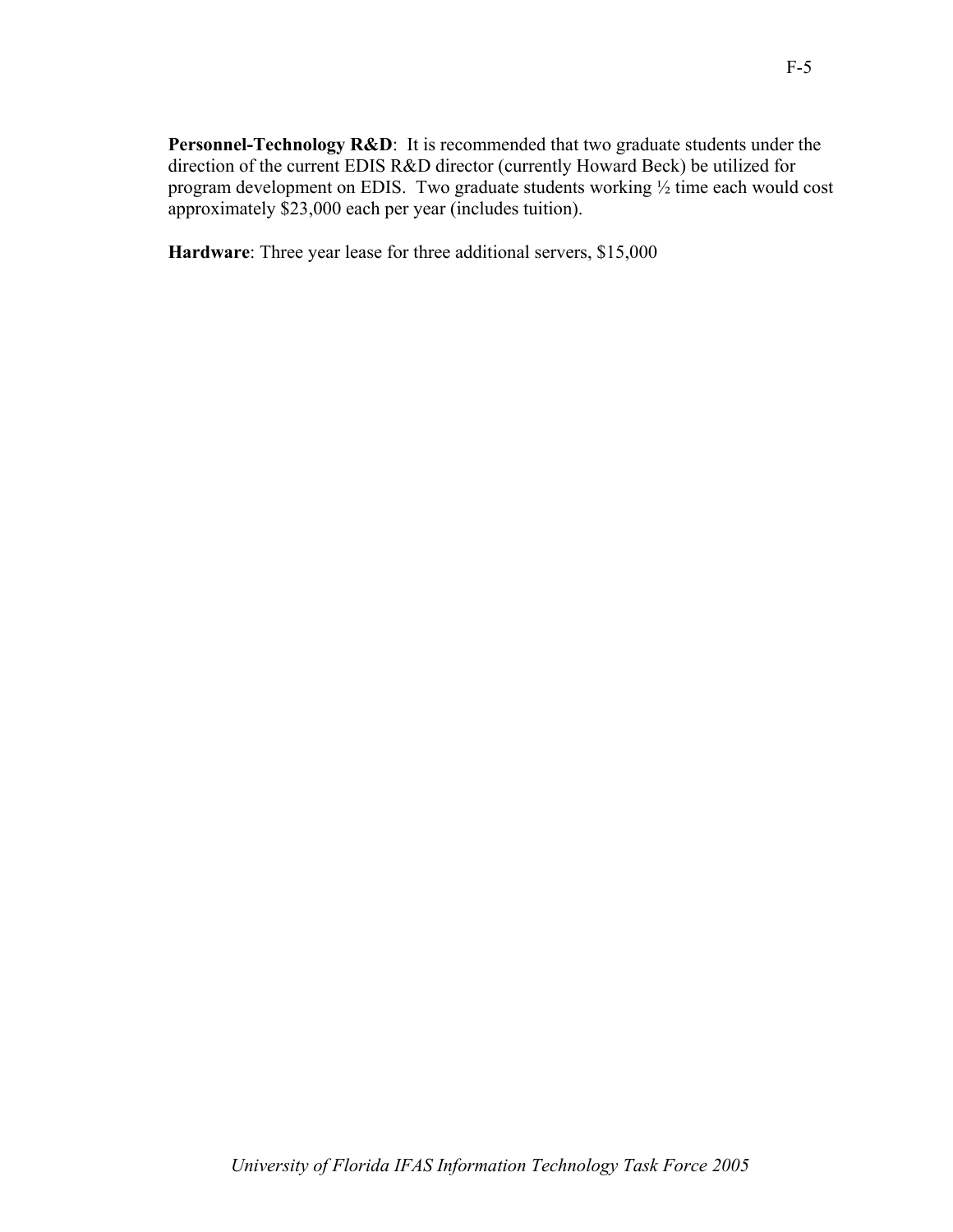## **Appendix G. Top 9 Land Grant AAU -Basic External Analysis**

1997 Infostructure Task Force Report Update Team

## **Executive Summary**

A basic external analysis of the Top 9 Land Grant Association of American Universities Information Technology units was performed by the 1997 Infostructure Task Force Report Update Team. The analysis commenced on August  $10^{th}$ , 2005. Due to the short amount of time for a complete analysis and a lack of available online data, North Carolina State was ruled out as candidates for analysis.

#### **What Land Grant Association of American Universities were used in this analysis?**

- Iowa State University
- Michigan State University
- Ohio State University, Columbus
- Penn State, University Park
- Texas A&M University, College Station
- University of California, Davis
- University of Illinois, Urbana-Champaign
- University of Minnesota
- University of Wisconsin

#### Data Source

After a few weeks of research and analysis the team found the following results:

- **National AAU Peer Benchmarking for Quality**  http://www.ir.ufl.edu/compare/als-ifas0203.pdf
- 67% had centralized IT managed by a Director that included divisions for network and telecommunications, data management, classroom or educational technology services, application development, policy or planning, and training and support
- 44% had a five year strategy that included goals, indicators for performance, values and principles and objectives or initiatives

Please see [external file] for detailed organizational charts for each of the Top 9 Land Grant AAU.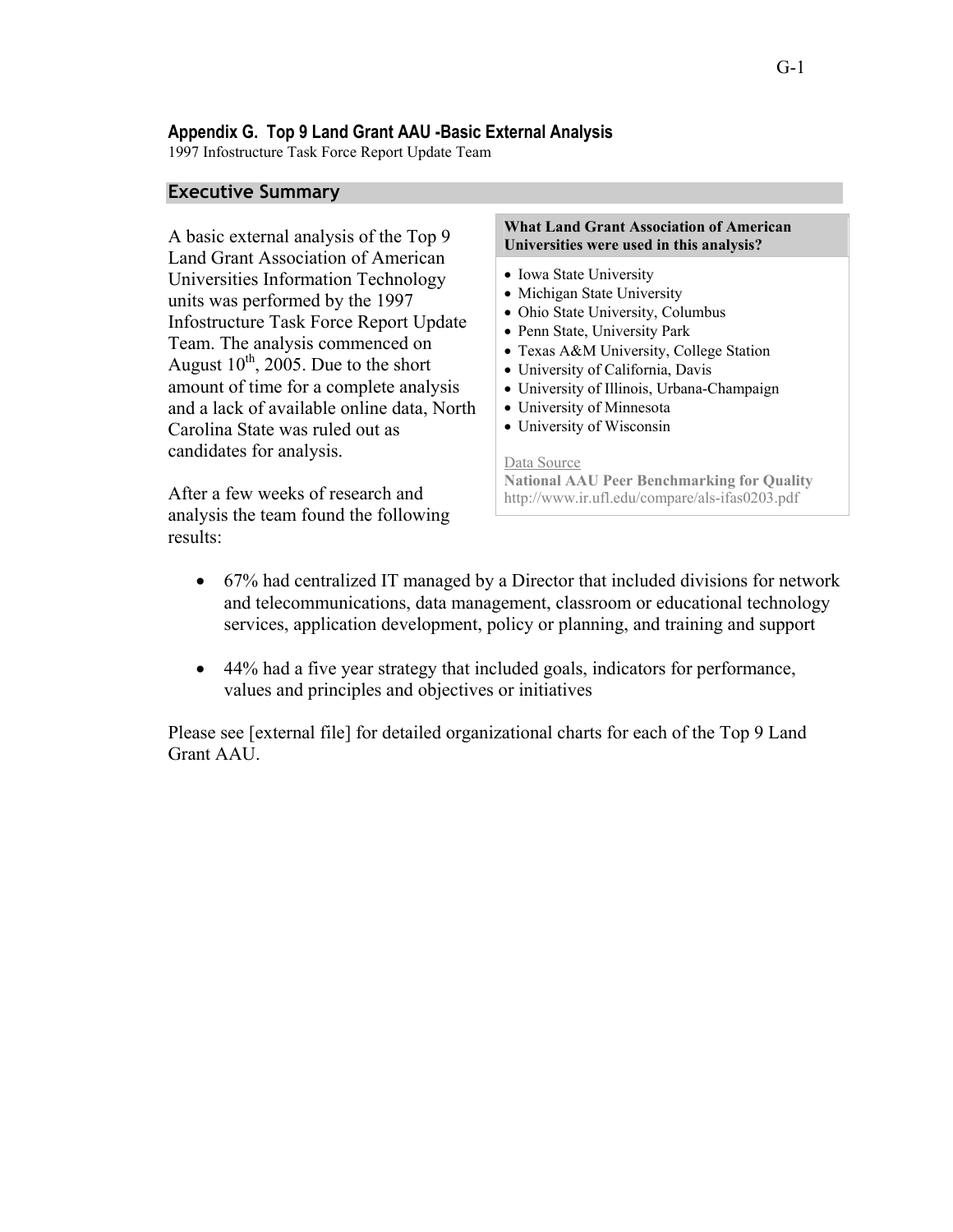## **Top 9 Land Grant AAU Profile**

| <b>Manager Title</b> | Percentage |
|----------------------|------------|
| CIO                  | 22.22%     |
| <b>Director</b>      | 33.33%     |
| Associate Provost    | 11.11%     |
| Interim              | 22.22%     |
| Vice Provost         | 33.33%     |

| <b>Strategy</b><br><b>Duration</b> | Percentage |  |
|------------------------------------|------------|--|
| 5                                  | 44.44%     |  |
| 4                                  | 11.11%     |  |
| 3                                  | 11.11%     |  |
| 2                                  | 11.11%     |  |
| 1                                  | 11.11%     |  |
| Infinite                           | 11.11%     |  |

| Organizational<br><b>Structure</b> | Percentage |  |
|------------------------------------|------------|--|
| <b>Centralized</b>                 | 66.67%     |  |
| Decentralized                      | 33.33%     |  |
|                                    |            |  |

| <b>Common Divisions or Departments</b> | Percentage |
|----------------------------------------|------------|
| <b>IT Operations</b>                   | 62.50%     |
| <b>Network / Telecommunications</b>    | 75.00%     |
| <b>Data Center</b>                     | 75.00%     |
| Video / Media                          | 25.00%     |
| <b>Application Development</b>         | 62.50%     |
| <b>Classroom / Educational</b>         | 75.00%     |
| Policy / Planning                      | 62.50%     |
| Communications / Marketing             | 37.50%     |
| <b>Training and Support</b>            | 62.50%     |

## **Conclusion & Recommendations**

After the brief external analysis it was found that there is a great diversity of organization and operation in Land Grant Universities. A majority of those universities exhibited a centralized structure of operation managed by a director, utilized a five year strategy and had lower units with major emphasis on network, telecommunications, data management and classroom support.

While the results display a theme for centralization it should be disclosed to the reader that this analysis was brief and can only show a glimpse of what it really takes to run an Information Technology unit in a top tier Land Grant institution. These results were not confirmed with the universities, so they should be taken subjectively at this point in time.

### **Recommendations**

• Further investigate the concept of centralization with a better analysis of the costs, benefits and true operational nature of the top tier Land Grant Association of American Universities.

## **External Analysis Team Members**

- Joe Spooner *Team Lead, CALS IT Services*  • Ben Beach
- *IFAS IT*  • Diana Hagan
- *IFAS IT*
- David Palmer *Extension*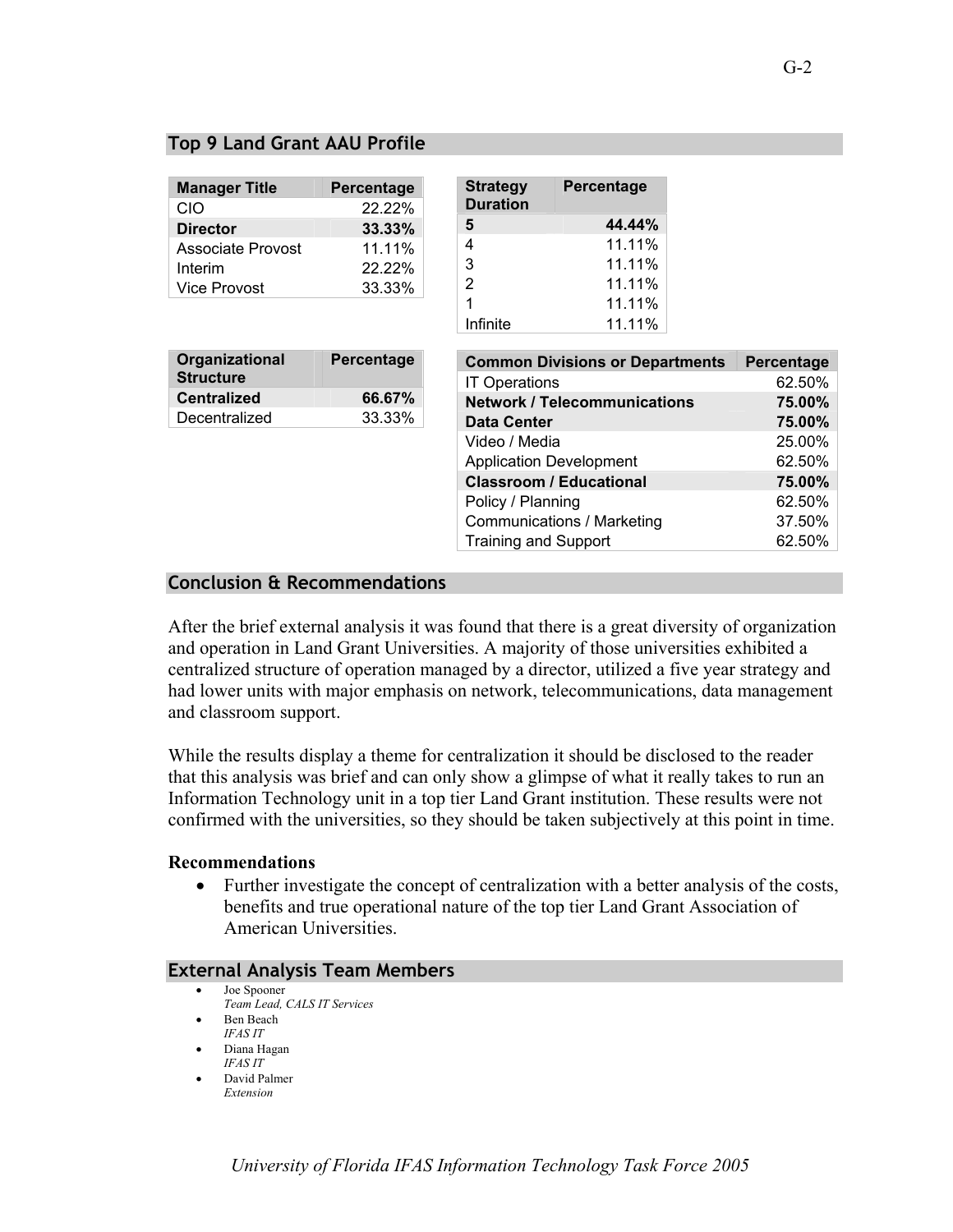## **Appendix H. IFAS Interactive Video Priorities December 2005**

## **Summary of Priority Interactive Video Equipment**

- 1. McCarty 1031a new equipment and installation = **\$ 31,650**
- 2. Department/REC/County/Conference sites, each site at **\$14,550 or \$19,050, 41 sites = \$ 610,050**
- 3. District Extension Director site upgrade **\$13,250,** three sites = **\$ 39,750**
- 4. IT Conference Room upgrade = **\$ 9,000**
- 5. **Total = \$ 690,450**

### **1. New Equipment is recommended in McCarty 1031a at a cost of \$19,650.**

\* It is recommended that we move the current Polycom FX unit into 1031b and add system below to 1031a.

| 1 | 8800 series, with a software bridge of 6 ports and connections for<br>laptops and other video sources                   | \$18,000 |
|---|-------------------------------------------------------------------------------------------------------------------------|----------|
|   | Powercam AUXILIARY CAMERA<br>2 ceiling mounted LCD projectors, and two electric screens on the<br>west wall.            | \$1,800  |
|   | Install a 5.1 Surround Sound system, and multiple microphones.                                                          |          |
|   | Install a controller for all the electronics, and a custom patch plate<br>for one-touch control of most of the systems. |          |
|   | VSX7000 CEIL MIC ARRAY-INCL VSX MIC ARRAY                                                                               | \$9,350  |
|   | ELMO Visual Presenter                                                                                                   | \$2,500  |
|   |                                                                                                                         | \$31,650 |

## **2. Department/REC/County/Conference sites –** each site at **\$14,550 or \$19,050, 41 sites = \$ 610,050.** Current sites located at: **http://video.ifas.ufl.edu/Sites.htm**

Of the **REC locations** four need interactive video equipment all other units have some Polycom presence Vero Beach\*, Jay, Suwannee and Hastings. **Vero Beach** is a priority for teaching courses this fall.

Of the **Departments** seven need interactive video equipment all other units have some Polycom presence. Family, Youth and Community Sciences, Fisheries and Aquatic Sciences, Food Science and Human Nutrition, Forest Resources and Conservation, School of Soil and Water Science, Veterinary Medicine and Wildlife Ecology and Conservation.

Of the 67 **County Extension Offices**, 30 have capacity to implement interactive video. **Many of these county offices are willing to pay for the added bandwidth needed for interactive video.** Most all of our current county sites (16 of 67) have the first generation low-end equipment, which is not H .264 compliant, this makes transmission minimal for administrative and planning meetings but not acceptable or reliable for distance non-formal education. There are numerous new sites that do have bandwidth but no equipment. The more sites completed, the more money we save on